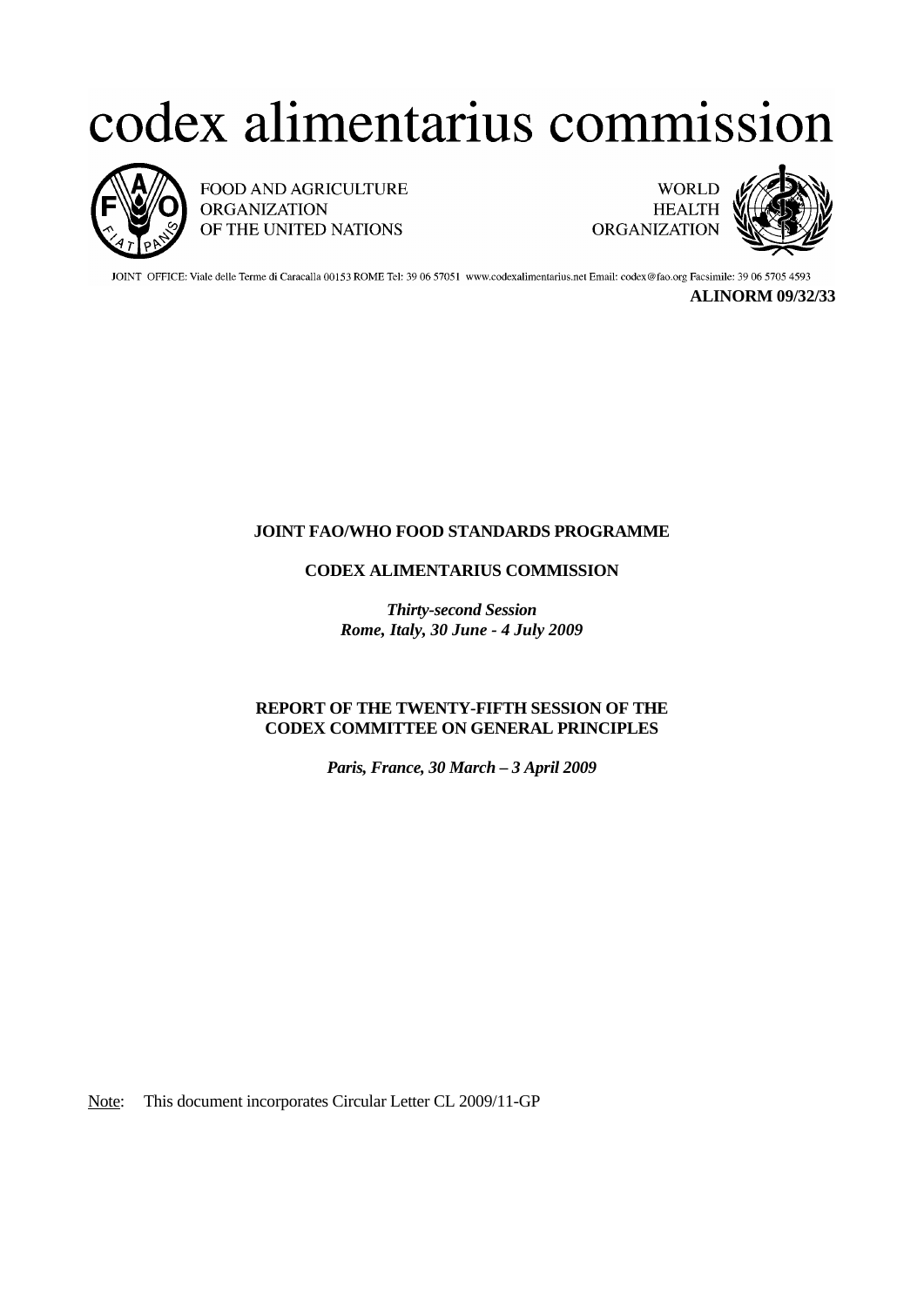# codex alimentarius commission



FOOD AND AGRICULTURE **ORGANIZATION** OF THE UNITED NATIONS



JOINT OFFICE: Viale delle Terme di Caracalla 00153 ROME Tel: 39 06 57051 www.codexalimentarius.net Email: codex@fao.org Facsimile: 39 06 5705 4593

**CX 4/10 CL 2009/11-GP April 2009** 

- **TO:** Codex Contact Points Interested International Organizations
- **FROM:** Secretary, Codex Alimentarius Commission, Joint FAO/WHO Food Standards Programme, FAO, 00153 Rome, Italy

## **SUBJECT: Distribution of the Report of the 25th Session of the Codex Committee on General Principles (ALINORM 09/32/33)**

## **MATTERS FOR ADOPTION BY THE 32TH SESSION OF THE CODEX ALIMENTARIUS COMMISSION**

## **Proposed Amendments to the Procedural Manual**

- 1. Proposed amendment to the *Guidelines to Chairpersons of Codex Committees and Ad Hoc Intergovernmental Task Forces* (para 87 (d) and Appendix III)
- 2. Proposed Amendment to the Terms of Reference of the Committee on General Principles (para 145 and Appendix IV)

Governments and international organizations wishing to submit comments on the above amendments should do so in writing, preferably by E-mail to the Secretary, Codex Alimentarius Commission, Joint FAO/WHO Food Standards Programme, FAO, Viale delle Terme di Caracalla, 00153 Rome, Italy (Email: codex@fao.org, fax : +39 06 57054593) **before 30 May 2009**.

## **Proposed Draft Text at Step 5/8 of the Procedure**

3. The Proposed Draft Revised Code of Ethics for International Trade in Foods at Step 5 with a recommendation to omit Steps 6 and 7 and to adopt them at Step 8 (para 43, Appendix II)

Governments and international organizations wishing to submit comments should do so in writing, preferably by E-mail to the Secretary, Codex Alimentarius Commission, Joint FAO/WHO Food Standards Programme, FAO, Viale delle Terme di Caracalla, 00153 Rome, Italy (Email: codex@fao.org, fax : +39 06 57054593) **before 30 May 2009.**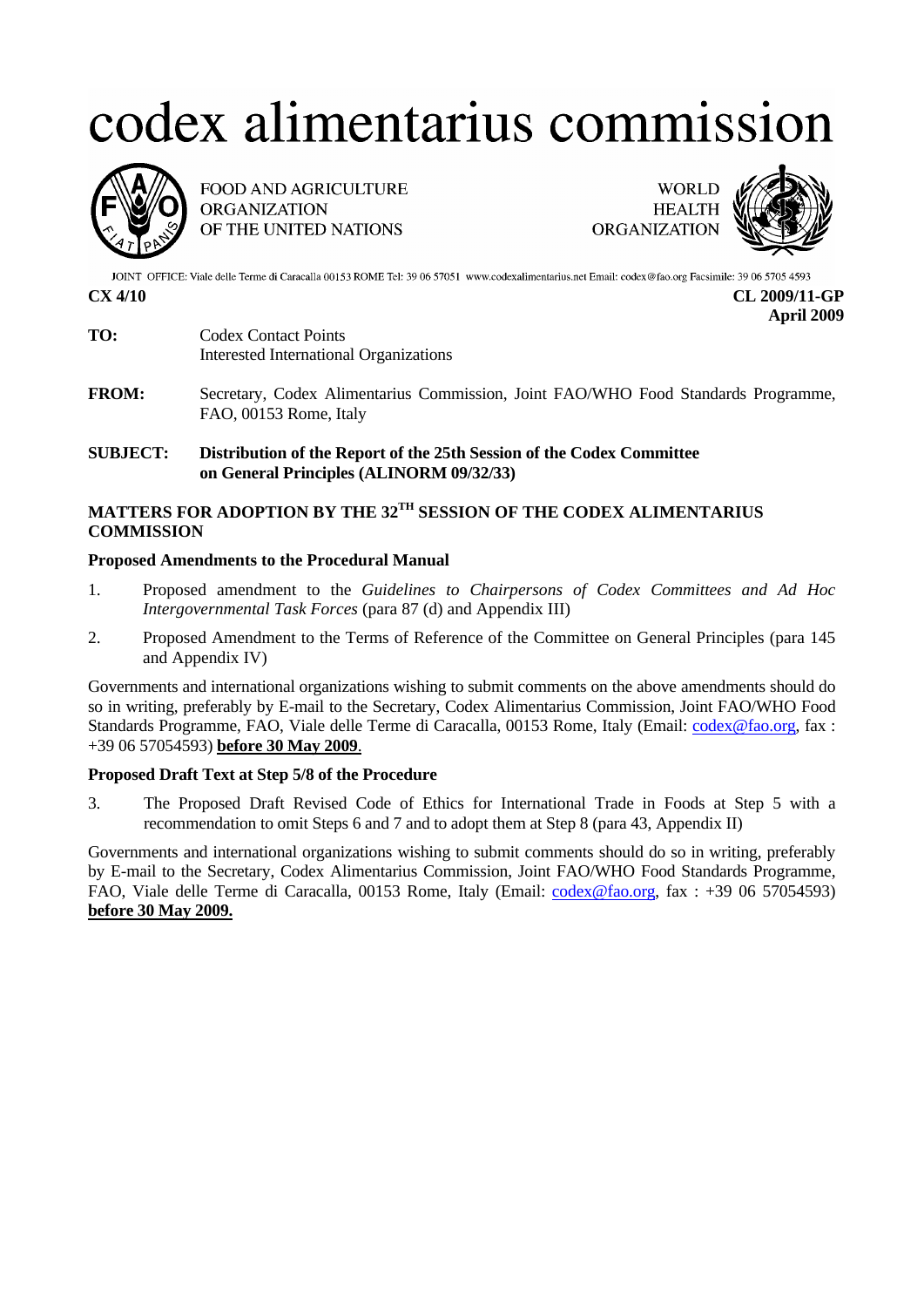## **TABLE OF CONTENTS**

## **Paragraphs**

| Matters Referred by the Codex Alimentarius Commission and Other Codex Committees (Item 2)7-19 |  |
|-----------------------------------------------------------------------------------------------|--|
|                                                                                               |  |
|                                                                                               |  |
|                                                                                               |  |
|                                                                                               |  |
|                                                                                               |  |
|                                                                                               |  |
|                                                                                               |  |
|                                                                                               |  |
|                                                                                               |  |
|                                                                                               |  |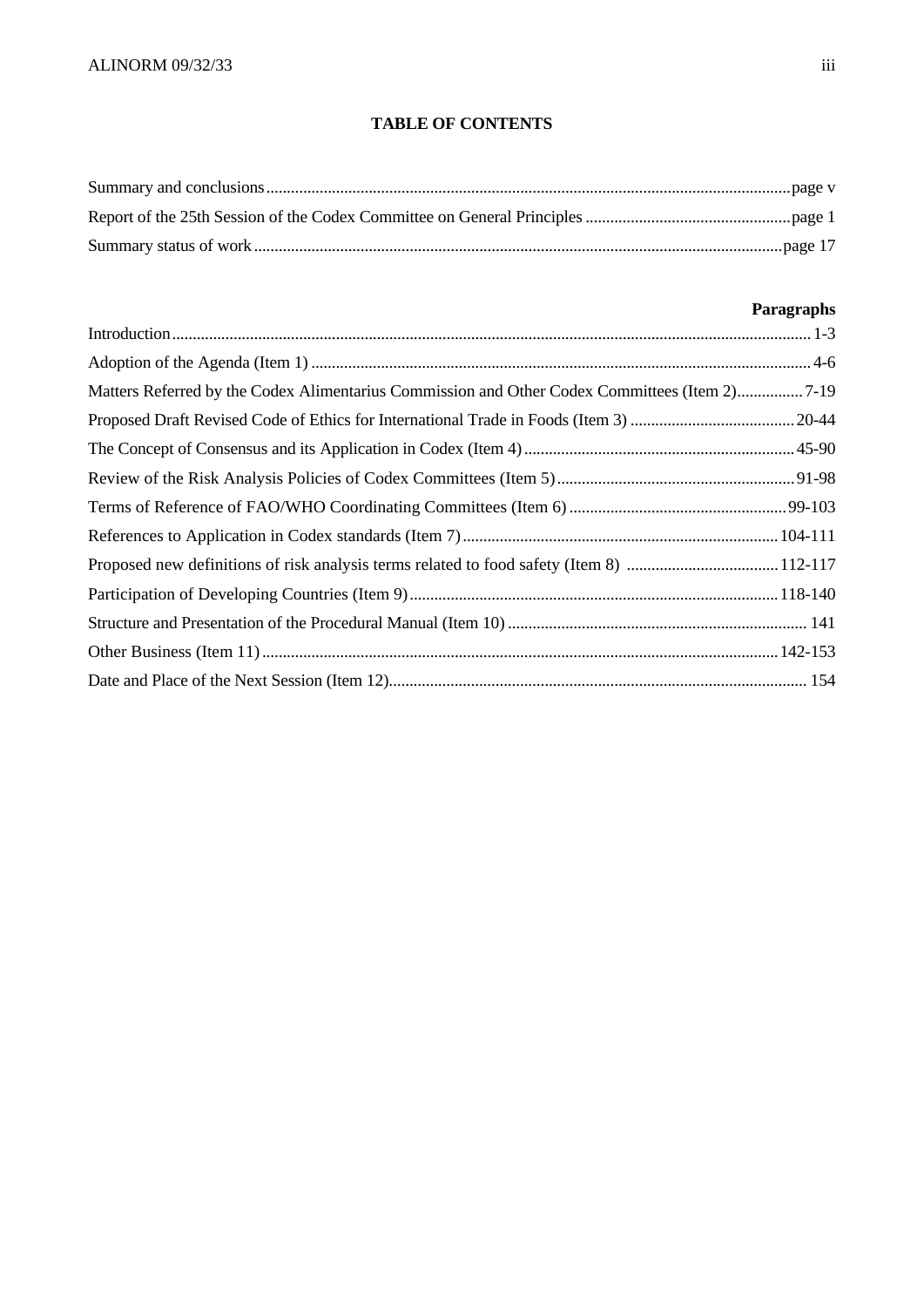## **LIST OF APPENDICES**

| Appendix I:         | List of Participants                                                                                                             | 18 |
|---------------------|----------------------------------------------------------------------------------------------------------------------------------|----|
| Appendix II:        | Proposed Draft Revised Code of Ethics for International Trade in Foods                                                           | 40 |
| Appendix III:       | Proposed amendment to the Guidelines to Chairpersons of<br>Codex Committees and Ad Hoc Intergovernmental Task Forces             | 41 |
| <b>Appendix IV:</b> | Proposed Amendment to the Terms of Reference of the Committee<br>on General Principles<br>-------------------------------------- | 42 |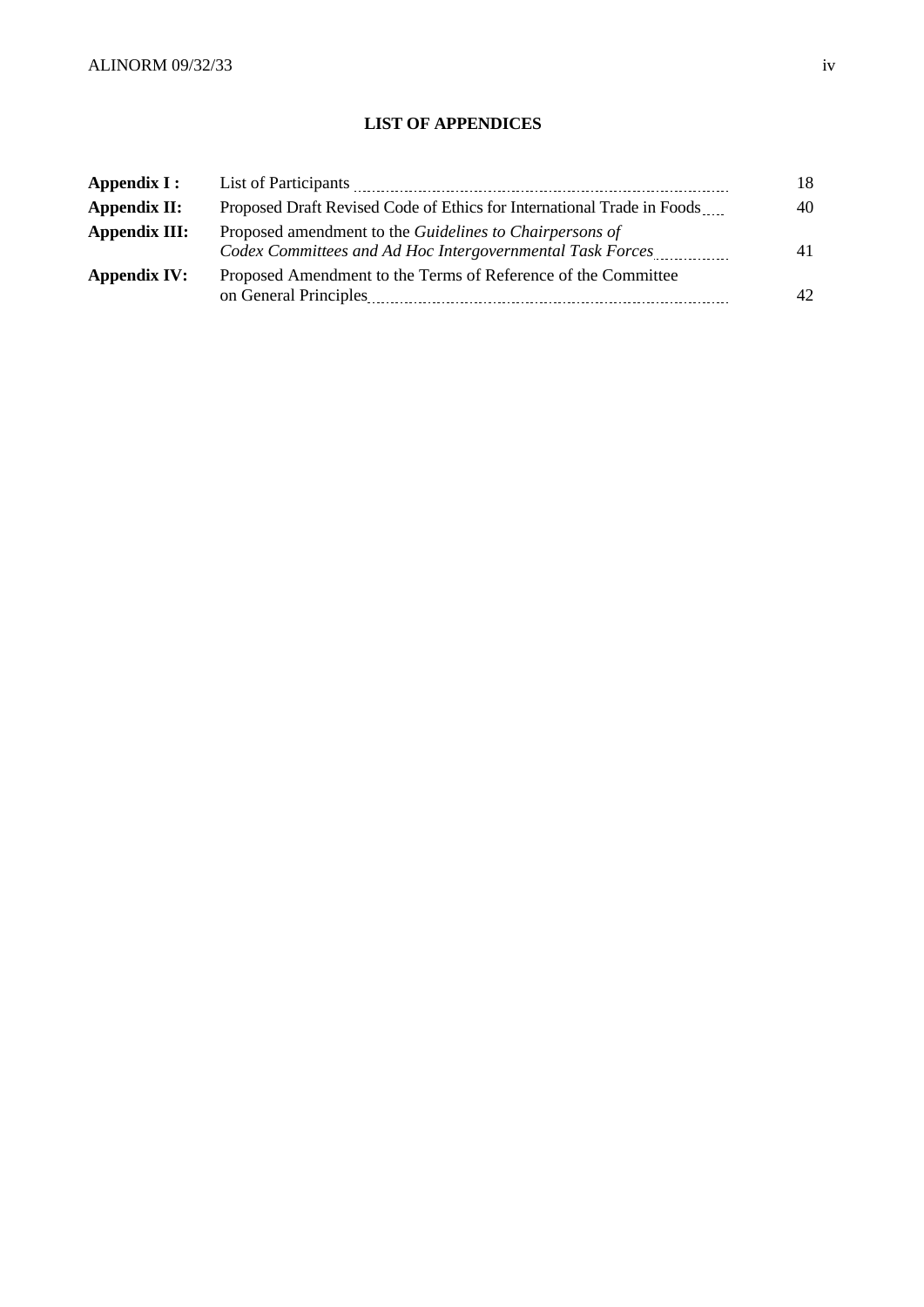## **SUMMARY AND CONCLUSIONS**

#### **Matters for adoption by the Commission**:

The Committee agreed to forward to the Commission the:

- Proposed Draft Revised Code of Ethics for International Trade in Foods at Step 5 with a recommendation to omit Steps 6 and 7 and to adopt them at Step 8 (para 43, Appendix II).
- Proposed amendment to the *Guidelines to Chairpersons of Codex Committees and Ad Hoc Intergovernmental Task Forces* (para 87(d), Appendix III*)*.
- Proposed Amendment to the Terms of Reference of the Committee on General Principles (para 145, Appendix IV).
- The Committee endorsed the nutritional risk analysis principles provided by the CCNFSDU and recommended their adoption by the Commission (para 10).
- The Committee endorsed two proposals (criteria approach: amendments and a new section and consequential amendment) from the Committee on Methods of Analysis and Sampling.

## **Matters for action by the Commission:**

- To further debate on the length of reports and inclusion of names of delegations (paras 12-19).
- To reflect on the usefulness of having a study on introducing qualified majority voting on the adoption of standards, analyzing advantages and disadvantages implied by such system (para 90).
- The Committee agreed a number of actions related to the facilitation of consensus but remained divided on the need for a definition of consensus (para 87). The Commission is invited to advise the CCGP how to move forward on this issue.
- To endorse the confirmation that the full freedom was given under the current Terms of Reference of FAO/WHO Coordinating Committees to issue regional opinions on all themes under discussion in Codex of strategic importance to the region concerned and to promote the adoption of regional positions on strategic subjects, and therefore there was no need to modify the Terms of Reference (para 103).
- The Committee agreed the editorial inclusion of an information footnote to the fourth paragraph of the *Statements of Principle Concerning the Role of Science in the Codex Decision-Making Process and the Extent to which Other Factors are Taken into Account* indicating that the acceptance procedure had been abolished in 2005 (para 111).

## **Other matters of interest to the Commission**:

- The Secretariat will prepare a draft review of risk analysis policies and distribute it through a Circular Letter asking for comments, in order to prepare a revised document for consideration by the next session of the Committee (para 98).
- The Committee agreed that the points made in the document on new definitions of risk analysis should be borne in mind in the ongoing and further work of the Commission as it relates to risk analysis, and also agreed that there was no need to continue work on this document (para 117).
- The Committee discussed the data provided by the secretariat on the participation of developing countries and the proposals to improve the situation to the Commission (paras 118-140).
- The Committee agreed that the Codex Secretariat should approach the OIE Secretariat and prepare a discussion paper on the possible development of joint standards between Codex and OIE, addressing all relevant procedural and other issues, as well as implications, for consideration by its next session.(para 153).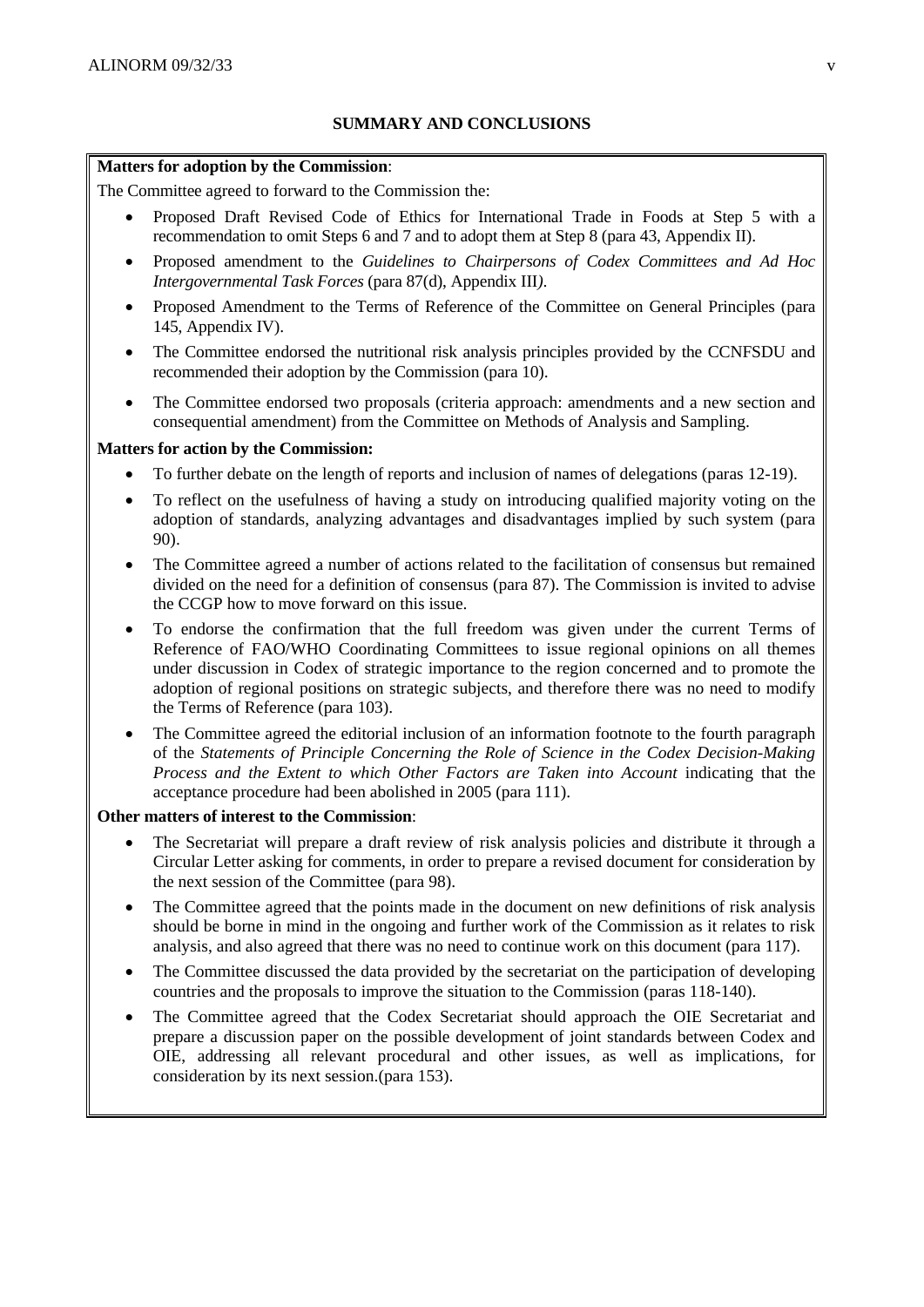## **INTRODUCTION**

1. The Codex Committee on General Principles held its Twenty-fifth Session in Paris, France, from 30 March to 3 April 2009 at the kind invitation of the Government of the French Republic. The Session was chaired by Professor Michel Thibier. The session was attended by 200 delegates representing 68 member countries, one Member Organization (European Community), and 18 international organizations. A full list of participants, including the Secretariat, is attached as Appendix I.

2. The session was opened by Mr. Jean-Marc Bournigal, Director-General of Food, Ministry of Agriculture and Fishery, who welcomed the participants on behalf of the French Government. Mr. Bournigal recognized the Working Principles for Risk Analysis for Food Safety for Application by Governments, developed by the Committee and adopted by 30th session of the Commission, as a corner stone of Codex work, especially in the content of its links to the WTO Agreements. He expressed the hope that the Committee could, at the present session, finalize revision work on the Code of Ethics for International Trade in Foods, and hold productive discussion on the concept of "consensus" and its application in Codex as well as the issue on the participation of developing countries in the work of Codex.

## **Division of Competence**

3. The Committee noted the division of competence between the European Community and its Member States, according to paragraph 5, Rule II of the Procedure of the Codex Alimentarius Commission, as presented in CRD1.

## **ADOPTION OF THE AGENDA (Agenda Item 1)<sup>1</sup>**

4. The Committee agreed to adopt the Provisional Agenda as proposed in document CX/GP 09/25/1 as the Agenda for the session, and to discuss the following items under the other business:

- Terms of reference of CCGP (proposed by Japan).
- Development of joint OIE-Codex standards (proposed by OIE).

5. Additionally the Committee agreed that the references to the abolished "acceptance" provisions found in the Procedure Manual (proposed by Japan) could be discussed under the Agenda Item 7. The issues raised at the last session of the CCLAC would be discussed in agenda items 2 and 4.

6. The committee also agreed to allocate sufficient time for the discussion of agenda item 9 in view of its importance to Codex members.

## **MATTERS REFERRED TO THE COMMITTEE (Agenda Item 2)<sup>2</sup>**

## **Committee on Methods of Analysis and Sampling**

7. The Committee noted that the Committee on Methods of Analysis and Sampling had completed its review of the Working Instructions for the Implementation of the Criteria Approach in Codex in the Procedural Manual in order to provide guidelines for the Identification of Relevant Analytical Methods and had proposed amendments to the current section and a new section on Guidelines for establishing numeric values for method criteria and/or assessing methods for compliance thereof. That Committee had also proposed a consequential amendment on terminology to the General Criteria for the Selection of Methods of Analysis.

8. The Committee endorsed both proposals as put forward by the Committee on Methods of Analysis and Sampling.

## **Committee on Nutrition and Foods for Special Dietary Uses (CCNFSDU)**

9. The Committee recalled that the CCNFSDU had forwarded the Draft Nutritional Risk Analysis Principles and Guidelines for Application to the Work of the Committee on Nutrition and Foods for Special Dietary Uses. The Committee noted a comment that the principles should be applied to the work of other committees, especially the Committee on Food Labelling, that scientific advice should be the main responsibility of FAO and WHO, and that approval criteria for internationally recognised expert bodies would be required.

 $\overline{\phantom{a}}$ 

<sup>1</sup> CX/GP 09/25/1, CRD 7(Japan), CRD 11(OIE)

<sup>2</sup> CX/GP 09/25/2, CX/GP 09/25/2-Add.1 and Add.2 (proposals from the Committee on Methods of Analysis and Sampling), CRD 2 (comments of CRN), CRD 6 (comments of Thailand)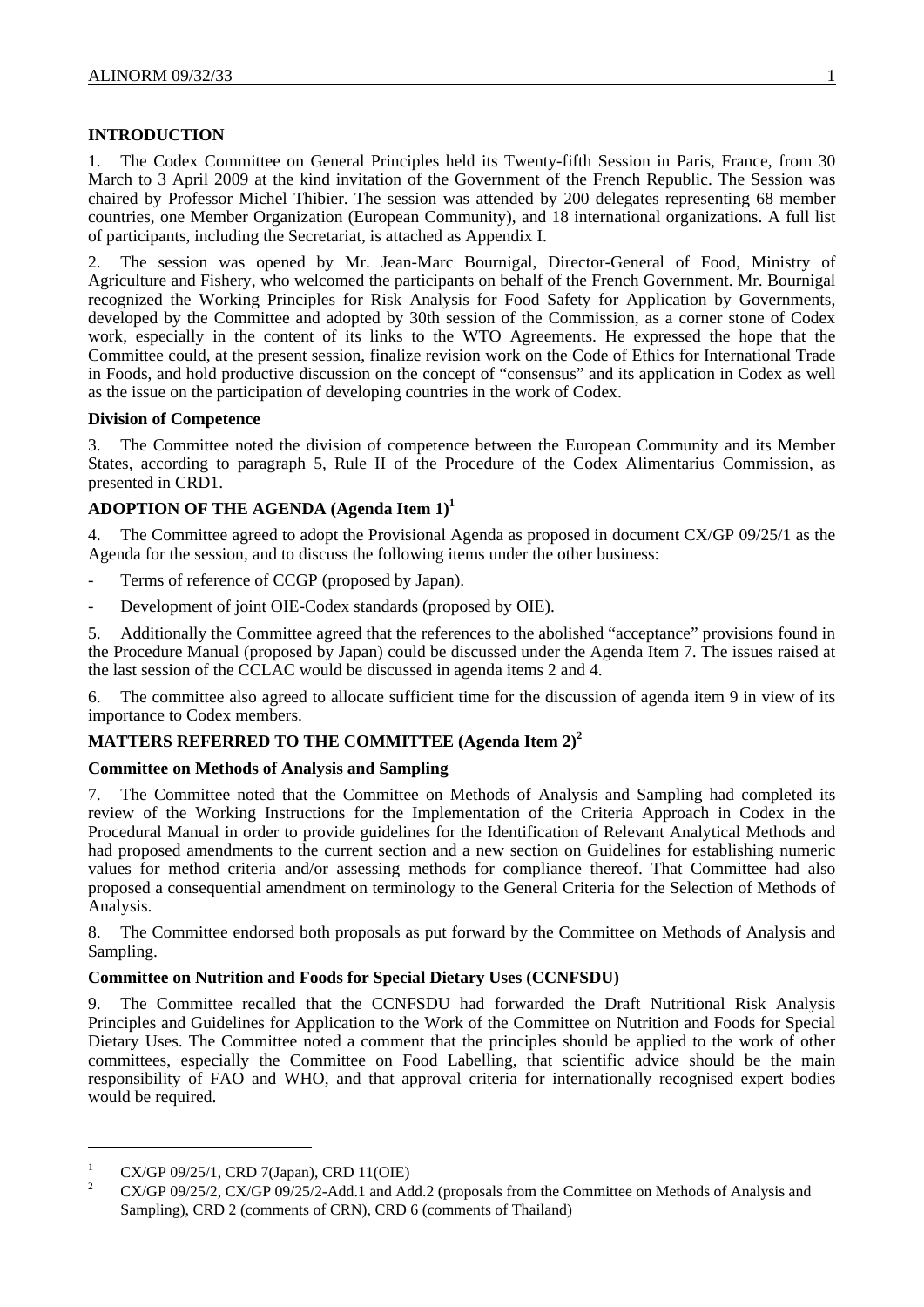10. The Committee agreed that, as the document had been developed specifically to address nutrition issues, it could not be extended to other areas of work at this stage. However, as all risk analysis policy documents from Codex Committees were scheduled for review, the possible extension of the Draft Nutritional Risk Analysis Principles could be considered in the framework of this review. The Committee endorsed the nutritional risk analysis principles and recommended their adoption by the Commission.

11. The Representatives of FAO and WHO reaffirmed their commitment to strengthen their mechanisms to provide scientific advice in the area of nutrition and indicated that significant progress had been made on the establishment of an FAO/WHO body, which would provide such advice.

#### **FAO/WHO Coordinating Committee for Latin America and the Caribbean**

12. The Committee considered several proposals and questions put forward by the CCLAC concerning the length of reports, the reopening of substantive discussion while adopting reports, and the recording of objections.

13. As regards the length of Codex reports, several delegations supported the views of the CCLAC and expressed the view that the reports of Codex sessions should not concentrate only on the decisions, but should include a clear and detailed description of the discussion in order to ensure transparency in the decision process and to provide important information to the countries that could not participate in the meetings, especially developing countries. These delegations proposed to ask the Executive Committee to rescind its decision on the length of reports, as proposed by the CCLAC. Other delegations pointed out that if reports were too detailed, this would create practical difficulties for the preparation and adoption of reports, and noted that current reports were usually balanced and that it was always possible for delegations to correct or complement Codex reports during their adoption.

14. The Committee noted that the decision on the length of reports had been taken by the Executive Committee and the Commission and invited delegations to bring this matter to the attention of the Executive Committee or the Commission, which could determine the need for any revision.

15. As regards the recommendation that "delegations should strictly refrain from opening substantive discussion during the adoption of the report", some delegations supported the views of the CCLAC and indicated that it was sometimes necessary to return to substantive issues if the report did not adequately reflect the discussion.

16. The Committee considered the question from the CCLAC whether the current section in the Procedural Manual under Point 1 of Rule  $X -$  Records and Reports and the final paragraph of the Section Conduct of Meetings - Guidelines on the Conduct of Meetings of the Codex Committees and Ad Hoc Intergovernmental Task Forces was the same as the recommendation from the Executive Committee approved by the Commission that "The names of delegations should be recorded in the report upon their request whenever a decision has been taken by the Commission or its subsidiary bodies despite their opposition"

17. The Committee agreed with the view of several delegations that the recommendation from the Commission was consistent with and complementary to the existing provisions in the Procedural Manual.

18. Several delegations proposed to include the above statement in the Procedural Manual, as delegations may not be aware that they had to ask for their objection to be recorded and it would therefore be useful to make it widely available. The Committee agreed to recommend that the Executive Committee and the Commission integrate the above statement into the Procedural Manual.

19. The Committee agreed to report the discussion above to the attention of the CCEXEC and the CAC for further debate.

 $\overline{\phantom{a}}$ 

<sup>3</sup> ALINORM 08/31/3A, para. 36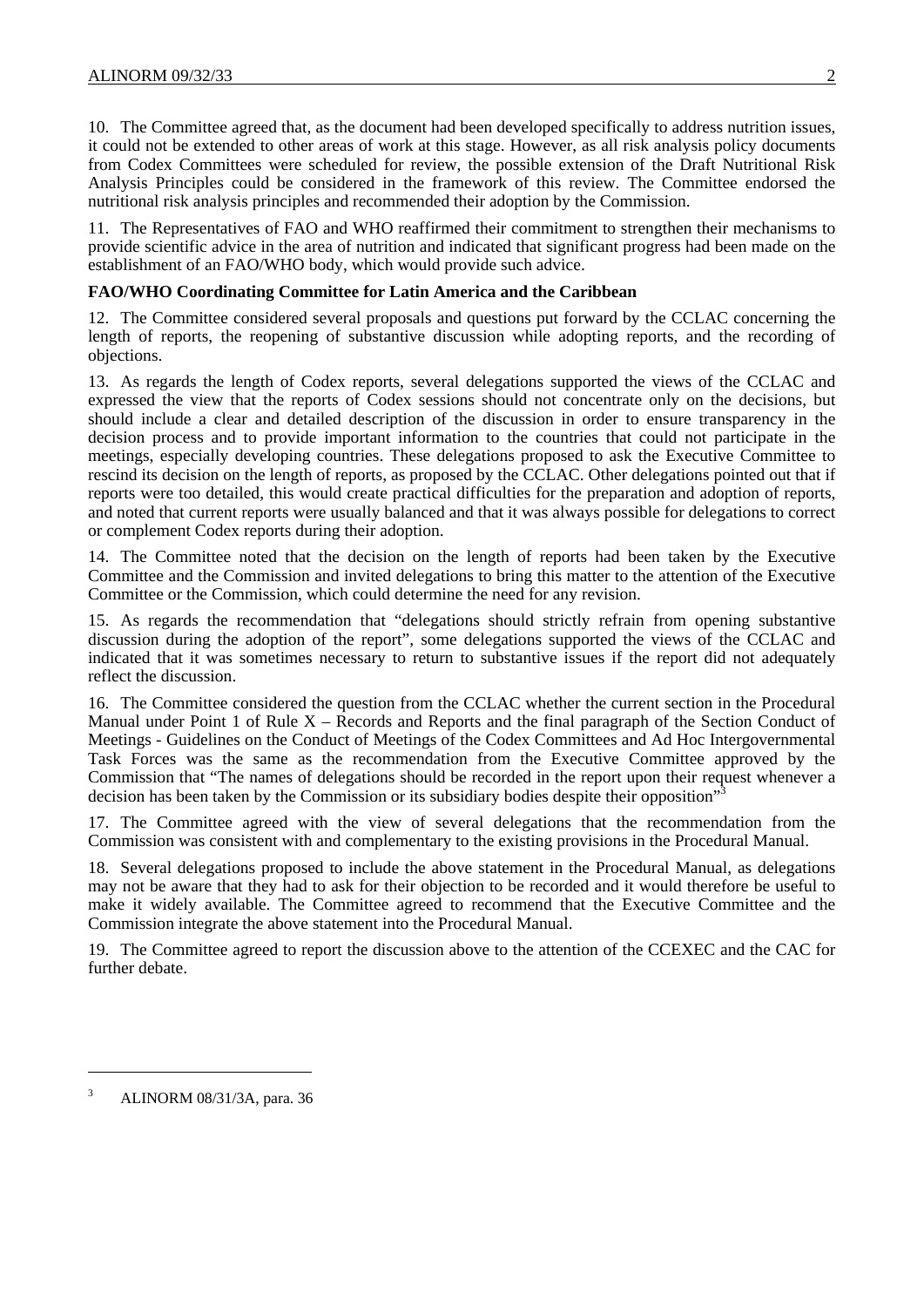## **PROPOSED DRAFT REVISED CODE OF ETHICS FOR INTERNATIONAL TRADE IN FOODS (Agenda Item 3)4**

20. The Committee recalled that its last session had agreed to consider a revised and shortened version of the Code that concentrated on ethical principles and had returned it to Step 3 for further comments and consideration at the 25th Session. The Committee had also considered and endorsed the recommendations put forward by the Committee on food Import and Export Inspection and Certification Systems (CCFICS), which were subsequently endorsed by the 30th Session of the Commission.

21. The Committee recognised the importance of ethics in trade in order to protect consumers, especially to prevent the export of unsafe food to countries with inadequate legislation and/or food control systems, and had a general discussion on how to proceed with the code.

22. Several delegations expressed their support for the development of a code of ethics and proposed that the Committee continue its work on the basis of the Proposed Draft presented at the last session, as this short version focused on essential principles and the Code should not duplicate recommendations that already existed in other Codex texts.

23. Some delegations, while expressing their support with the objective of the code, noted that in practice there were no provisions concerning its implementation and it was not clear how non-compliance with the provisions would be addressed.

24. Some other delegations expressed the view that there was no need for a code of ethics as issues related to import and export were adequately addressed in the principles and guidelines developed by the Committee on Food Import and Export Inspection and Certification Systems (CCFICS) and trade issues were addressed in the WTO Agreements. Concerns were also expressed that the provisions of the code might be interfering with the rights and obligations of WTO members and the right of governments to establish their appropriate level of protection at the national level.

25. The Committee agreed to consider the text section by section and made the following comments and amendments.

#### **Article 1**

26. The text of Article 1 was retained as currently drafted.

#### **Article 2: Scope**

27. In paragraph 2.1, the Committee agreed that the footnote concerning the applicability of the text to concessional and food aid transactions would be integrated into the main text, in order to improve clarity and to reflect one of the main objectives of the code. The title was also amended accordingly.

28. The Committee agreed that in order to make the code more generally applicable, it should refer to "all parties involved in international trade" and the text of paragraph 2.2 was amended accordingly. Some delegations questioned the usefulness of the code as it was not clear how the principles would be applied and by whom, and proposed that the code should be more focused towards implementation. A new sentence was therefore added to the effect that governments should work with other parties to promote full application of ethical conduct at the national level, in order to reflect the role of governments and the need to involve all relevant stakeholders.

#### **Article 3: Principles**

 $\overline{\phantom{a}}$ 

29. Some delegations pointed out that the current text of the section might be interpreted as preventing countries from establishing their apropriate level of protection at the national level. The Committee recognised that the current text of section 3.2 was not up-to-date as regards the application of risk analysis and therefore agreed to refer to "hazard" instead of "substance", in order to cover both chemical and microbiological contamination, and to the application of the risk analysis principles.

<sup>4</sup> CX/GP 09/25/3, CX/GP 09/25/3-Add.1 (comments of Colombia, Costa Rica, Egypt, European Community, India, Iran, Philippines, United States, FAO/WHO, ICGMA), CX/GP 09/25/3- Add.2 (comments of Norway), CX/GP 09/25/3-Add.3 (comments of Canada, IBFAN), CRD 3 (comments of Kenya), CRD 4 (comments of Mexico), CRD 5 (comments of India), CRD 8 (comments of Indonesia), CRD 13 (comment of the Philippines), CRD 12 (comments of Mali), CRD 14 (revised version following the discussion), CRD 15 (comments of the United States), CRD 17 (comments of the European Community)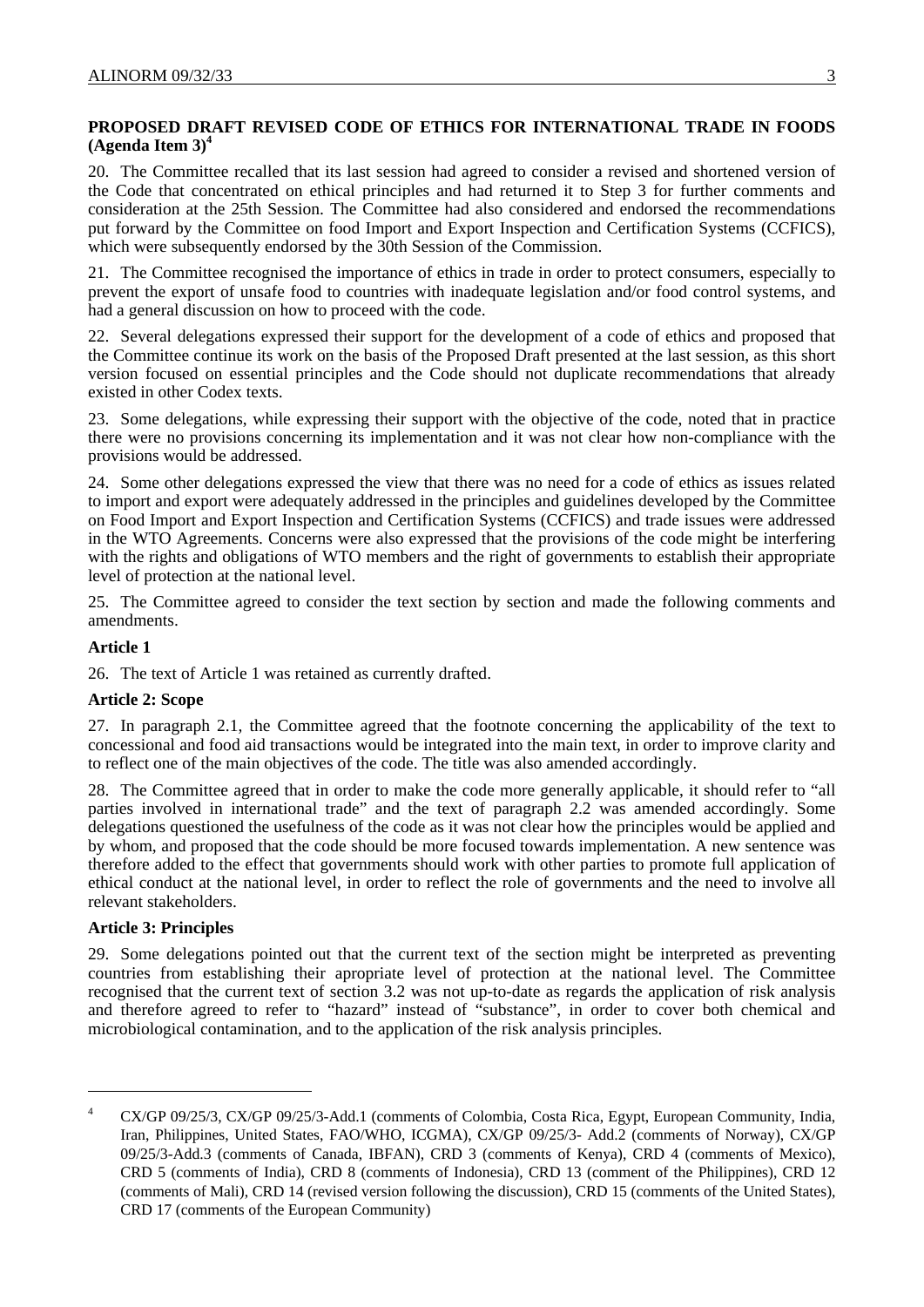30. Several delegations proposed to address the issue of import of food with a short remaining shelf life, which did not leave sufficient time for distribution before the date of expiration in the importing country. Other delegations pointed out that in many cases the exporting countries were not in a position to know in advance what would be the ultimate destination and use of the exported products, or had no control over delays in the distribution at the import stage. Some delegations proposed to specify a minimum percentage of the remaining shelf life; however, it was noted that such requirements would be difficult to apply in practice and it was agreed to include a general statement as a new section f).

#### **Article 4: Requirements for Food in International Trade**

31. The Committee discussed some proposals to change the title of the section. Some delegations expressed the view that the term "requirements" was too prescriptive as Codex texts were voluntary, and therefore proposed to mention "conditions necessary", as it appeared in the French version. Other delegations proposed to refer to "obligations" to strengthen the role of the code and make it clear that it described ethical obligations. After some discussion the Committee agreed that the title should read "conditions necessary for food in international trade".

32. The Committee agreed to delete paragraph a) as the main purpose of the code was to ensure that trade was conducted on an ethical basis in relation to the legislation applied in the exporting and/or importing country, and not to address the compliance with Codex standards as such. It was also agreed that compliance with Codex standards should be considered when no legislation existed in the exporting and the importing country.

33. The Committee discussed how the code should describe the responsibility of governments. Some delegations pointed out that the code of ethics was a Codex document intended for governments and that the enforcement of legislation at the export stage was the responsibility of governments. Other delegations expressed the view that the code should be intended for general application to all stakeholders. The Committee recognised that these approaches were not contradictory and that the section should include both recommendations to governments in view of their responsibility to apply ethical conduct, and more general recommendations regarding exported food. It was therefore agreed to insert a paragraph (new 4.1) addressing the role of competent authorities in applying ethical conduct, as described in Article 3, noting that "competent authority" was commonly used in Codex texts and in many countries.

34. The Committee agreed that the second paragraph (new 4.2) should include all the elements of the current indents b) to d) and had an extensive discussion on the conditions for food export, in particular the ethical considerations involved in compliance with the importing and exporting country legislation.

35. Several delegations expressed the view that the primary consideration should be compliance with the legislation of the exporting country, as the main ethical problem was the export of food that could not be sold on the domestic market as it did not comply with national legislation but was exported, taking advantage of the absence of legislation or adequate inspection system in the importing countries.

36. Other delegations and one observer supported a reference to the legislation of the importing country as the main condition for the purpose of export. Some delegations recalled that the issues related to compliance with legislation should not be confused with ethical principles, and that food import and export issues were covered by Codex texts applying to import and export inspection and certification systems, while trade issues were addressed in the WTO Agreements. Some delegations noted that although these issues were addressed elsewhere, the code should not be developed in isolation and international trade aspects should be taken into account, and a reference to the rights and obligations conferred by bilateral or multilateral agreements was therefore included. With this clarification, the Committee agreed that the first condition for food export was compliance with the legislation of the exporting country; that non compliance with this condition was acceptable only when the legislation of the importing country was different or when it was explicitly accepted by the importing country; and that Codex standards could be taken into account wherever appropriate.

37. The Delegation of Tunisia expressed its reservation on these provisions, as it considered that given the universal nature of the concept of food safety there should be no exception allowing exporting countries to export food, which did not comply with its national legislation.

38. The Committee agreed to add a footnote to paragraph 4.2 indicating that food standards and safety requirements of importing countries should be transparent and available to exporting countries.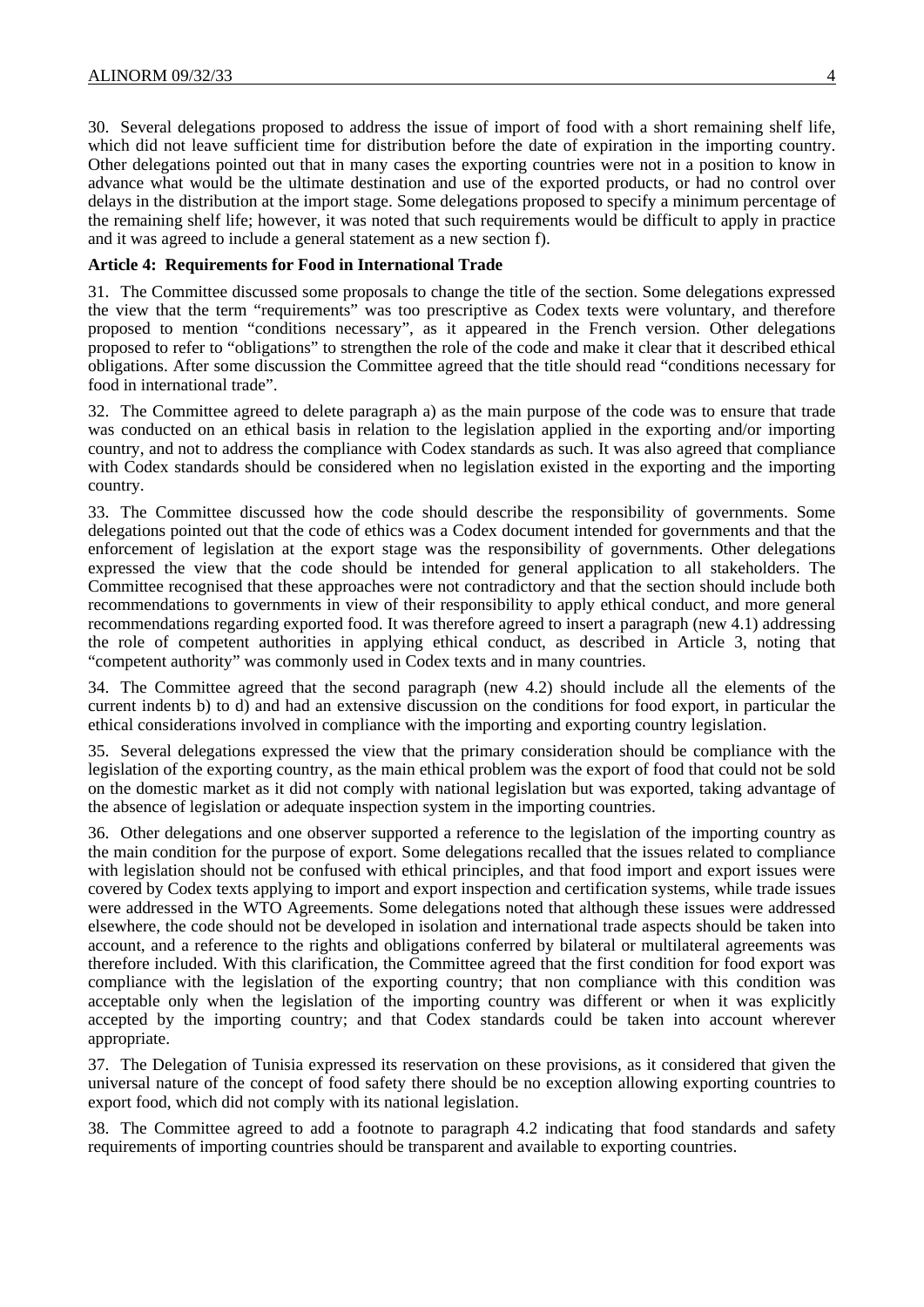39. The Committee agreed with the proposal to include a new paragraph (4.3) specifically reflecting that food should not be placed in international trade for the purpose of disposing of unsafe or unsuitable food, as one of the objectives of the code was to prevent such practices.

40. The Committee agreed to include a new paragraph (4.4) referring to the obligations under the International Health Regulations, and to the International Code on Marketing of Breast Milk Substitutes and relevant WHA Resolutions, as proposed by several delegations, one observer and the Representative of WHO.

#### **Conclusion**

41. Several delegations expressed the view that, although substantial progress had been made with the revision, the document should not be advanced for final adoption by the Commission as many changes had been made at the session and more time was necessary to study the revised text carefully at the national level. Many other delegations stressed the importance of a revised code, noted that all issues had been adequately addressed, and supported the advancement of the document to Step 5/8.

42. The Chairperson pointed out that the Executive Committee, while conducting the critical review, had specifically recommended that the revision of the Code should be completed by 2009 and noted that delegations would have the opportunity to send comments at Step 8 for consideration by the Commission

#### **Status of the Proposed Draft Revised Code of Ethics for International Trade in Food**

43. The Committee agreed to advance the Proposed Draft Revised Code of Ethics for adoption at Step 5/8 by the 32nd Session of the Codex Alimentarius Commission with the omission of Steps 6 and 7 (see Appendix II).

44. The Delegations of Argentina, Brazil, Chile, Costa Rica, India, Indonesia, Malaysia, Mexico, Philippines, Thailand, Tunisia, Uruguay expressed their reservation on this decision., observing there was no consensus on the advancement of the document to step 5 and 8.

#### **THE CONCEPT OF "CONSENSUS" AND ITS APPLICATION IN CODEX (Agenda item 4)<sup>5</sup>**

45. The Committee recalled that the 30th Session of the Commission had noted that the definition of consensus and how the concept was handled in practice in Codex was considered an important issue by many members, to be further discussed as a matter of priority within the  $CCGP<sup>6</sup>$ .

46. To prepare the discussion at the CCGP, the 60th Session of the Executive Committee had developed a questionnaire to request chairpersons of Codex subsidiary bodies to provide their input on the matter and especially their experiences with the application of the Measures to Facilitate Consensus<sup>7</sup>. The replies had been collected and summarized by the Secretariat and sent for comments in CL 2008/34-GP together with background information on the history and on the application of the concept in other international organizations as well as recommendations to improve the situation.

47. The Representative of the Legal Office of FAO pointed out that while being a subsidiary body of FAO and WHO, Codex, due to its particular nature and mandate, had over time developed a number of procedures different from those of the parent organizations and other organizations in the UN system (e.g. concerning the admission of observer organizations or the voting rights of regional economic integration organizations).

48. Concerning the application of the concept of "consensus" within the United Nations system, the Representative explained that per an opinion letter issued by the United Nations Under-Secretary-General for Legal Affairs on 17 June 2002, "[i]n United Nations practice, the concept of "consensus" is understood to mean the practice of adoption of resolutions or decisions by general agreement without resort to voting in the absence of any formal objection that would stand in the way of a decision being declared adopted in that manner."

 $\overline{\phantom{a}}$ 

<sup>5</sup> CL 2008/34-GP; CX/GP 09/25/4 (Comments of Australia, Colombia, Cuba, European Community, Iran, Japan, Norway, New Zealand and United States); CX/GP 09/25/4-Add.1 (Canada, Chile, Mexico and Uruguay); CRD 3 (Comments of Kenya); CRD 5 (Comments of India); CRD 6 (Comments of Thailand); CRD 8 (Comments of Indonesia); CRD 10 (Comments of China); CRD 13 (Comments of the Philippines)

<sup>6</sup> ALINORM 07/30/REP paras 198-200

<sup>7</sup> Codex Procedural Manual, Appendix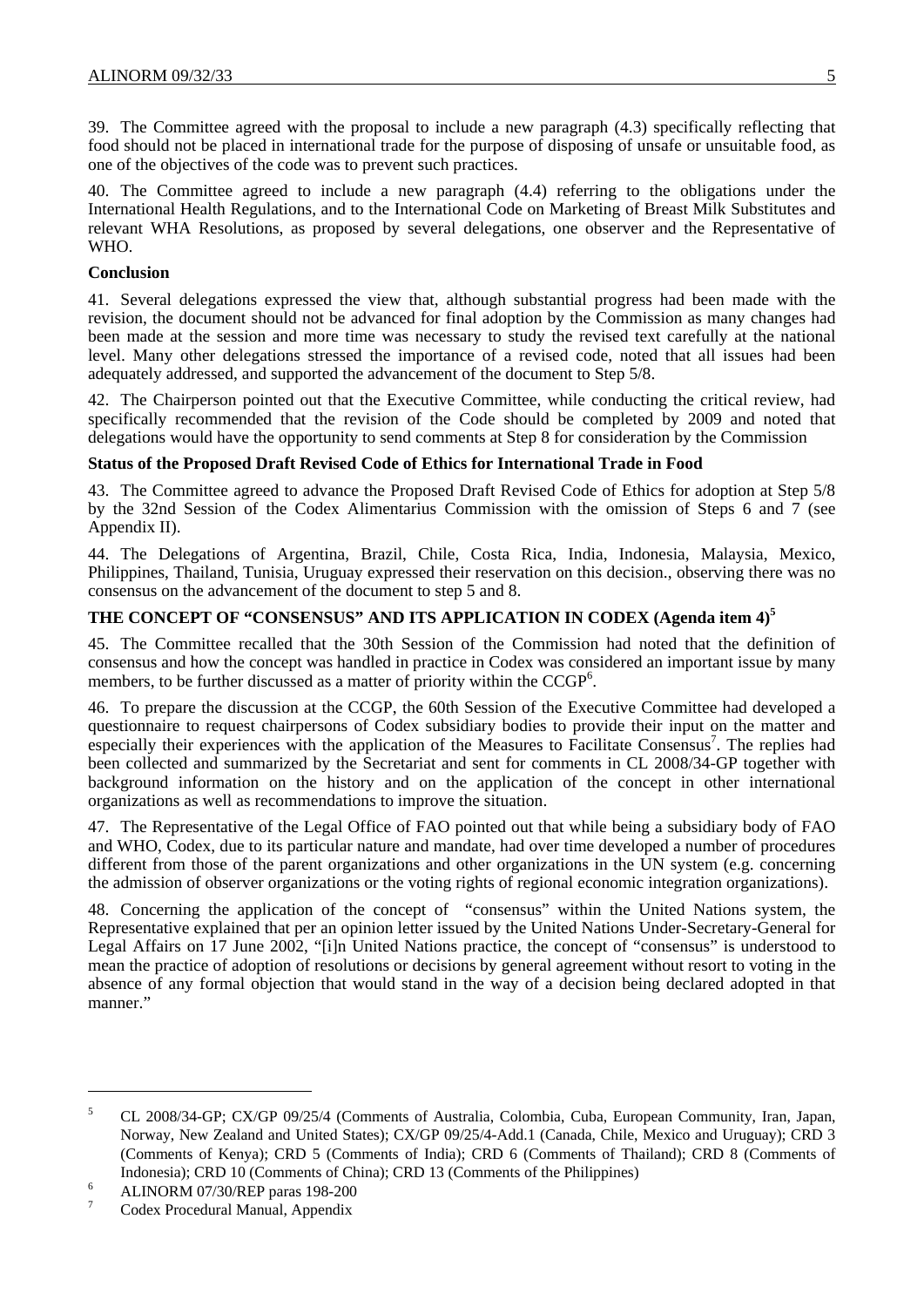49. The Representative indicated that, from a legal point of view, there were no impediments to the adoption of a definition of consensus. However for the sake of consistency with UN and FAO procedures there might not be a need for such definition. Insofar as the issue of consensus had been raised in the past in connection with that of the required majority for the adoption of standards, the Committee might wish to revisit the issue of the required majority in the event that consensus could not be reached and there was a need to vote. The Representative stated that if Codex should wish to revisit the possibility of introducing the two-thirds majority vote, the legal office was prepared to assist with preparing a study on the implications.

#### **General discussion**

50. The Committee held a general discussion on document CL 2008/34-GP before addressing statements and proposals contained in its sections D.3 and D.4 .

51. Some delegations regretted that in the preparation of the Circular Letter only the opinions of chairpersons had been collected because in their view interesting information could have been received if all members had been asked similar questions concerning the work of chairpersons and the secretariat. It was also mentioned that the document did not allow comparing the handling of procedures by different chairs.

52. Several delegations stated that in their opinion, negotiations in Codex often took place among only a small number of industrialized countries, and that the views of developing or transition countries were not properly taken into account during the discussion and reflected in the reports of the sessions.

53. Some delegations stressed that decision-making should be all-inclusive to maintain the legitimacy and transparency of Codex, taking into account the views and concerns of all regions and that no decision should be taken until everyone's opinion was heard especially on matters related to food safety.

54. Working groups, which according to the chairs were an important means to facilitate consensus, were seen by several delegations rather as an obstacle for developing countries because of a lower level of their participation in working groups and the difficulty to overturn the recommendations of a working group at the committee level.

55. In this context one delegation noted that one of the Measures to Facilitate Consensus, i.e. to promote the participation of developing countries, had been seen by chairs as giving "legitimacy" to Codex standards. The delegation felt that to give true legitimacy to Codex standards, the effective participation of developing countries was indispensable and that their opinion should be taken into account when decisions were taken.

56. Some delegations mentioned specific problems that existed, in their opinion, with the way chairs handled the sessions:

- Chairs have too much power to decide and often impose consensus on a matter even when several members expressed clear opposition especially in the case of deciding to advance a document to a specific step in the elaboration procedure;
- Chairs take different decisions under similar circumstances not only between different Committees but also during the same committee session; and
- Sometimes chairs do not act independent of the interest of their countries and do not show the necessary objectivity and neutrality.

57. The Coordinator for Latin America and the Caribbean recalled that the last session of the CCLAC, had discussed the issue and found that there was no harmonious application of consensus within Codex. To improve the decision taking process and make it more harmonious, the CCLAC proposed a definition of consensus developed by Paraguay, namely "consensus is the absence of justified opposition from any member present at the meeting where the decision is taken".

58. Several delegations supported the CCLAC definition of consensus as a starting point for further discussion in order to avoid situations where consensus was declared despite a significant number of oppositions. The delegation of Uruguay proposed that consensus should be defined as "consensus is the absence of formal, justified opposition from any member present at the meeting where the decision is taken".

59. One delegation stated that consensus could not be a mechanical process; there should be a definition and broad accompanying principles and guidance for chairpersons on when to declare consensus. All effort should be made to come to an agreement as even a vote based on a two-third majority meant that one-third of votes would be disregarded.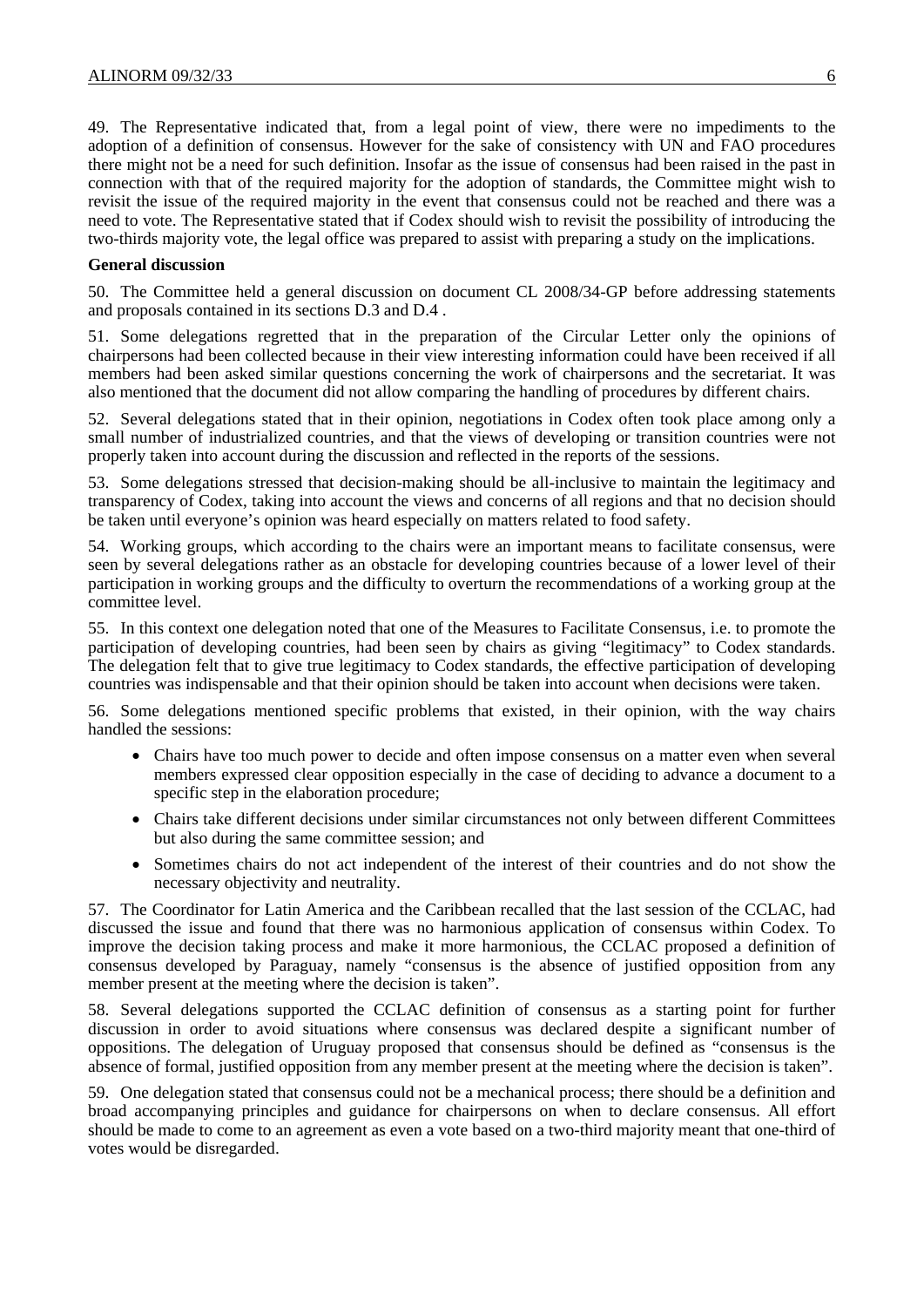60. Several delegations stressed the need to observe timelines and maintain efficiency in the standards development of the Commission. Given the cost of organizing Codex meetings, a decision should be taken for how long Codex was prepared to work on an issue, as working for decades on the same issue was not acceptable.

61. One delegation stated that in their opinion seeking full consensus could lead to weaker or more diluted standards. They considered that the key issue was to seek consensus on science and risk assessment following an inclusive, objective and transparent process. In their view, variations in risk management in case of disagreement among countries were not as much a problem as they used to be as there was more transparency than in the past these days. They felt that a larger review of the usefulness of Codex standards in the world after the entry into force of the WTO agreements was needed.

62. Several delegations stated that Codex had failed to find consensus mainly on trade issues whereas on food safety issues where scientific advice was available consensus could usually be achieved and that there was a need for the Executive Committee to properly exercise its standards management function and not to allow Codex to embark on new work if there was not a broad consensus at the initial step as this was likely to cause problems with consensus at later stages of the work.

63. Several delegations were of the opinion that the Procedural Manual already contained sufficient guidance for chairs and that the Measures to Facilitate Consensus had been applied successfully. They did not consider that consensus was either unanimity or a quantifiable concept or that a definition would be helpful because a narrow, rigid definition could lead, in their view, to blockages and inefficiency. It was mentioned that the correct application of the concept of consensus was a challenging task not only for the chairpersons but also for the delegates as the process involved a give-and-take among all delegations.

64. Many delegations recognized that in Codex meetings all had the right to be heard and that the Codex process was all about inclusiveness and transparency. The need for Codex to be efficient because of cost considerations should not work against developing countries. Codex therefore needs to continually improve the consensus building process and foster development of the capacity of countries to effectively participate e.g. through mentoring.

65. One delegation stated that their country had benefited significantly from the work of Codex even from work in which they were not able to participate.

66. The Representative of FAO noted that the issue of the participation of developing countries and that of consensus although they were inter-connected should be addressed separately. The Representative assured the Committee that FAO and WHO were doing everything possible to improve quantity and quality of participation of developing countries.

#### **Discussion on the statements contained in Section D.3 of CL 2008/34-GP**

67. Most delegations that intervened agreed in principle with the statements contained in Section D.3 of CL 2008/34-GP. Additional interventions are reflected below under each statement (no additional comments were made on D.3.3 (The basic precondition to being able to reaching consensus is that the parties are willing to negotiate and move positions).

#### **D.3.1- Satisfactory interpretation of consensus and non-consensus by Codex chairpersons**

68. One delegation stated that the statement was not correct as in their view, Codex chairs appeared interpret in several cases as a consensus, what could have been equivalent to the results of a vote.

#### **D.3.2 - Need to learn to work together in an even more structured and more collaborative manner/ informal meetings/ need for openness and transparency**

69. One delegation expressed its concern that the importance of informal meetings was over-emphasized here while it was clear that developing countries could not even participate sufficiently in formal meetings.

## **D.3.4 - Application of consensus in the UN system and other international intergovernmental organizations (e.g. WTO)/ definition of consensus**

70. Several delegations stated that creating a rigid definition for consensus might prove to be a very difficult task and might not be the most productive way to improve its application within Codex. They saw this statement supported by the fact that none of the international organizations using the concept of consensus in their decision making have chosen to create such a definition. They remained open to any suggestion that would maintain a certain level of flexibility, for example to develop further operational guidance on how to reach consensus, supplementing the existing guidelines on consensus in the Procedural Manual (e.g. proposals contained in Section B.2 of CL 2008/34-GP)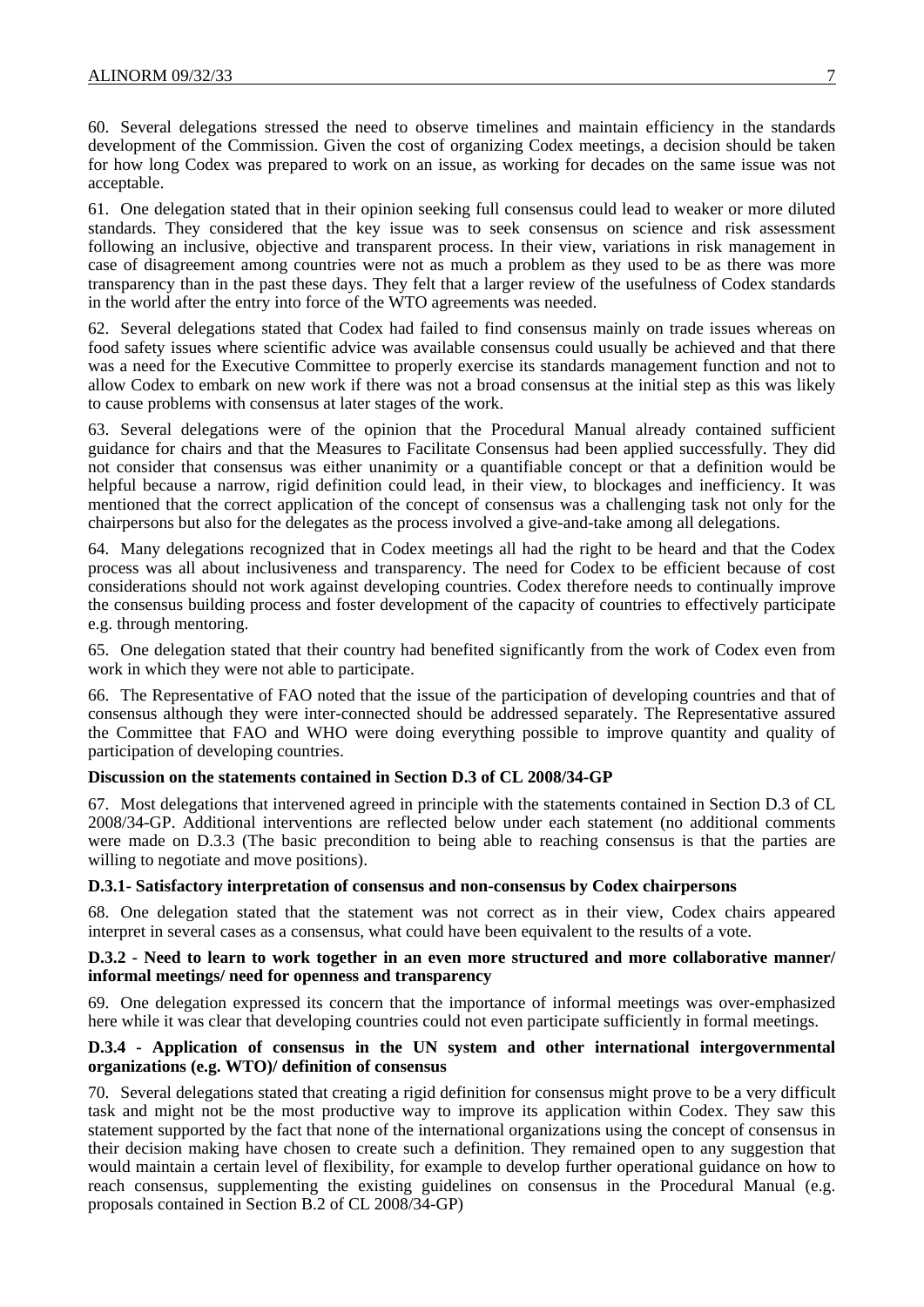## **D.3.5 Cases in Codex meetings in which there is clearly no consensus but it is not clear how to proceed in order to get achieve consensus**

71. Several delegations stated that the statements in D.3.5, 3.6 and 3.7 reflected their deep concerns with the current process in Codex. One delegation felt that the statements in 3.5 and 3.6 were contradictory to 3.1.

72. One delegation stated that in some cases the inflexible positions of a few countries kept items that had little chance of being resolved on the agenda for years, which was not acceptable. In other cases it had to be accepted that negotiations could take a long time e.g. where the necessary risk assessment was not available.

73. One delegation noted that there were actually very few cases as mentioned in 3.5 and that these could be prevented through the critical review of the Executive Committee when accepting new work proposals especially when the basis to start new work was not strong enough.

74. The Representative of WHO noted cases where Codex had been very successful and timely in developing standards and related texts such as those for safety assessment of foods derived from biotechnology. The Representative indicated that Codex had been doing very good work on major health issues even when there was disagreement at the outset.

## **D.3.6 - Cases where delegations feel that the concept of consensus has not been applied harmoniously between different Committees or even within the same session**

75. One delegation stated that Codex was sometimes stalled just because of the opposition of one delegation whereas at other times the work was brought to the next step despite the opposition of several delegations. These situations should be handled harmoniously.

## **Discussion on the proposals to improve the situation contained in Section D.4 of CL 2008/34-GP**

## **D.4.1 - Development of a chairs' booklet**

76. Delegations supported the creation of such a booklet in principle.

77. One delegation mentioned that even with difficulties it was possible to arrive at a consensus in most cases if the process used was transparent thus a guidebook available for all was a good idea.

78. Several delegations felt that there was already significant guidance in the Procedural Manual but suggested to evaluate the performance of the chair after each committee sessions, which could assist chairs to improve their work where necessary.

79. Many delegations were of the opinion that such guidance should also be directed to delegations with the following objectives:

- Delegations could learn more how to build consensus, move positions and work in a structured and collaborative way.
- Delegations could be reminded that Codex is trying to create global solutions, which were best for all parties.
- Delegations could be reminded that it was their responsibility to make an effort in negotiations to reach consensus, although such guidance should not restrict the freedom of governments to choose and maintain their positions.

## **D.4.2 - Taking up problematic cases such as mentioned in D.3.5, 3.6, and 3.7 in the informal meeting of chairs and CCEXEC**

80. Delegations agreed in principle with this proposal.

## **D.4.3 - Codex Chairs to meet once a year in a facilitated forum**

81. Delegations agreed in principle with this proposal, suggesting that for budgetary reasons such a meeting should be best organized in conjunction with the annual meeting of the Commission, where many chairs were expected to be present.

## **D.4.4 - Addition to the "Guidelines to Chairpersons of Codex Committees and Ad Hoc Intergovernmental Task Forces"**

82. There was general support for the proposal on the use of a facilitator and the following additional remarks were made:

- The Committee concerned should clearly state the terms of reference of the facilitator.
- The facilitator should be experienced in Codex matters but neutral on the matter concerned.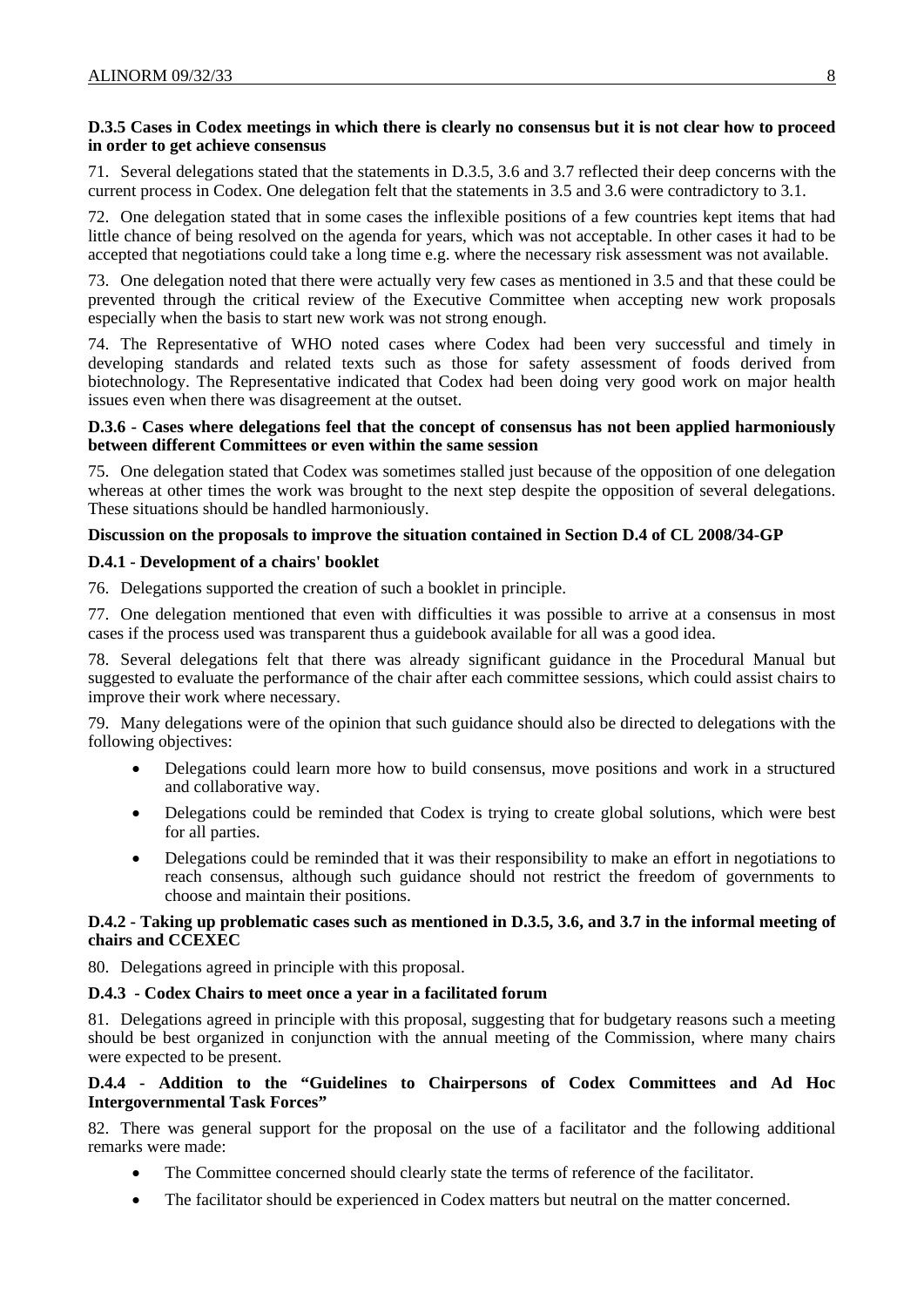- All parties participating in the process should agree on the selection of the facilitator.
- The SPS Committee had experience in using the chair as facilitator while exercising good offices, similarly it could be considered that in Codex the Chairperson of the Commission could act as facilitator.

83. The Delegation of Malaysia proposed to include in the Guidelines to Chairpersons of Codex Committees and Ad Hoc Intergovernmental Task Forces in the section on consensus in front of the paragraph starting with the words " The chairperson should also consider…" the following new paragraph: "Where there is justified sustained opposition to substantial issues the chairperson should ensure that the views of concerned members be taken into consideration by reconciling conflicting arguments before deciding that a consensus has been reached."

84. Several delegations supported this proposal, as it would give some guidance to chairs in the absence of a definition of consensus.

85. Other delegations, while not opposed to the principle of giving additional guidance to chairs, were of the opinion that more time was needed to study the proposal. One delegation pointed out that it was not clear from the proposal how to decide when an opposition was judged as "justified"

86. The Committee agreed to the proposal of the Chairperson that the Committee would ask the Commission whether the Committee should continue work on the proposal from Malaysia.

#### **Conclusion**

87. The Committee agreed to the following:

- (a) The Secretariat would continue work on a brochure for chairs (as suggested in D.4.1), which will be in the public domain as a work in progress.
- (b) Problematic cases such as mentioned in D.3.5, 3.6, 3.7 could be addressed by the informal meeting of chairs and the Executive Committee (as suggested in D.4.2).
- (c) The Secretariat would continue to convene an informal meeting of chairs (as suggested in D.4.3) in conjunction with the session of the Commission.
- (d) Following the discussion under D.4.4, the Committee agreed to the proposed amendment to the Guidelines to Chairpersons of Codex Committees and Ad Hoc Intergovernmental Task Forces as proposed in the working document with a modification to the effect that the choice of the facilitator should be agreed upon by the committee concerned. The Committee decided to forward the proposed amendment for adoption by the Commission (see Appendix III).
- (e) The Committee remained divided on the need for a definition of "consensus".
- (f) The Secretariat would explore possibilities for developing a reference document for delegates on consensus building as mentioned by several delegations during the discussion on D.4.1.
- (g) An evaluation sheet would be prepared on the basis of a participant satisfaction questionnaire used in recent Codex meetings to be completed by delegates on the last day of a session, which would also contain also questions on the performance of the chairperson.

#### **Possibility for a study on the possible introduction of qualified majority voting and its implications**

88. When introducing CL 2008/34-GP and the history of the discussion on consensus which had started after the Commission had taken a number of decisions based on simple majority voting in the 1990s, the Representative of the Legal Office of FAO had indicated he was prepared to assist with a review of the implications of introducing voting by two-thirds majority in Codex, if the Committee so wished.

89. Several delegations stated that the introduction of two-thirds majority in Codex would mean a major change in the system and the implications needed to be studied carefully but were not against studying this option in more detail, with the understanding that importance be given to seeking consensus as the preferred means for decision-making. Other delegations did not agree that such a study was necessary.

90. While the general sense of the Committee was to use consensus as a primary tool, the Committee agreed that the Executive Committee and the Commission reflect on the usefulness of having a study on introducing qualified majority voting on the adoption of standards, analyzing advantages and disadvantages implied by such system.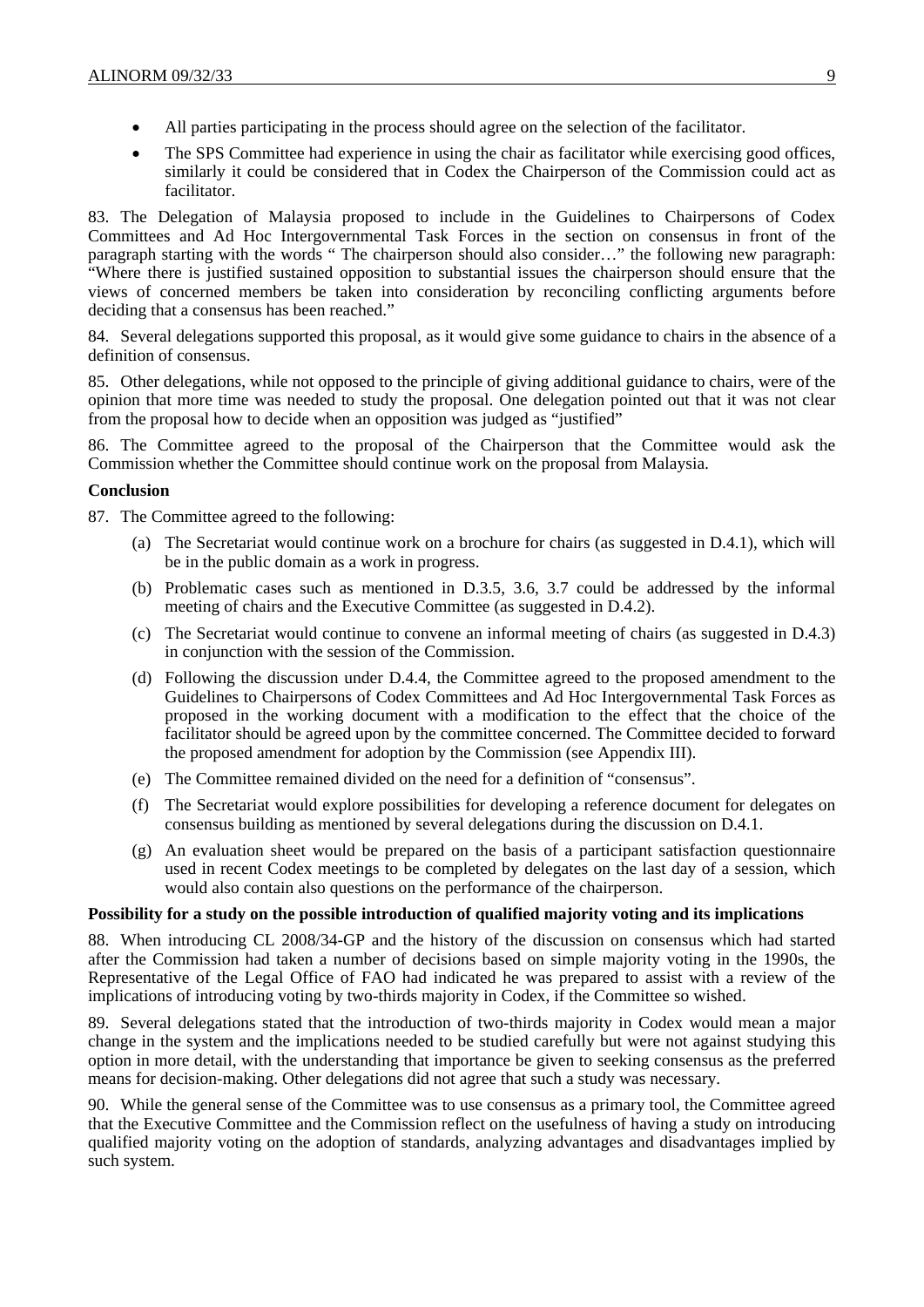## **REVIEW OF THE RISK ANALYSIS POLICIES OF CODEX COMMITTEES (Agenda Item 5)8**

91. The Secretariat recalled that this item was considered in the framework of the Strategic Plan 2008-2013 - Activity 2.1 "Review of the consistency of risk analysis principles elaborated by the relevant Codex Committees", as discussed earlier in the Executive Committee and the Commission, and presented an outline of the general considerations that could be taken into account in the review, such as consistency with the structure of the general Working Principles for Risk Analysis.

92. Several delegations stressed the importance of this work and supported the completion of Activity 2.1 following the initial deadline specified in the Strategic Plan (2011). The need for consistency with the general Working Principles for Risk Analysis was highlighted.

93. Some delegations noted that some differences in the documents on risk analysis policy developed by Codex Committees might be due to the nature of the specific risks considered and that they should be compared with the Working Principles, taking into account the specificities of risks while ensuring that the approach to risk analysis was harmonised throughout Codex. Some delegations noted that the content might not need to be amended as such but rather reordered according to the components of risk analysis.

94. Some delegations expressed different views on the various documents, which were annexed to and were used in conjunction with risk analysis principles, such as criteria for prioritization or data requirements. It was proposed to clarify their role, as they related to the risk analysis policies, and it was also noted that they were useful to facilitate the work of some committees. It was agreed that these documents would also be taken into account in the review of risk analysis principles.

95. The Committee noted a proposal to consider how the current risk analysis principles were applied by the relevant committees, but recalled that the main purpose of the review was to consider their consistency with the general Working Principles.

96. It was pointed out that the establishment of the relevant risk assessment policies was essential to the risk analysis process and that several elements should be considered when reviewing risk analysis policies: the difference between chemical and microbiological risks; the different approaches to MRL setting (based on GAPs or on ADIs); and the need to clarify the impact of assumptions and uncertainties on the risk assessment process.

97. The Committee agreed to confirm its objective of completing the review of risk analysis policies by 2011 as initially scheduled. It was noted that, subject to the adoption by the Commission, the risk analysis policy developed by the CCNFSDU would also be considered. The Committee noted that the document on risk analysis policy for consideration by the Committee on Food Hygiene was being circulated for comments and would be considered by the next session of that Committee.

98. The Committee agreed that the Secretariat would prepare a draft review of risk analysis policies and distribute it through a Circular Letter asking for comments, in order to prepare a revised document for consideration by the next session of the Committee.

## **TERMS OF REFERENCE OF FAO/WHO COORDINATING COMMITTEES (Agenda Item 6)9**

99. The Committee recalled that it had agreed at its last Session that all Coordinating Committees be invited to discuss the amendment to their terms of reference proposed by the CCLAC, including institutional and other implications, at their 2008/2009 sessions and to report back to the CCGP on their experiences.

100. The Committee noted the views of the Coordinating Committees reproduced in the working documents. Five of the Coordinating Committees (CCNASWP, CCEURO, CCASIA, CCNEA and CCAFRICA) generally agreed that the current terms of reference should remain unchanged, because the current Terms of Reference were sufficiently broad to allow Coordinating Committees to formulate regional positions among members, where necessary, and that the possibility to carry out this activity was adequately covered by bullet point (g) "exercises a general coordinating role for the Region and such other functions as may be entrusted to it by the Commission". It was also noted that the Terms of Reference of all Coordinating Committees should be kept harmonized and that the development of regional positions could be more effectively addressed by implementing specific activities within each region than by amending the Terms of Reference of Coordinating Committee.

l

<sup>8</sup> CX/GP 09/25/5

 $\overline{9}$ CX/GP 09/25/6, CX/GP 09/25/6-add.1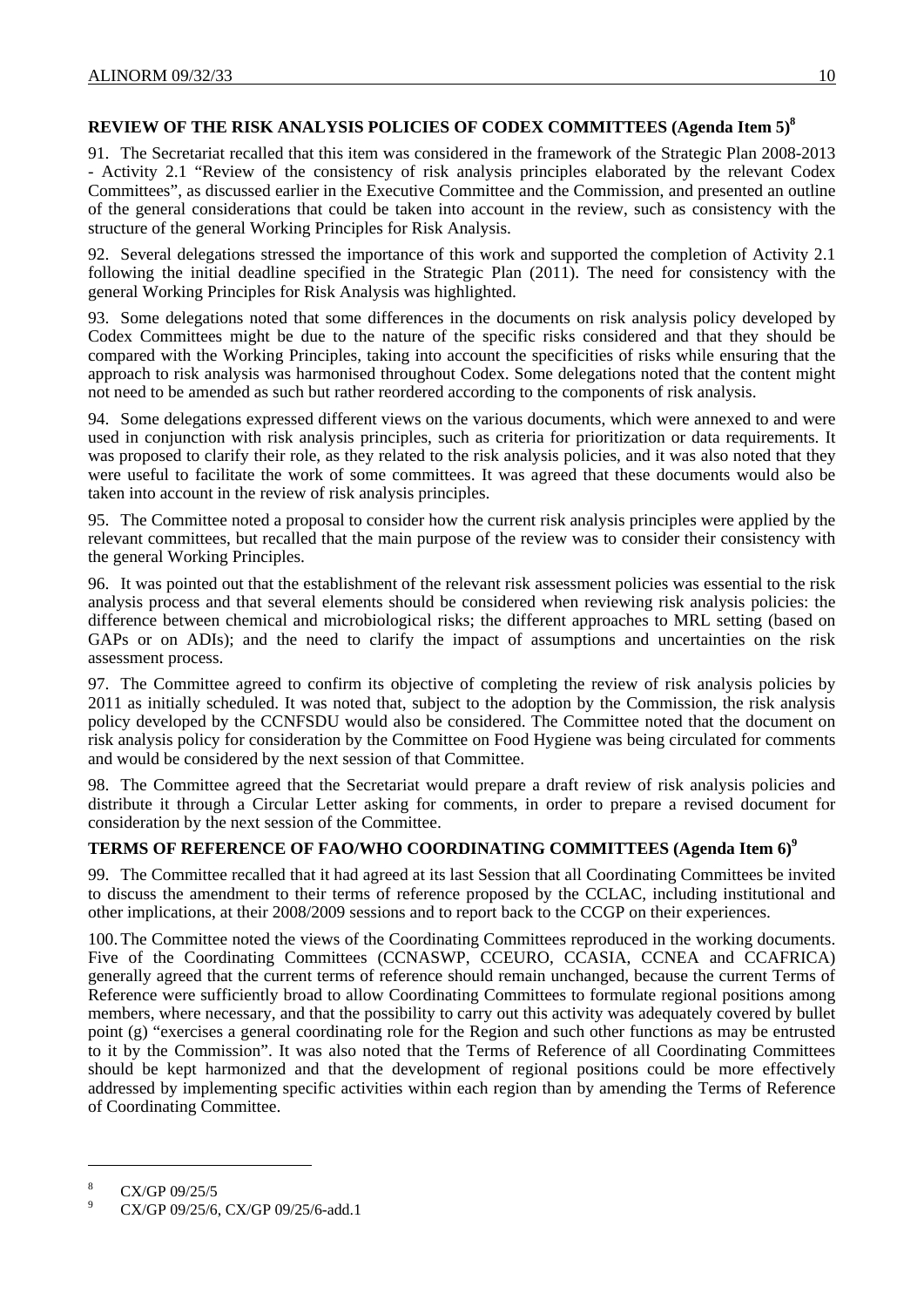101. The Committee further noted the specific request from the CCLAC to clarify whether the current terms of reference for the Coordinating Committees could be interpreted to give them full freedom to issue regional opinions on all themes under discussion in Codex of strategic importance to the region concerned.

102. The Secretariat clarified that in addition to the present Terms of Reference of Coordinating Committee, bullet (iii) of paragraph 3 of Rule IV of the Rules of Procedure also conferred the Coordinators the function to advise the Executive Committee and the Commission of the view of countries of the respective region.

103. The Committee concluded the discussion by confirming that the full freedom was given under the current Terms of Reference of FAO/WHO Coordinating Committees to issue regional opinions on all themes under discussion in Codex of strategic importance to the region concerned and to promote the adoption of regional positions on strategic subjects, and therefore there was no need to modify the Terms of Reference.

## **REFERENCES TO APPLICATION IN CODEX STANDARDS (Agenda Item 7)<sup>10</sup>**

104. The Secretariat recalled that the 31st Session of the Commission had considered the proposal to review the statements appearing in a number of Codex standards and referred this question to the Committee on General Principles. The working document prepared for the present session recalled the background to the development and consideration of two types of statements on the status of the annex found in certain categories of Codex standards and proposed some recommendations in order to ensure a more consistent approach throughout Codex standards.

105. Several delegations pointed out that, due to the late availability of the document, they had not had sufficient time to consider it in detail and therefore proposed to defer consideration of this question until the next session of the Committee.

106. The Committee noted that a document on amendments to Codex standards and related texts would be prepared for the 32nd Session of the Commission (ALINORM 09/32/8) and agreed that the reference to application in Codex standards could be integrated into that document for further consideration by the Commission, especially as regards the proposed deletion of provisions relating to acceptance of Codex standards.

## **Related Matters**

l

107. As agreed under Agenda Item 1, the Committee considered the proposal from the Delegation of Japan in CRD 7 to review the use of the term "acceptance" in the Statements of Principle Concerning the Role of Science in the Codex Decision-Making Process and the Extent to which Other Factors are Taken into Account, and to replace it with an alternative wording taking into account that the Acceptance Procedure had been abolished.

108. Some delegations expressed the view that the use of the term "acceptance" in the Statement of Principles could be interpreted as not referring to the acceptance procedure per se but to final adoption of the standard in the Elaboration Procedure or to the use of the standard at the national level. It was also proposed to ask the Commission to clarify the interpretation of Paragraph 4 of the Statements of Principle in this respect.

109. Other delegations pointed out that before making any change to the Statements of Principle, careful consideration should be given to possible legal implications and that it was premature to undertake a revision of the text at this stage.

110. Some delegations expressed the view that the discussion on the Statements of Principle had been very long and complex and that there was no need to reconsider this question, and the statement could therefore be retained in the Manual without change insofar as the Statements factually represented the decision taken by the Commission in 1995.

111. After some discussion, the Committee agreed that no revision of the Statement should be considered and recommended to the Commission to insert a footnote to Paragraph 4 of the Statements of Principle indicating that the Acceptance Procedure had been abolished in 2005.

<sup>&</sup>lt;sup>10</sup> CX/GP 09/25/7, CRD 5 (comments of India), CRD 7 (comments of Japan)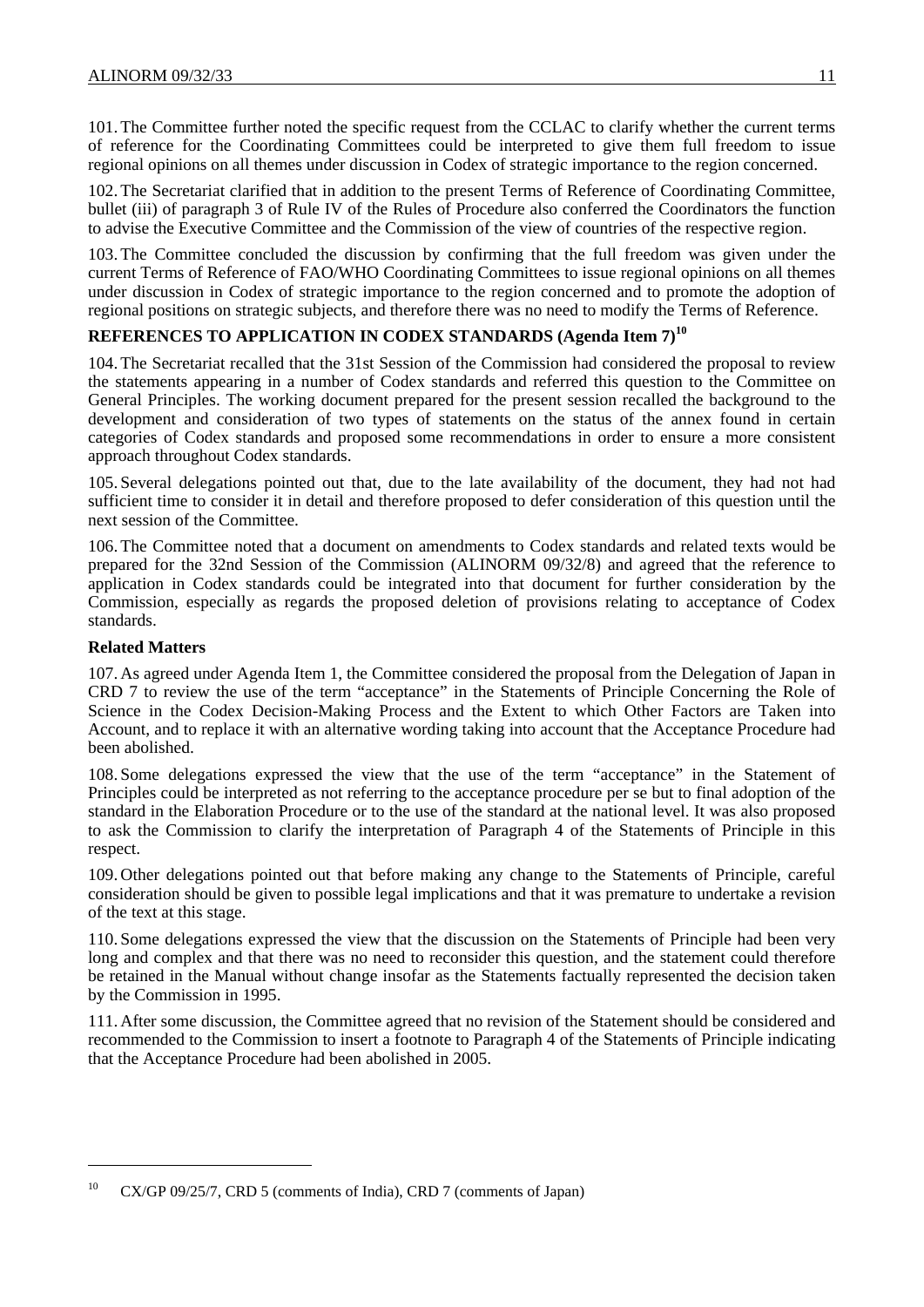## **PROPOSED NEW DEFINITIONS OF RISK ANALYSIS TERMS RELATED TO FOOD SAFETY**   $(A$ genda Item  $8)^{11}$

112. The Committee recalled that it had agreed at its last session that the Delegation of New Zealand, in cooperation with the United Kingdom, would prepare a revised document for consideration by this session, taking into account the discussion of the Committee.

113. The Delegation of New Zealand recalled that several definitions that describe aspects of risk analysis as well as the working principles for risk analysis as applied throughout the Codex system or in specific areas as relate to the work of Codex committees had been adopted by Codex. Yet, there sometimes remained confusion as to the intent and application of the term risk based or based on risk assessment when describing a standard.

114. The Delegation pointed out that work on an explanatory text to clarify the issues described in the document would help to correctly describe Codex standards, position risk assessment as one of several options for developing Codex standards that are useful and fit-for-purpose, and at the same time maintain the integrity and value of risk assessment to Codex. Codex standards should be developed in a timely manner, and should be such that are applied widely after adoption.

115. The Delegation also pointed out that development of an explanatory text should not in any way imply a hierarchy between different types of Codex standards.

116. Several delegations, while recognizing that the document offered valuable insight into the important issues related to risk analysis, expressed the view that it was premature to initiate new work on an explanatory text, as under the WTO SPS Agreement, measures taken by the member countries shall be based on scientific principles and scientific assessment of risks as appropriate to the circumstances, which allowed sufficient flexibility.

117. The Committee expressed its appreciation to the document prepared by the Delegation of New Zealand and the United Kingdom, noted that the points made in the document should be borne in mind in the ongoing and further work of the Commission as it relates to risk analysis, and also agreed that there was no need to continue work on this document.

## PARTICIPATION OF DEVELOPING COUNTRIES IN THE WORK OF CODEX (Agenda Item 9)<sup>12</sup>

118. The Secretariat introduced document CX/GP 09/25/9, which had been prepared at the request of the 31st Session of the Commission. The document included the data on the participation of developing countries in Codex sessions (Section 1) and proposals to improve the situation (Section 2). The Secretariat indicated that the proposals were not meant to be exhaustive nor mutually exclusive and that the matter should also be examined in the broadest possible context, especially in the light of the operation of the FAO/WHO Trust Fund for Enhanced Participation in Codex (Codex Trust Fund) as the latter instrument had been established in 2003 as the direct response to the issue of developing countries participation as highlighted in the Codex Evaluation in 2002.

119. The Representative of WHO, on behalf of the Secretariat for the Codex Trust Fund, introduced document CX/GP 09/25/9 Add. 1, recalling the basic principles that had been agreed upon at the launch of the trust fund, namely the criteria for eligibility of beneficiary countries as well as the overall fund allocation among the countries of Groups 1, 2 and 3 (60%, 30% and 10% respectively). Despite year-to-year fluctuation in the number of supported delegates, depending on the level of available funding, over 200 delegates attended Codex sessions in 2005, 2007 and 2008. The Representative indicated that Graph 2 of CRD 16 showed that in the African region, where many least developed countries were located, the number of participants in Codex meetings not supported by the Codex Trust Fund had increased over the past years, which could be taken as a sign of countries' commitment to sustain their participation in Codex meetings on their own funding.

l

<sup>&</sup>lt;sup>11</sup> CX/GP 09/25/8, CRD 9

<sup>12</sup> CX/GP 09/25/9; CX/GP 09/25/9 Add.1 (FAO/WHO Project and Fund for Enhanced Participation in Codex); CX/GP 09/25/9 Add.2 (Discussion in the FAO/WHO Coordinating Committees); CRD 5 (Comments of India); CRD 6 (Comments of Thailand); CRD 8 (Comments of Indonesia); CRD 10 (comments of China); CRD 16 (Codex Trust Fund).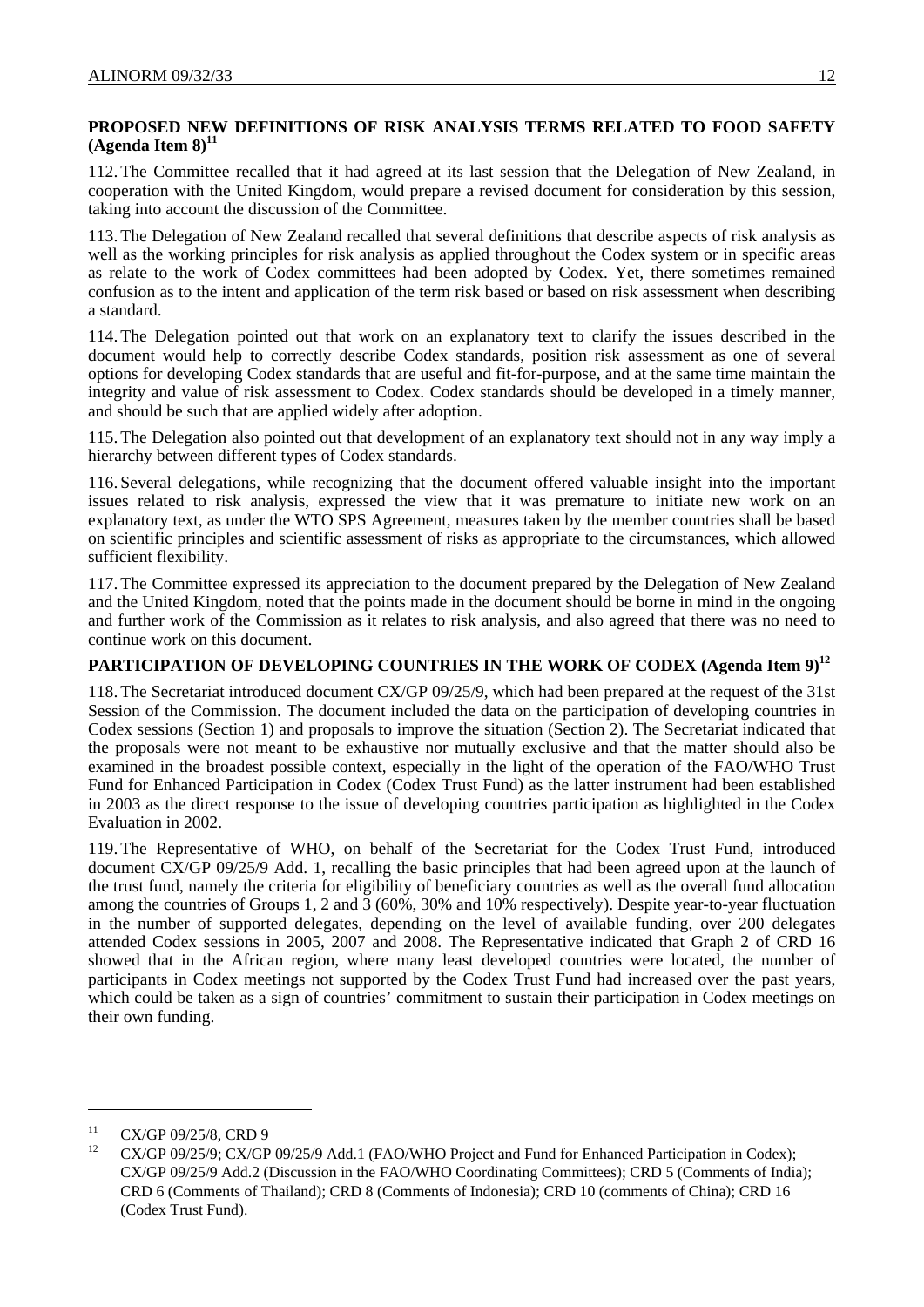120. Many delegations noted that the level of participation of developing countries in Codex work remained insufficient, despite the efforts made through the Codex Trust Fund to rectify disparity in participation between developing and industrialised countries. This problem was linked to the Codex committee structure, the way Codex meetings were organised, the difficulties in obtaining visas and the availability of documentation in French and Spanish and it was urgent to address this issue to ensure the legitimacy and transparency of the process. Concern was expressed on the number of physical working groups, as the participation of developing countries was even weaker in these instances than in more formal meetings.

121. Many delegations proposed that an integrated plan of action be put in place comprising three elements: (1) improved operation and transparency of the Codex Trust Fund; (2) Strengthening of capacity building activities to enhance national technical competence offered by FAO and WHO; (3) concentrating Codex meetings in Rome/ Geneva.

122. Many delegations that intervened stressed the importance of effective participation of Codex members in the standards setting process, including, but not limited to, physical presence at Codex sessions. While physical participation allowed delegates to directly contribute to the elaboration of standards, interact with each other and gain valuable experience to better understand technical and procedural matters, effective participation required the capacity to analyse technical issues in between sessions, contribute scientific data, and coordinate among national stakeholders. Delegations recognised that the Codex Trust Fund had contributed an initial momentum to increase awareness on Codex matters in developing countries and have them involved in Codex work, continuous effort should be made to foster more effective participation of developing countries in Codex meetings including those of working groups established by Codex subsidiary bodies.

123. The Committee agreed that Proposal A (Make best use of written comments at Steps 3 and 6) was an important pillar in the standards development process and that countries should be encouraged to send written comments especially where they could not participate physically in Codex sessions. However, the Committee recognised that this proposal alone was unlikely to solve fundamental problems.

124.While Proposal B (Foster dynamic exchange of opinions/comments outside physical meetings) attracted the favourable attention of some delegations, the Committee noted that opening an electronic discussion forum for each of many Circular Letters sent out every year would put enormous burden to Codex Contact Points, which would have to monitor and contribute to the e-forums. The Committee agreed that some of the regional websites maintained by the FAO/WHO Coordinating Committees or Coordinators that provided facilities for a virtual "chat room" could serve as a useful tool for the exchange of information and knowledge among countries and that full use should be made of these facilities.

125. The views of delegations were divided over Proposal C (Reduce the number of Codex sessions per year and per biennium). Several delegations were of the view that the reduction in the number of Codex sessions was the most straight-forward solution to alleviating the workload of Codex members and to allowing them to focus available resources on a smaller number of meetings. Other delegations opposed to this top-down approach, pointing out that the number and frequency of meetings should be proposed by the committees concerned, depending on the amount of work to be carried out by them. In this regard, the importance of standards management in the framework of the Critical Review was also highlighted. As regards the frequency of Commission sessions, several delegations stated that its annual sessions should be maintained in order to ensure transparency and inclusiveness of Codex work as well as the timeliness of standards development including their final adoption.

126. Several delegations considered Proposal D (Concentrate all Codex sessions in Rome or in Geneva) as an option that could be studied further, including cost/benefit and financial implications to the Codex programme and to the host governments of subsidiary bodies as well as the availability of interpreters and meeting rooms on the FAO premises. Many other delegations did not support this proposal, as the need for national experts to travel from country capitals to Geneva or to Rome would remain unchanged due to the limited capacity of Geneva or Rome-based diplomats to take active part in technical discussions and consensus building process through negotiations and due to the fact that not all Codex members had an embassy or a mission in these two locations.

127. The secretariat indicated that an approximate cost of USD 200,000 would have to be borne by a host government holding a one-week Codex session in Rome or in Geneva to cover interpretation, security and other expenses, in addition to, among others, the costs of transferring the national secretariat to Rome/Geneva prior to each session.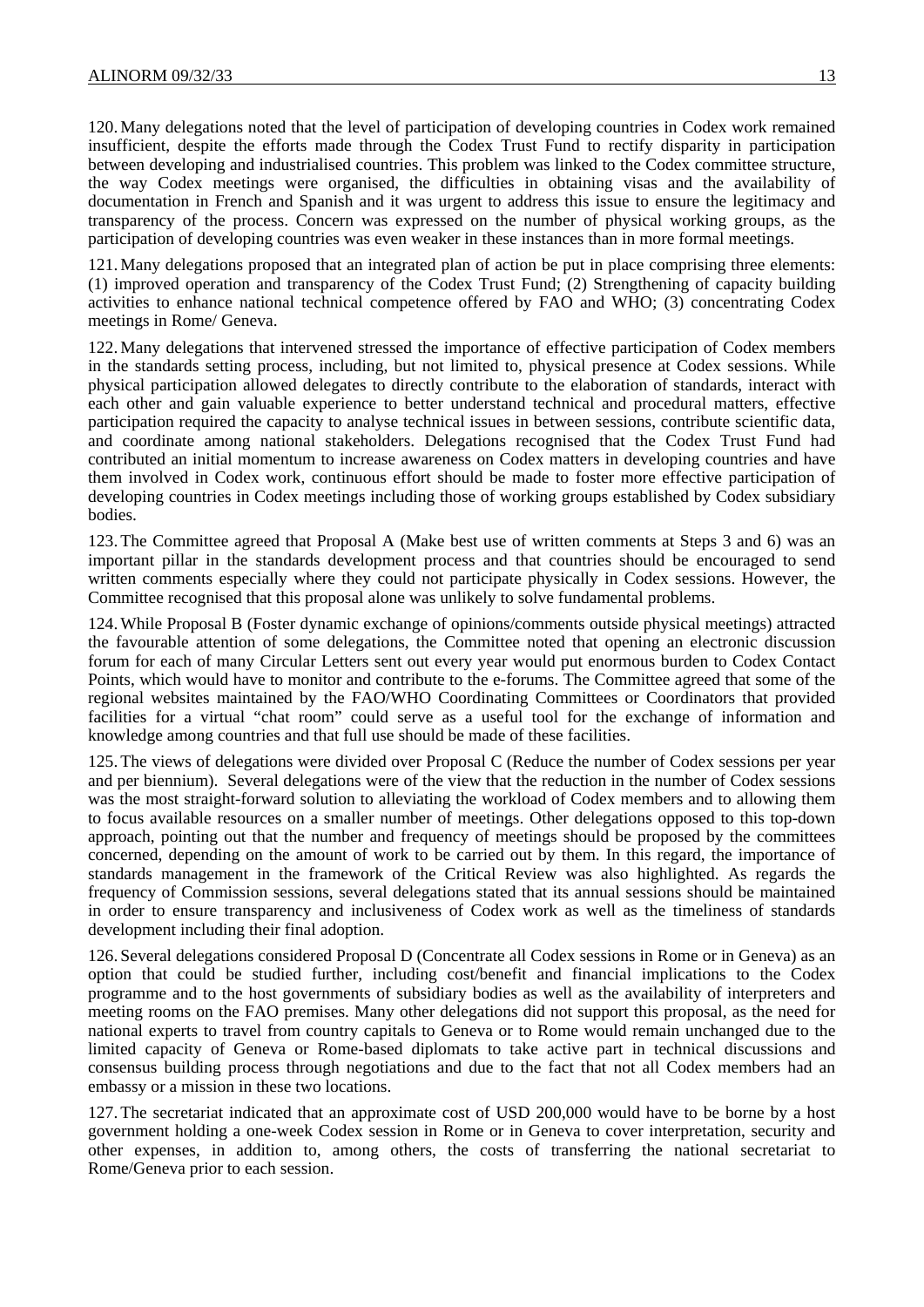128. Several delegations stated that wherever a Codex session was held, there should be facilities for obtaining an entry visa well in advance. It was also pointed out that meeting venues should be accessible for travel by all countries, especially developing countries. Some delegations stated that visiting different countries as venues of Codex sessions provided opportunities to learn about other countries' experience in food control.

129. There was no support to Proposal E (Introduce Video-conference for Codex sessions) in view of many practical problems and costs associated with this option, although some delegations noted that modern communication technologies could be useful in the future in complementing the need for physical meetings.

130. Many delegations expressed their opposition to Proposal F (Restrict the membership of Codex Committees and Task Forces). The transparency and inclusiveness were the core values of the Codex standards setting process and these values should be safeguarded at all cost. Some delegations noted that from a practical point of view, full participation in all meetings was neither feasible nor necessary; they stressed that it was important that standards development benefit from input of different views representative of various locations/situations and, as far as these conditions were met, a smaller group could play a role at certain stages of standards development in speeding up Codex work. An innovative approach could be found in this regard.

131. The Committee considered that Proposal G (Extend the Codex Trust Fund to all Codex members and all Codex sessions) was desirable. Nonetheless the implementation of proposal G remained a big challenge given the current funding situation of the Codex Trust Fund.

132. Some delegations expressed their support to further studying Proposal H (Introduce remote voting in the Elaboration Procedure at Step 1), as a means to engage the whole Codex membership in the initial decision making in the standards development process without delaying the Codex work. The Delegation of Malaysia expressed its opposition to pursuing this proposal. The Committee noted that there was no strong support for this proposal.

133.In addition to the proposals contained in Section 2 of the document, the Committee noted that there existed other mechanisms that would enhance participation of developing countries, such as mentoring, cooperation between Codex Contact Points, co-hosting of Codex sessions, national and regional seminars/workshops, and South-South cooperation. Co-hosting arrangements had been useful to promote awareness on Codex work in the venue country or in the region concerned and allow sharing experience related to holding Codex sessions. Reference was also made to mentoring arrangements coordinated by the WTO SPS Committee and its secretariat, aimed at promoting compliance of WTO members regarding their obligations under the transparency provisions of the SPS Agreement. Earlier distribution of Codex working documents, especially in languages other than English, would also facilitate effective participation of Codex members.

134. The Committee recognised the positive role played by the Codex Trust Fund in enhancing the participation of developing countries in Codex work in the past years. Several delegations expressed their appreciation to the trust fund, its donors, FAO and WHO for their support which had allowed them to strengthen their infrastructure and capacity to address Codex issues and identify priorities among them, and had also contributed to increased awareness among policy makers concerning the importance of food safety and food control.

135. Several delegations however observed that the management of the Codex Trust Fund by WHO should be made more transparent and predictable to the Codex members. Proposals were made to review the modality of operation of the Codex Trust Fund, including its eligibility criteria, and to extend the life-span of the trust fund. Several delegations referred to the cases where travel had to be cancelled because of nonavailability of entry visas in time. The Committee noted a request that WHO prepare a document outlining the main thrust of the forthcoming medium-term evaluation of the Codex Trust Fund covering the main issues raised in the previous evaluations conducted in cooperation with the United Kingdom Department for international Development (DFID) and with the support of the Government of Sweden, for discussion at the 32nd Session of the Commission. This document should be made available well in advance in order to allow full study by Codex members.

136. The Representative of WHO informed the Committee that the annual and progress reports of the trust fund had been made available to the Commission and to the Codex members and that efforts were being made to cater to the demand of beneficiary countries on a case-by-case basis. The Representative stressed the necessity to maintain distinction between different categories of beneficiary countries because the degree of the need for support differed among them.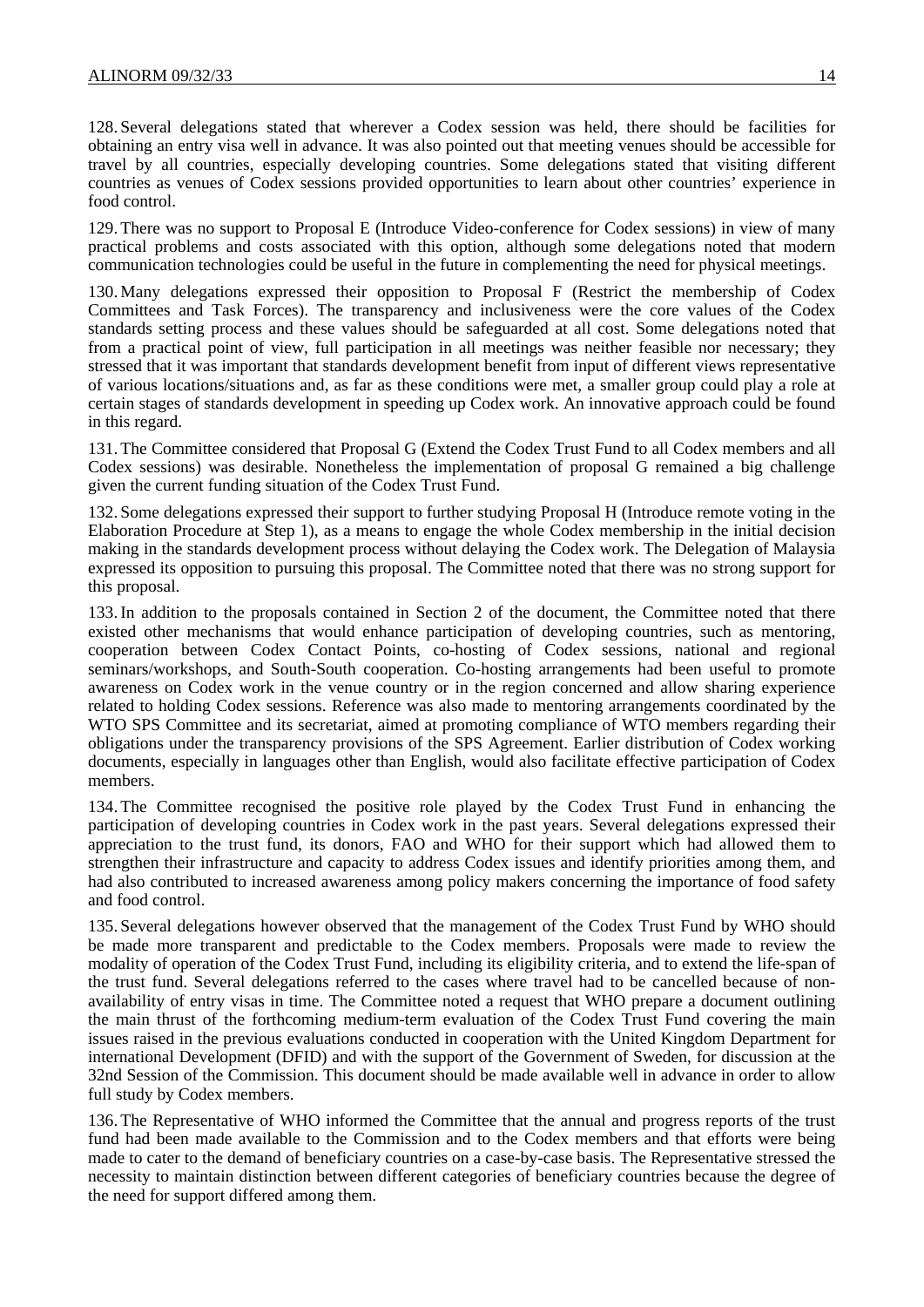137. The Representative of FAO stated that promoting capacity building of countries in Codex-related matters had always been a priority in FAO and WHO. Extra-budgetary funding was being sought to satisfy the need of countries in need. FAO and WHO had developed a training package for enhanced participation in Codex, also available on Internet as e-learning course, and had often organised regional workshops in conjunction with the meetings of FAO/WHO Coordinating Committees. The Representative expressed his hope that the Coordinating Committees would serve as a privileged forum for discussing capacity building issues at the regional level.

138. The observer from IBFAN proposed to include consumer associations in capacity building organised by FAO and WHO.

139. The Secretariat reminded the Committee that a Codex-wide plan of action for enhancing the participation of developing countries existed in the form of Goal 5 of the Codex Strategic Plan 2008-2013, comprising six specific Activities. The Committee noted that several FAO/WHO Coordinating Committees had developed a regional plan of action to support Goal 5 of the Strategic Plan and that various capacity building activities implemented by countries in cooperation with regional economic communities, donor agencies or FAO/WHO, could be concerted along these action plans. The Committee noted that the Standards and Trade Development Facility (STDF) also assisted in coordinating capacity building efforts.

140. The Committee recognised that promoting capacity building in developing countries was a vital work to be undertaken in order to ensure their greater participation in Codex work. The Committee agreed to report the discussion above to the attention of the 32nd Session of the Commission for further debate.

## **STRUCTURE AND PRESENTATION OF THE PROCEDURAL MANUAL (Agenda item 10)<sup>13</sup>**

141. The Secretariat introduced the item and recalled that the 24th Session of the Committee had discussed the matter based on a proposal from the Secretariat<sup>14</sup>. Taking into account the discussion at that session, the Secretariat had proceeded to produce the 18th Edition of the Procedural Manual in a revised format with an improved index and table of contents. The Secretariat mentioned that the question of including general decisions of the Commission in the Annex as well as texts that had been adopted by the Commission but were currently included in other publications or in working documents needed further consideration. The Secretariat informed the Committee that French, Spanish, Arabic, Chinese and Russian versions of the Manual were under preparation. The Secretariat invited all delegations to send any wishes for improving the structure or layout of the Manual to the Codex Secretariat.

## **OTHER BUSINESS AND FUTURE WORK (Agenda Item 11)<sup>15</sup>**

## **Terms of reference of CCGP**

142. The Delegation of Japan drew the attention of the Committee to the reference to acceptance in the terms of reference of the Committee and proposed to amend it in order to avoid confusion relating to the acceptance procedure, which had been abolished in 2005.

143. The Secretariat noted that the second sentence of the terms of reference referred to examples of previous activities, whereas the mandate of other committees usually described their current responsibilities.

144. Several delegations supported deletion of the whole second sentence of the terms of reference, as the first sentence was clear enough to describe the responsibilities of the Committee. In reply to some concerns about the deletion of the reference to economic impact statement, the Secretariat indicated that the consideration of economic impact was specifically addressed in the Elaboration Procedure at Step 5

145. After some discussion, the Committee agreed to propose to the Commission an amendment to its terms of reference to delete the second sentence (see Appendix IV).

146. The Delegation of Malaysia expressed its opposition to this decision, due to the deletion of the reference to economic impact statements and proposed to retain the present text with an addition of a footnote indicating that the acceptance procedure had been abolished in 2005.

l

<sup>13</sup> Advance copy of the 18<sup>th</sup> Edition of the Procedural Manual 14 ALINORM 07/30/33, paras 156 - 165<br>15 CDD 7 (connected SOU)

<sup>15</sup> CRD 7 (comments of Japan), CRD 16 (comments of OIE), CRD 19 (History of discussion on joint standards within Codex)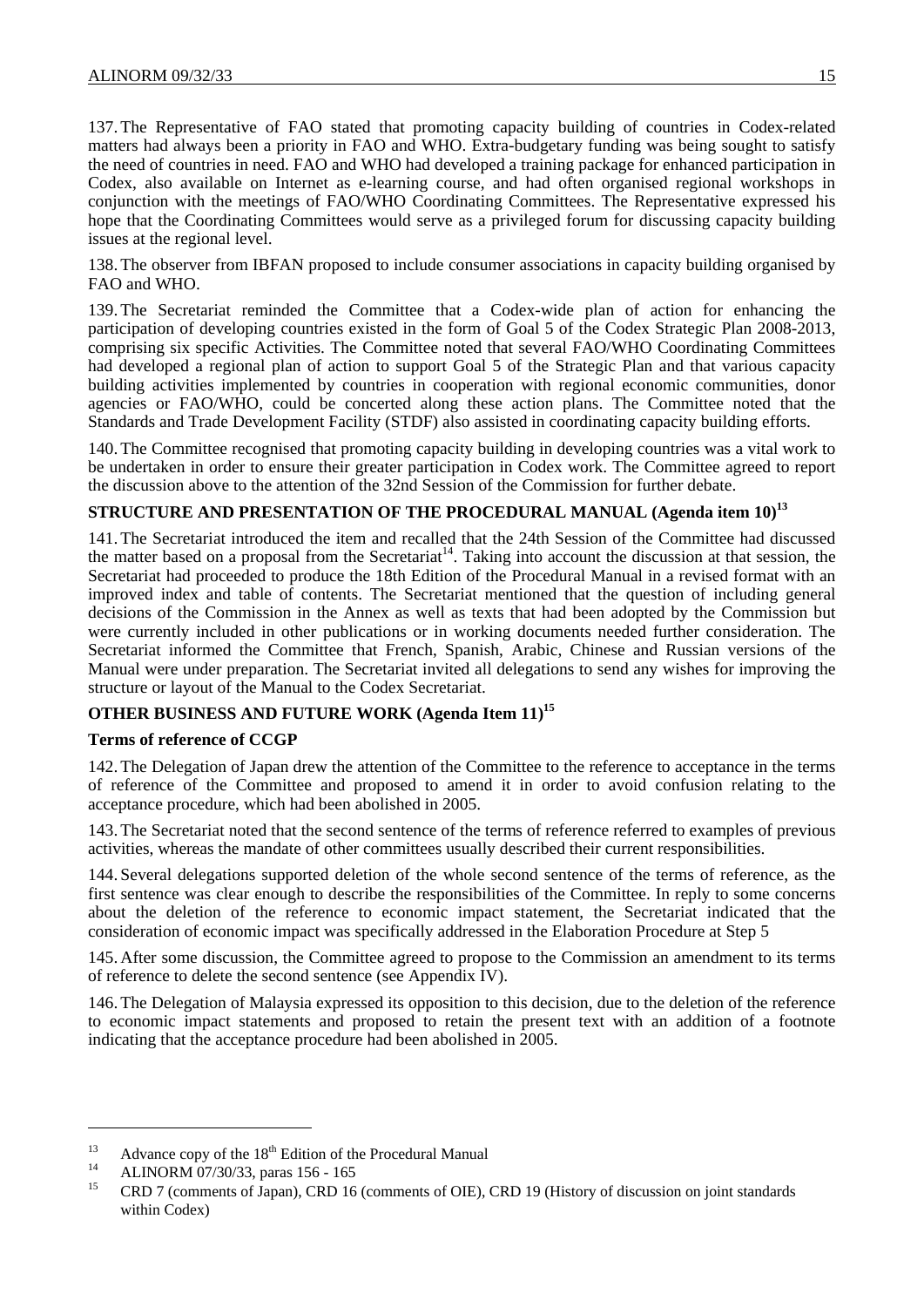#### **Development of joint OIE-Codex standards**

147. The Observer from the World Organization for Animal Health (OIE) introduced CRD 16 and highlighted the work of OIE on animal production food safety and its close relationship with Codex work, and the effective cooperation with Codex through participation in standard setting activities. In order to make such cooperation more effective, the Observer proposed that the Committee consider arrangements for the development of joint standards, which might address several areas of common interest with Codex, such as standards for controlling pathogens transmitted through food products of animal origin, use of antimicrobials in food producing animals, or commodity standards for meat products.

148. The Secretariat informed the Committee that the history of consideration by the Committee of the guidelines for cooperation with intergovernmental organizations, including the development of joint standards, was presented in CRD 19.

149. Many delegations recalled that close cooperation existed with OIE on matters of common interest (e.g. information exchange between Codex and OIE, OIE participation in several areas of Codex work), and supported continued efforts to ensure food safety of animal products throughout the food chain.

150. Several delegations expressed the view that the current Guidelines on Cooperation between the Codex Alimentarius Commission and International Intergovernmental Organizations in the Elaboration of Standards and Related Texts were adequate to allow efficient cooperation with OIE and that there was no need for additional procedures, and that in any case, Codex texts should be adopted through the Codex procedures, in order to ensure transparency and inclusiveness. It was also pointed out that the differences in the approaches to risk analysis, operational and elaboration procedures between Codex and OIE should be taken into account as they might create some difficulties to develop joint standards.

151. Some delegations supported joint work on matters that were covered by the mandates of both organizations, and noted that it was also important to ensure coordinated efforts at the national level in order to effectively manage risks related to animal health and food safety with a view to protecting consumers' health in an integrated framework.

152. The Observer from WTO informed the Committee that, in the framework of the second review of the implementation of the SPS Agreement, the SPS Committee had agreed to review the cooperation between WTO and the OIE, Codex and IPPC in order to improve coordination and avoid duplication of work, and that a workshop on the standard setting process of the "three sisters" and the cooperation between the SPS Committee and these bodies would be convened in October 2009 for that purpose.

153. The Chairperson recalled that cooperation with OIE was important and that issues related to possible modalities and procedures could be further considered at the next session, in order to improve cooperation with OIE. The Committee agreed that the Codex Secretariat should approach the OIE Secretariat and prepare a discussion paper on the possible development of joint standards between Codex and OIE, addressing all relevant procedural and other issues, as well as implications, for consideration by its next session.

## **DATE AND PLACE OF THE NEXT SESSION (Agenda Item 12)**

154. The Committee was informed that its 26th Session would most likely be held in 2010 or 2011, depending on the outcome of the 32nd session of the Commission. The Delegation of Mali offered to co-host a CCGP session in 2011 with France in Bamako. The Committee noted that the final arrangements would be subject to confirmation by the Host Country and the Codex Secretariat.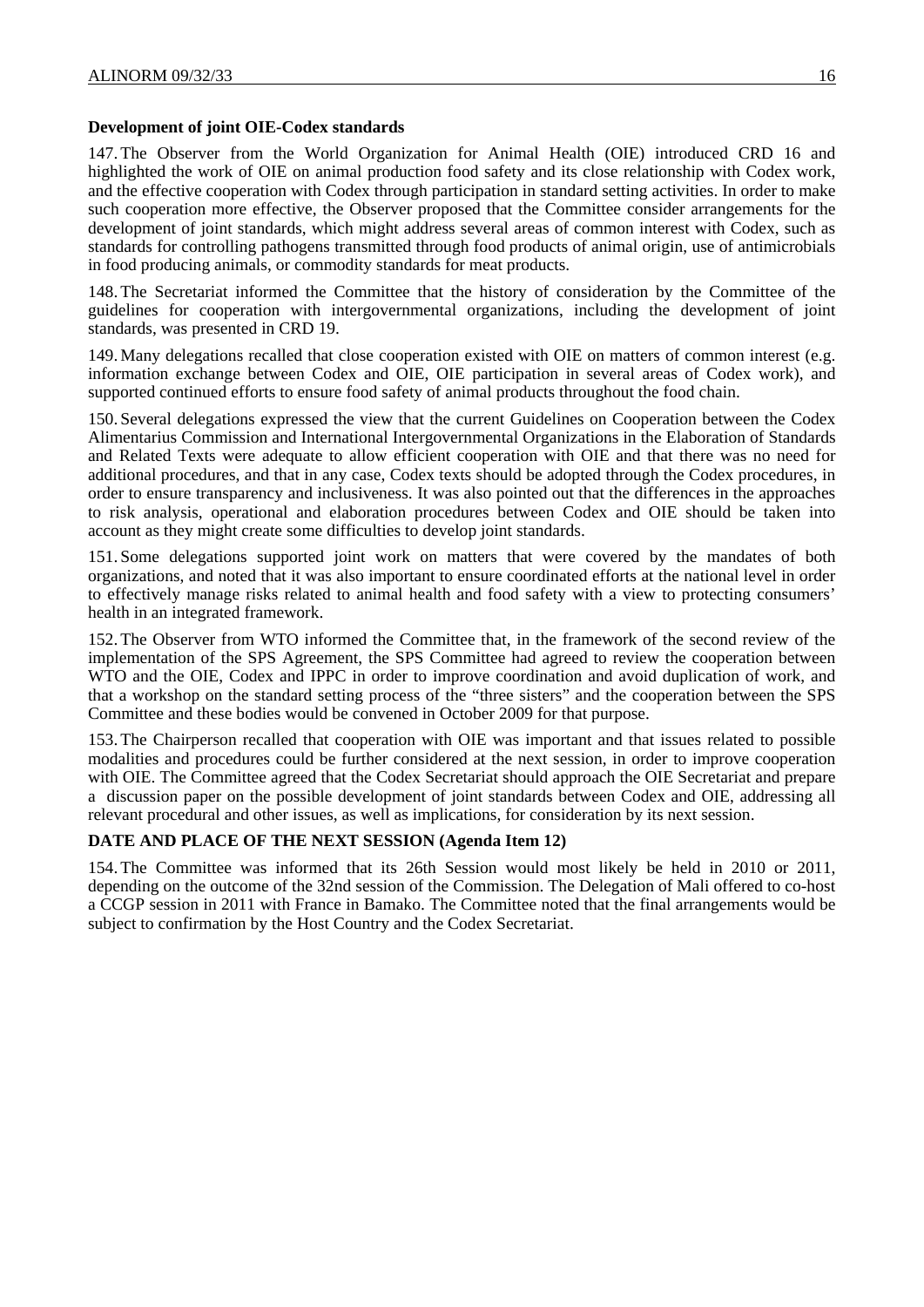| <b>SUBJECT MATTER</b>                                                                                                                                                                                                                                                                                                       | <b>STEP</b> | <b>ACTION BY</b>                  | <b>REFERENCE</b>                  |
|-----------------------------------------------------------------------------------------------------------------------------------------------------------------------------------------------------------------------------------------------------------------------------------------------------------------------------|-------------|-----------------------------------|-----------------------------------|
| Proposed amendment to the Guidelines to<br>Chairpersons of Codex Committees and Ad Hoc<br><b>Intergovernmental Task Forces</b>                                                                                                                                                                                              |             | Governments.<br>CAC <sub>32</sub> | para $87$ (d) and<br>Appendix III |
| Proposed Amendment to the Terms of Reference of<br>the Committee on General Principles                                                                                                                                                                                                                                      |             | Governments,<br>CAC <sub>32</sub> | para 145 and Appendix<br>IV       |
| Proposed inclusion of an information footnote to the<br>fourth paragraph of the Statements of Principle<br>Concerning the Role of Science in the Codex<br>Decision-Making Process and the Extent to which<br>Other Factors are Taken into Account indicating<br>that the acceptance procedure had been abolished in<br>2005 |             | CAC <sub>32</sub>                 | para 111                          |
| Proposed Draft Revised Code of Ethics<br>for<br><b>International Trade in Foods</b>                                                                                                                                                                                                                                         | 5/8         | Governments,<br>CAC <sub>32</sub> | para 43, Appendix II              |

## **SUMMARY STATUS OF WORK**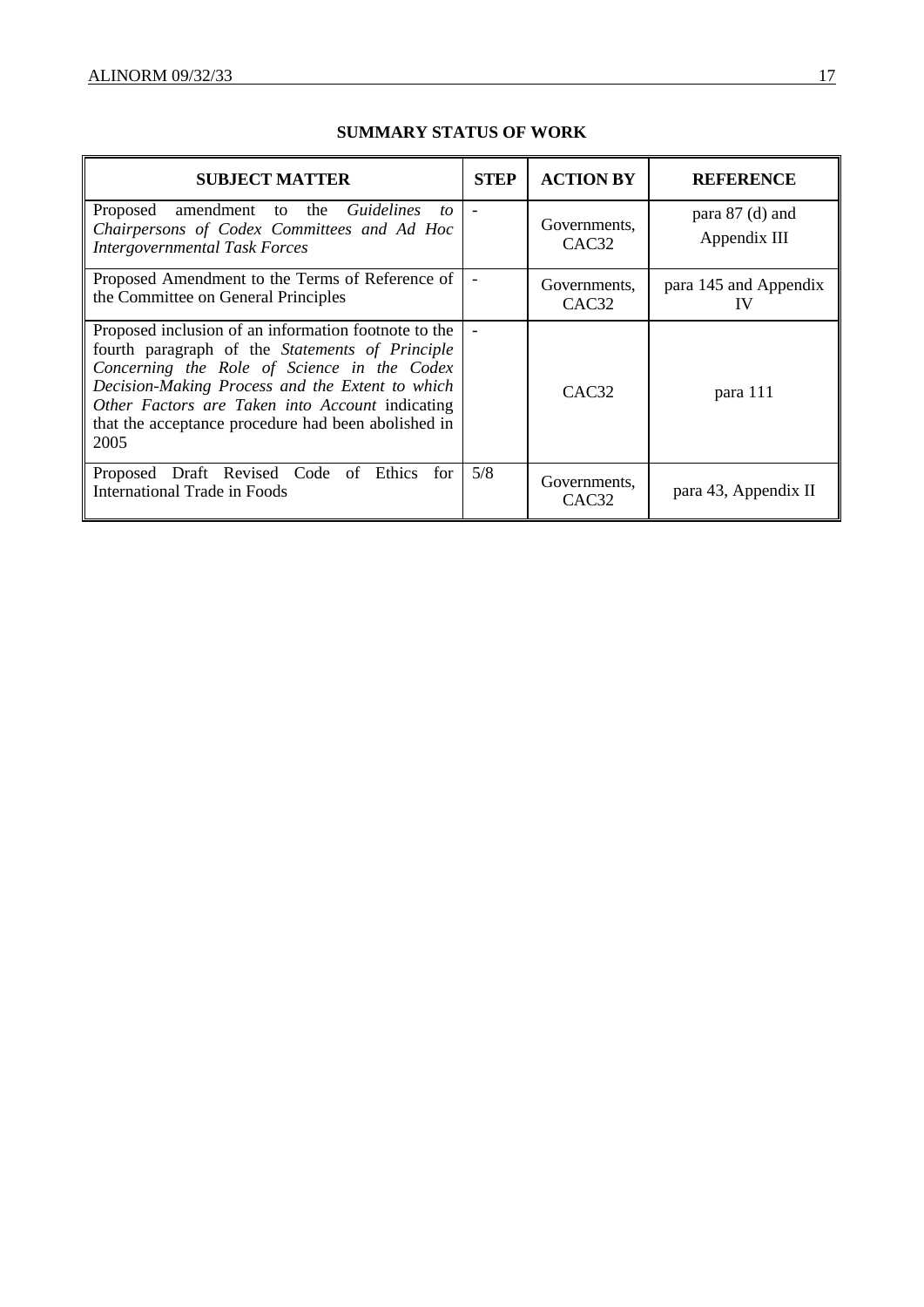#### **APPENDIX I**

#### **LIST OF PARTICIPANTS/LISTE DES PARTICIPANTS LISTA DE PARTICIPANTES**

#### **Chairperson/Président/Presidente**

#### **Professeur Michel THIBIER**

Secrétariat Général des Affaires Européennes Carré Austerlitz 2, boulevard Diderot 75572 Paris Cedex 12 (France) Tel : + 33 1 44 87 16 03 - Fax : + 33 1 44 87 16 04 Email : sgae-codex-fr@sgae.gouv.fr

#### **ALGERIA - ALGÉRIE**

**Dr. Ali ABDA**  Membre du Comité national CODEX Direction des Services Vétérinaires Ministère de l'Agriculture et du Développement Rural 12, boulevard Colonel Aminouche Alger Tel :  $+ 21321746333$ Fax : + 213 21 74 63 33 Email : dsval@wissal.dz

#### **ANGOLA**

## **Dra Lidia MORAIS**

2a Secretaria Executiva Adjunta do Codex - Angola Codex-Angola, Ministerio da Agricultura Rue Comandante Jika, Largo Antonio Jacinto CP 527 Tel : + 244 222 32 37 24/244 92316678 Fax : + 244 222 32 37 24 Email : secretariado\_codex@yahoo.com.br or lidiamorais43@hotmail.com

#### **Mr. Joao GOMES**

Membro do Codex-Angola Codex-Angola, Ministerio das Pescas Avenida 4 Fevereiro Edificio Atlantico CP 183 Tel : + 244 222 32 37 24 / + 244 923401363 Fax : + 244 222 32 37 24 Email : secretariado\_codex@yahoo.com.br or joaogomes43@hotmail.com

#### **ARGENTINA - ARGENTINE**

**Mme Gabriela CATALANI**  Coordinadora Tecnica del Punto Focal del Codex Secretaria de Agricultura, Ganaderia, Pesca y Alimentos Paseo Colon 922 – Planta Baja – Officina 29 1063 Buenos Aires Tel : + 54 11 43 49 25 49 Fax : + 54 11 43 49 22 44 / 25 49 Email : gcatal@mecon.gov.ar

#### **Mme Alicia BARONE**

Funcionario Embajada Argentina Ministerio Relaciones Exteriores 6, rue Cimarosa 75116 Paris (France) Tel : + 33 1 44 05 27 00 / 22 Email : abr@mrecic.gov.ar

## **AUSTRALIA - AUSTRALIE**

#### **Mr Richard SOUNESS**

General Manager Food and Product Safety and Integrity Branch Department of Agriculture, Fisheries and Forestry GPO BOX 858 Canberra ACT 2061 Tel : +61 26272 4899 Fax : + 61 26272 5692 Email : richard.souness@daff.gov.au

#### **Mme Ann BACKHOUSE**

Manager Codex Australia Food and Product Safety and Integrity Branch Department of Agriculture, Fisheries and Forestry GPO BOX 858 Canberra ACT 2061 Tel : +61 26272 5692  $Fax: + 61 26272 3103$ Email : ann.backhouse@daff.gov.au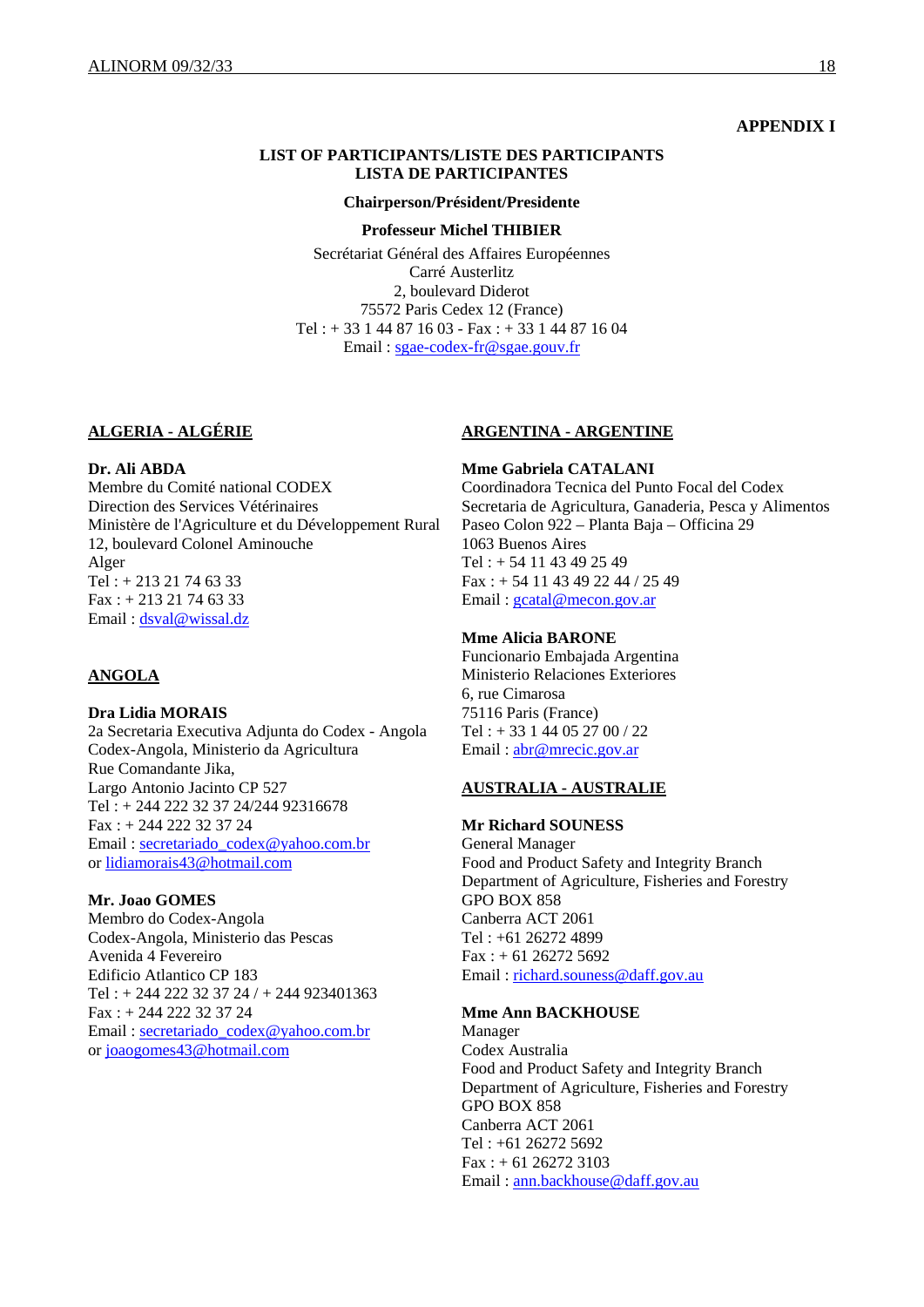#### **AUSTRIA - AUTRICHE**

#### **Dr. Erhard HÖBAUS**

Head of Division Nutrition and Quality Assurance Federal Ministry of Agriculture, Forestry, Environment Visa Santa Maria Dell'Anima 32 00186 and Water Management A-1012 Vienna Stubenring 12 Tel : + 431 71100 - 2855 Fax : + 431 71100 - 2901 Email : erhard.hoebaus@lebensministerium.at

## **Dr. Michael SULZNER**

Federal Ministry oF Health Unit IV/B/8 – Food Safety & Consumer Protection Specific Goods, FAO/WHO Codex Alimentarius Radetzkystrasse 3 A-1031 Vienna Tel : + 43 1 71100-4793 Fax : + 43 1 713 79 52 Email : michael.sulzner@bmg.gv.at

## **BELGIUM – BÉLGIQUE - BÉLGICA**

#### **Mr. Charles CREMER**

Conseiller Général SFP Santé publique, Sécurité de la Chaîne alimentaire et Environnement Service Denrées alimentaires et Alimentation animale Place Victor Horta, 40/10 B-1060 Bruxelles Tel : + 32 2 524 73 71 Fax : + 32 2 524 73 99 Email : charles.cremer@health.fgov.be

#### **Dr. Marc CORNELIS**

Conseiller Général Agence fédérale pour la Sécurité de la Chaîne alimentaire DG Politique de Contrôle Relations Internationales Food Safety Center Boulevard du Jardin Botanique, 55 B-1000 Bruxelles Tel : + 32 2 211 8622 Fax : + 32 2 211 8640 Email : marc.cornelis@favv.be

## **Dr. Guido KAYAERT**

Vice-Président Relations with the European Institutions Nestlé Coordination Center Rue de Birmingham, 221 B-1070 Bruxelles Tel:  $+3225295330$  $Fax : + 32 2 529 56 67$ Email : guido.kayaert@be.nestle.com

## **BRAZIL - BRÉSIL**

## **Mr. José Antonio MARCONDES DE CARVALHO**

Ambassador Permanent Representative of Brazil to FAO Roma (Italie) Tel : + 39 06 6789353  $Fax : + 3906$ Email : rebrafao@brafao.it

#### **Mme Maria Aparecida MARTINELLI**

Coordinator of Brazilian Codex Committee INMETRO Sepn 511, Bloco B, Edificio Bittar III, 4° Andar Brasilia DF, CEP : 70750-542 Tel : + 55 61 3340 2211 Fax : + 55 61 3347 3284 Email : codexbrasil@inmetro.gov.br

#### **Mr. Carlos Henrique ANGRISANI**

Second Secretary Ministry of Foreign Affairs Esplanada dos Ministérios Brasilia Tel : + 55 61 3411 8927 Fax : + 55 61 3411 8918 Email : angrisan@mre.gov.br

#### **Mme Denise DE OLIVEIRA RESENDE**

Manager of Safety's Food Brazilian Health Surveillance Agency SIA Trecho 05 Area Especial 57 CEP 71205-050 - Brasilia – DF Tel :  $+ 556134625313$  $Fax: + 556134625315$ Email : denise.resende@anvisa.gov.br

#### **Mme Diana Carmem ALMEIDA NUNES DE OLIVEIRA**

Executive Manager of Safety's Food Brazilian Health Surveillance Agency SIA Trecho 05 Area Especial 57 CEP 71205-050 - Brasilia – DF Tel : + 55 61 3462 5328 Fax : + 55 61 3462 5315 Email : diana.oliveira@anvisa.gov.br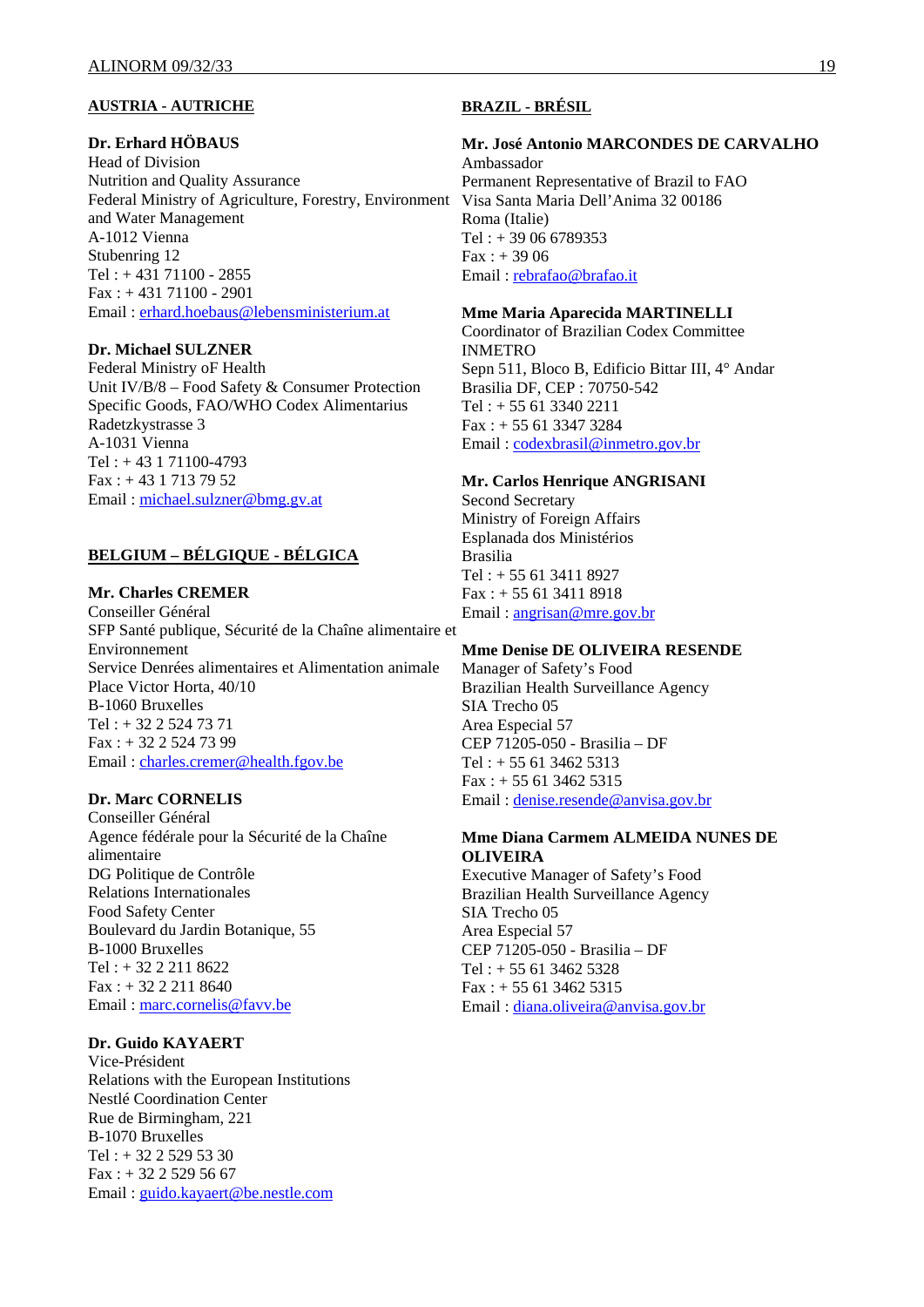## **Mme Etelvina Maria SOARES CARL**

Coordenadora-General MDIC / SECEX / DECEX/ CGEX Ministério do Desenvolvimento, Industria e Comercio Exterior Esplanada dos Ministérios Bloco J CEP 70053-900 – Brasilia – DF Tel : + 55 61 2109 7160 Fax : + 55 64 2109 7429 Email : etelvina.carl@desenvolvimento.gov.br

## **Mr. Felipe HADDOCK LOBO GOULART**

First Secretary Permanent Representation of Brazil to FAO Visa Santa Maria Dell'Anima 32 00186 Roma (Italie)  $Tel: + 39066789353$  $Fax: + 3906$ Email : fgoulart@brafao.it

#### **Mme Patricia PEREIRA**

Specialist in Regulation and Health Surveillance Brazilian Health Surveillance Agency SIA Trecho 5 Area Especial 57 CEP 71205-050 – Brasilia – DF Tel : + 55 61 3462 5406  $Fax : + 55 61 3462 5414$ Email : patricia.pereira@anvisa.gov.br

#### **Mr. Rogério PEREIRA DA SILVA**

Coordinator for Codex Alimentarius Mattes Food Inspector Ministry of Agriculture, Livestock and Food Supply Secretariat of Agribusiness International Relations Esplanada dos Ministérios Bloco D – Edificio Sede – Sala 349 Brasilia DF - CEP : 70043-900 Tel :+ 55 61 3218 2968 Fax : + 55 61 3225 4738 Email : rogerio.silva@agricultura.gov.br

#### **CAMBODGIA - CAMBODGE - CAMBOYA**

## **Mr. Khlauk CHUON**

Email : kchuon@gmail.com

## **CAMEROON - CAMEROUN - CAMERÚN**

#### **Mr. LATTE BIOUELE**

Chef de Laboratoire National d'Analyse Diagnostique Direction de la Réglementation et du Contrôle de la Qualité des Intrants Agricoles Ministère de l'Agriculture et du Développement Rural Yaoundé  $Tel + 23779910605/94718123$ Fax : + 237 22 31 11 36 Email : lattebiouele@yahoo.fr

## **CANADA – CANADÁ**

#### **Mr. Ron BURKE**

Codex Contact Point for Canada Food Directorate, Health Canada 200 Tunney's Pasture Driveway (0702C1) Ottawa, Ontario, K1A 0L2 Tel : + 1 613-957 1748  $Fax : + 1 613-941 3537$ Email : ronald\_burke@hc-sc.gc.ca

#### **Mme Debra BRYANTON**

Executive Director, Food Safety and Consumer Protection Canadian Food Inspection Agnecy 1400 Merivale Road T2-6-350 Ottawa, Ontario, K1A OY9 Tel.: + 1 613 773 5445  $Fax: + 16137735603$ Email : debra.bryanton@inspection.gc.ca

## **Mr. Bertrand GAGNON**

Députy Director, Codex and Food Safety Coordination Canadian Food Inspection Agency 1400 Merivale Road T1-5-339 Ottawa, Ontario, K1A 0Y9  $Tel: + 1613-7736092$  $Fax: + 1613-7736088$ Email : bertrand.gagnon@inspection.gc.ca

## **Mr. Karl DUPUIS**

Deputy Director, Technical Trade Policy Agriculture and Agri-Food Canada 1305 Baseline road T5-3-145 Ottawa, Ontario, K1A 0C5  $Tel: + 1613-773-1632$  $Fax : + 1613-773-1616$ Email : karl.dupuis@agr.gc.ca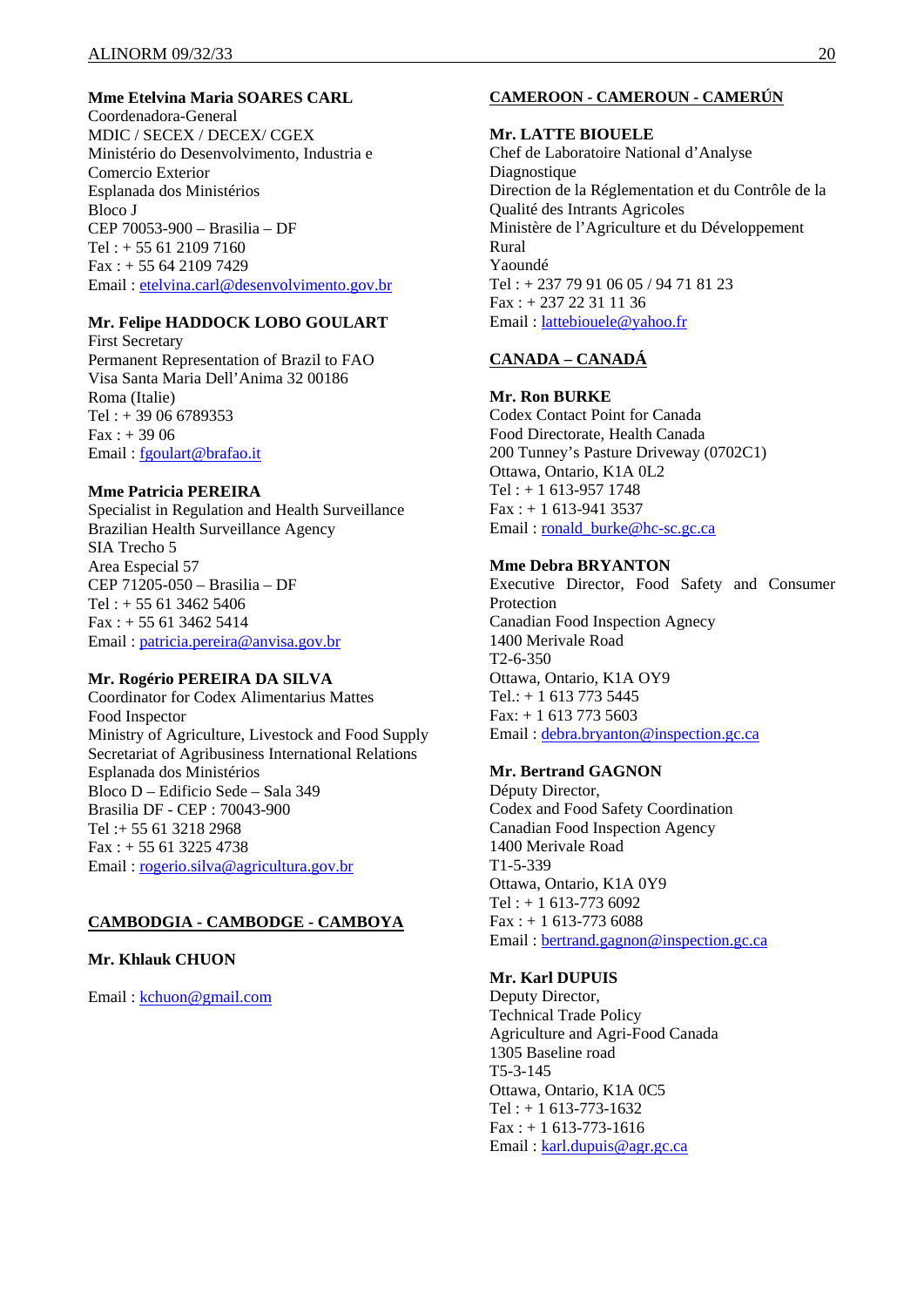#### **CENTRAL AFRICAN REPUBLIC – RÉPUBLIQUE CENTRAFRICAINE – REPÚBLICA CENTROAFRICANA**

#### **Mr. Romain Serge SANA**

Chef de Service des Normes et de la Qualité Ministère du Commerce et de l'Industrie (MCI) BP 1988 Bangui Tel : + 236 75 05 84 98 Fax : + 236 21 61 76 53 Email : sromainserge@yahoo.fr

## **CHILE - CHILI**

#### **Mme Antonieta URRUTIA**

Ingeniero Agronomo Servicio Agricola y Ganadero Ministerio de Agricultura Avenida Bulnes 140 Santiago Tel : + 56 2 3451585  $Fax: + 5623451578$ Email : antonieta.urrutia@sag.gob.cl

#### **M Maya Alejandra FERNANDEZ ALLENDE**

Asesora Unidad de Medidas Sanitarias y Fitosanitarias Direccion General de Relaciones Economicas Internacionales (DIRECON) Teatinos 180. Piso 11 Santiago Centro Tel : + 56 2 827 5249 Email : mfernandez@direcon.cl

## **CHINA - CHINE**

#### **Dr. Xiumei LIU**

Professor National Institute of Nutrition and Food Safety, China CDC, MOH 7 Panjianyuan Nanli, Chaoyang District Beijing 100021 Tel : + 86 10 67770158 Fax : + 86 10 67711813 Email : xiumeiliu@ccfa.cc or xmliu01@yahoo.com.cn

#### **Mme Zhihong XUE**

Division Director Bureau of Quality and Safety Supervision, MOA 11 Nongzhanguan Nanli Beijing 100125 Tel : + 86 10 59193156 Fax : + 86 10 59193315 Email : xuezhihong@agri.gov.cn

#### **Dr. Xiongwu QIAO**

Vice President Academy of Agricultural Sciences Shanxi 64 North Nongke Road, Taiyuan 030031 Tel : + 86 351 7581865 Fax : + 86 351 7126215 Email : xwqiao@public.ty.sx.cn

#### **Mr. Zhaoying TIAN**

Deputy Director Standardization Administration of the P.R. China, **SAC** N° 9 Madian Donglu Haidian District Beijing 100088 Tel : + 86 10 82262906 Fax : + 86 10 82260687 Email : tianzy@sac.gov.cn

#### **Prof. Yumei WU**

Professor Heilongjiang University 74 Xuefu Road, Nangang District, Harbin Heilongjiang 150080 Tel : + 86 451 86609502 Fax : + 86 451 86609502 Email : zjzxwym@163.com

## **Mme Lei ZHU**

Research Assistant National Institute of Nutrition and Food Safety, China CDC, MOH 7 Panjianyuan Nanli, Chaoyang District Beijing 100021 Tel : + 86 10 67791259  $Fax: + 86 10 67711813$ Email : zhulei513@163.com or zhulei@ccdfa.cc

## **Mme Xuemei NIE**

Research Assistant Chinese Academy of Inspection and quarantine N° 3 Gaobeidian North Road Chaoyang District Beijing 100123 Tel : + 86 10 85749377 Fax : + 86 10 85759377 Email : niexuemei-00@yahoo.com.cn

## **Mr. Min PU**

**Director** WTO/SPS National Notification Authority and Enquiry Point N° 9 Madian Donglu Haidian District Beijing 100088 Tel : + 86 10 82262429  $Fax: + 86 10 82260621$ Email : pumin@aqsiq.gov.cn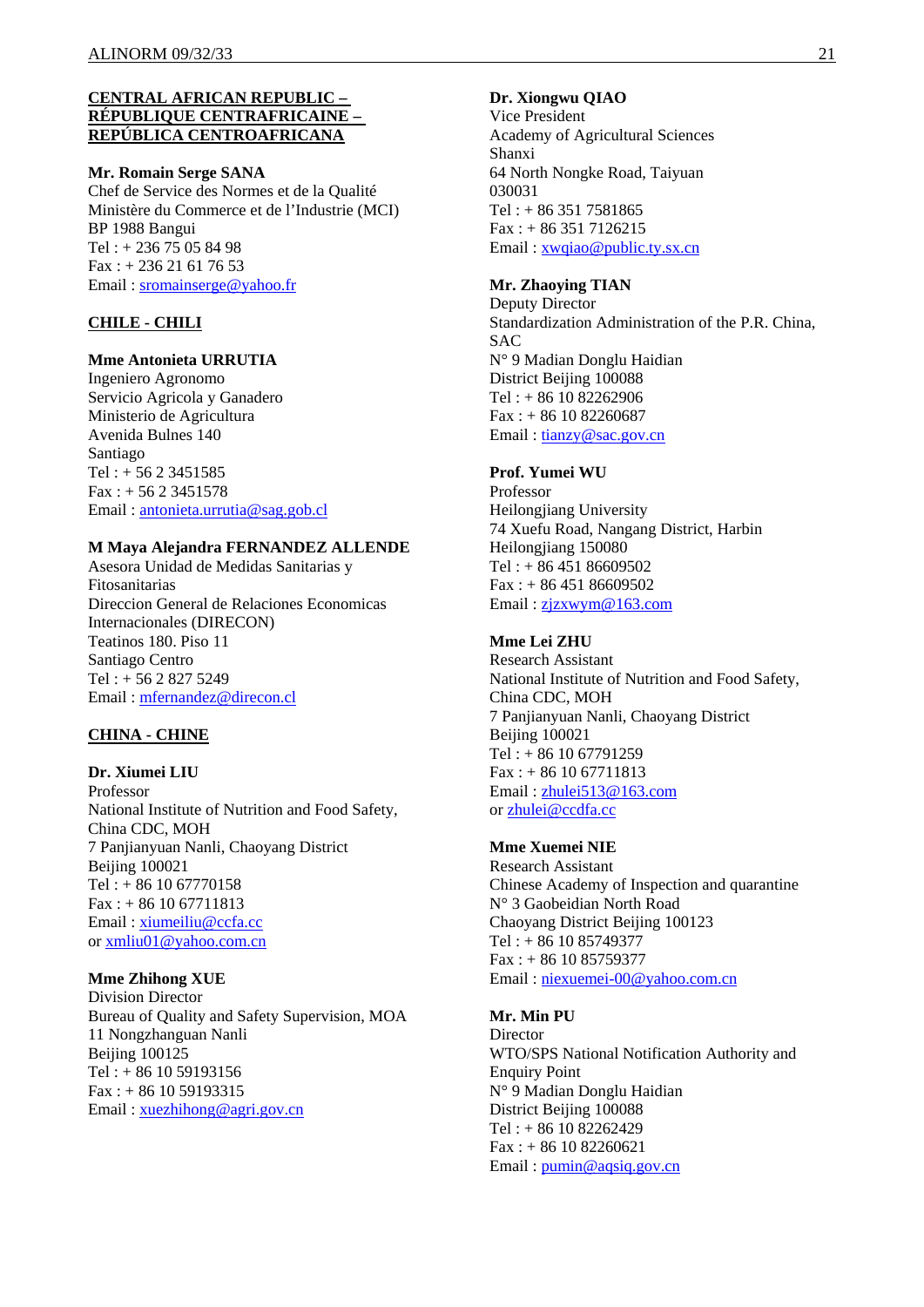**Mr. Jinxi WANG** 

Director Fujian Entry-Exit Inspection & Quarantine Bureau N° 312 Hudong Road Fuzhou Tel : + 86 591 87065261  $Fax: + 86 591 87065260$ Email : wjx83cn@yahoo.com.cn

#### **Mr. Sheng pu GAO**

Engineer China National Institute of Standardization N° 4 Zhichun Road, Haidian District Beijing 100088  $Tel: + 86 10 58811635$  $Fax: + 86 10 58811655$ Email : gaoshengpu@126.com

## **COSTA RICA**

## **Mme Isabel Cristina ARAYA BADILLA**

Punto de Contacto Codex Costa Rica Directora de Mejora Regulatoria y Reglamentacion Tecnica 10216-1000 San José, Costa Rica Tel : +506 2236 2538 Fax : +506 2297 1439 Email : iaraya@meic.go.cr / infocodex@meic.go.cr

#### **Mr Sergio VINOCOUR**

Ministre conseiller, Consul Général du Costa Rica Ambassade du Costa Rica 4, square Rapp 75007 Paris (France) Tel : +33 1 45 78 50 93 Email: consulat.cr@gmail.com

## **CÔTE D'IVOIRE**

## **Mr. Edmond N'DRI APIA**

Point Focal Côte d'Ivoire Directeur des Productions Alimentaires et de la Diversification Ministère de l'Agriculture BPV 82 Abidjan 5ème étage de la Caistab Tel : + 225 20 22 24 81 Email : ndriapia@yahoo.fr

## **CROATIA - CROATIE - CROAZIA**

#### **Mme Nevenka GASPARAC**

Assistant Director Center for Quality Croatia Chamber of Economy Rooseveltov trg 2 10000 Zagreb Tel : +385 1 4561 776 Fax : +385 1 4561 614 Email : ngasparac@hgk.hr

## **CUBA**

#### **Mr. Gabriel LAHENS ESPINOSA**

Director de Regulaciones Tecnicas y Calidad del Ministerio del Comercio Exterior y para la Colaboracion Extranjera Infanta N° 16 esq. 23, Vedado La Habana – CP 10400 Tel : + 537 838 0454 Fax : + 537 838 0364 Email : gabriel.lahens@mincex.cu

#### **CZECH REPUBLIC - RÉPUBLIQUE TCHÈQUE - REPÚBLICA CHECA**

## **Mr. Frantisek SLADEK**

Director General of Food Authority and Section of Food Production Ministry of Agriculture Tesnov 17 11705 Praha 1 Tel : + 420 221 812 485 Fax : + 420 222 812 895 Email : Frantisek.sladek@mze.cz

## **Mr. Jindrich FIALKA**

Director of Food Production and Legislation Department Ministry of Agriculture Tesnov 17 11705 Praha 1 Tel : + 420 221 812 465 Fax : + 420 222 314 117 Email : jindrich.fialka@mze.cz

## **Mr. Martin STEPANEK**

Deputy Director of Food Production and Legislation Department Ministry of Agriculture Tesnov 17 11705 Praha 1 Tel : + 420 221 812 838 Fax : + 420 222 314 117 Email : martin.stepanek@mze.cz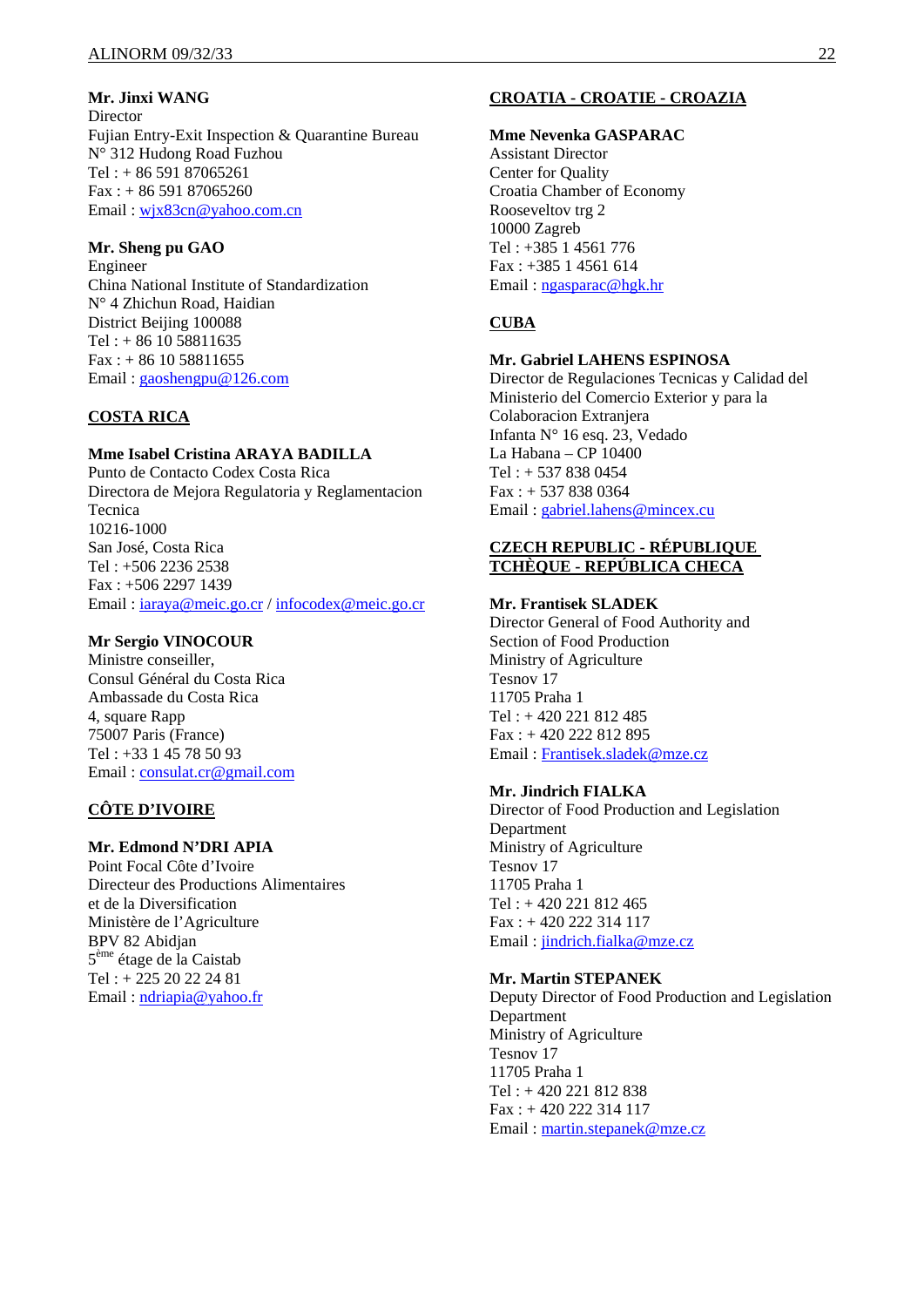## **Dr. Leos CELEDA**

Third Secretary Ministry of Foreign Affaires CR Permanent Representation of the Czech Rep. 15, rue Caroly 1050 Brussels (Belgique) Tel : + 32 2 2139 427 Fax : + 32 2 2139 184 Email: leos celeda@mzv.cz

## **Mr. Kari TÖLLIKKÖ**

Principal Administrateur Secrétariat Général du Conseil de l'Union Européenne 175, rue de la Loi B-1048 Bruxelles (Belgique) Tel : + 32 2 281 7841 Fax : + 32 2 281 6198 Email : kari.tollikko@consilium.europa.eu

#### **DENMARK – DANEMARK - DINAMARCA**

#### **Mr. Knud OSTERGAARD**

Head of Division Danish Veterinary and Food Administration Morkhoj Bygade 19 DK-2860 Soborg Tel : + 45 339 56120  $Fax: + 4533956001$ Email : koe@fvst.dk

## **Mme Jytte KJAERGAARD**

Head of Section Danish Veterinary and Food Administration Morkhoj Bygade 19 DK-2860 Soborg Tel:  $+4533956233$  $Fax : + 45 339 56001$ Email : jk@fvst.dk

## **DOMINICAN REPUBLIC – RÉPUBLIQUE DOMINICAINE – REPÚBLICA DOMINICANA**

#### **Dr. Matilde Josefina VASQUEZ CABRAL**

Subsecretaria de Estado de Salud en Nutricion Punto de Contacto del Codex Secretaria de Estado de Salud Publica y Asistencia Social (SESPAS) Av. Tiradentes esquina Av. Homero Hernandez, Ensanche La Fe, Santo Domingo, D.N. Tel : + 809 541 3121 ext. 2381 al 2385 Fax : + 809 541 0382 Email : nutrisespas@hotmail.com Email : codexsespas@yahoo.com

## **EGYPT – ÉGYPTE - EGIPTO**

#### **Prof. Mohamed Fahmi AHMED**

Professor of Food Hygiene Vice-President, Consumer Egyptian Society 19 Hassan Mohamed Str., El-Harem Cairo Tel : + 202 358 798 68 Fax : + 202 228 455 04 Email : ilsi@tedata.eg

## **Mme Reda Mohamed ESMAIL**

Food Standards Specialist Egyptian Organization for Standardization and Quality (EOS) 16 tadreeb El-modarrebeent., Ameriya str. Cairo Tel : + 202 228 455 31 Fax : + 202 228 455 04 Email : moi@idsc.net.eg

## **ECUADOR –ÉQUATEUR**

## **Mr. Juan GRANJA**

Délégué Commercial Troisième Secrétaire Ambassade d'Equateur en France 34, avenue de Messine 75008 Paris (France) Tél : 06 48 26 21 63 Email : jugranja@hotail.com

## **ESTONIA - ESTONIE**

**Mme Reili KIVILO**  Senior Specialist Food Safety Office of the Food and Veterinary Department Ministry of Agriculture 39/41 Lai Street Tallinn 15056 Tel : + 372 6 256 509 Fax : + 372 6 256 210 Email: reili.kivilo@agri.ee

## **EUROPEAN COMMUNITY COMMUNAUTÉ EUROPÉENNE COMUNIDAD EUROPEA**

## **Dr. Jérôme LEPEINTRE**

Chef d'Unité f.f. Commission Européenne Rue Froissart 101 B-1049 Bruxelles (Belgique) Tel : + 32 2 299 37 01  $Fax: + 32 2 299 85 66$ Email : jerome.lepeintre@ec.europa.eu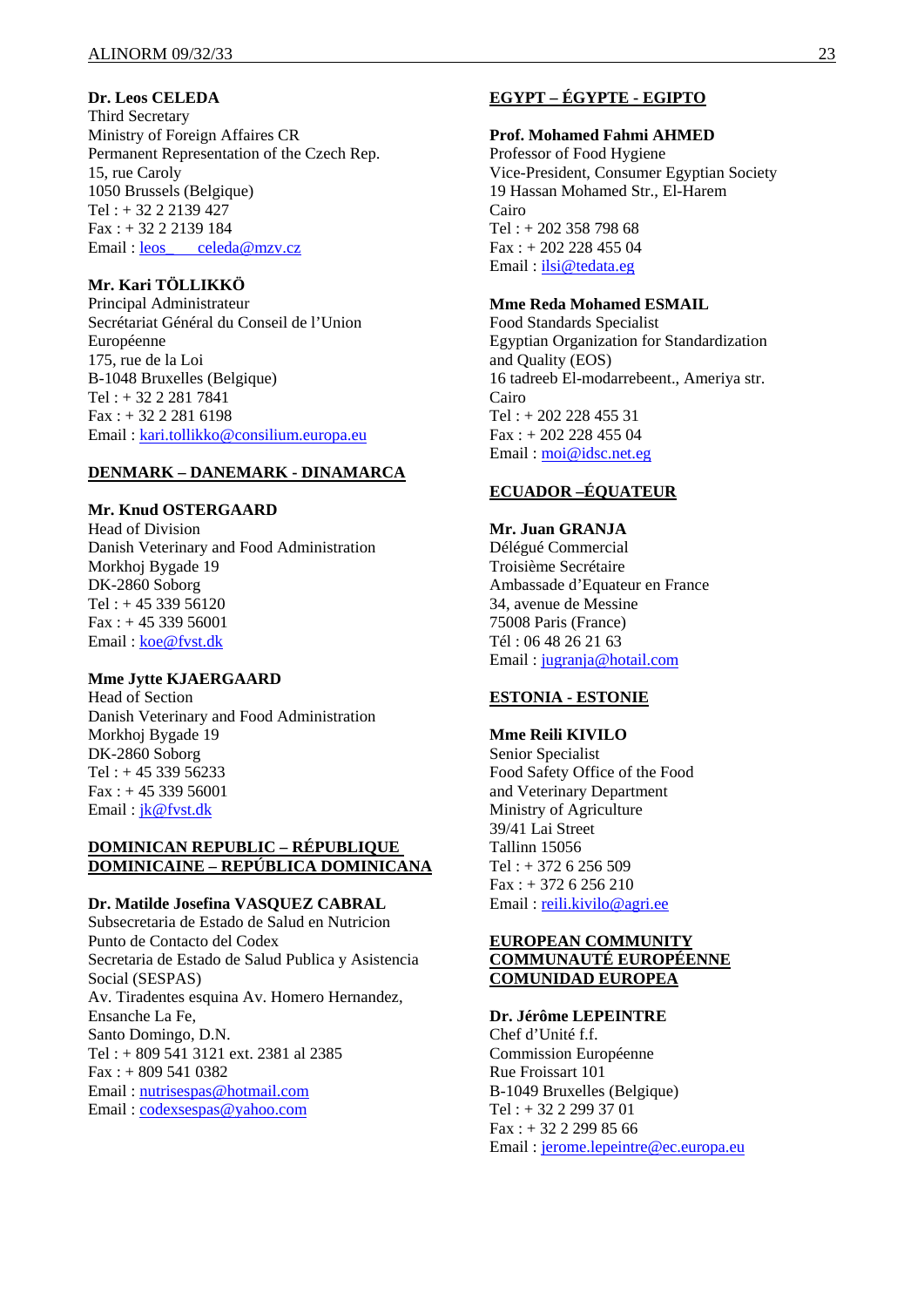## **Dr. Risto HOLMA**

Administrateur Commission Européenne Rue Froissart 101 B-1049 Bruxelles (Belgique) Tel : + 32 2 299 86 83  $Fax: + 32 2 299 85 66$ Email : risto.holma@ec.europa.eu

#### **Dr. Michaela Christine MAJEWSKI**

Strategy & Prospective Adviser to EFSA Executive Director European Food Safety Authority – EFSA L.go Natale Palli 5/A 43100 Parma (Italie)  $Tel: + 390521036256$ Fax : + 39 0 521 036 0 256 Email : christine.majewski@efsa.europa.eu

## **FINLAND – FINLANDE - FINLANDIA**

## **Mme Anne HAIKONEN**

Counsellor, Legal Affairs Ministry of Agriculture and Forestry PO Box 30 FIN-00023 Government Tel : + 358 9 1605 2786 Fax : + 358 9 1605 3338 Email : anne.haikonen@mmm.fi

## **FRANCE - FRANCIA**

#### **Mme Roseline LECOURT**

Chargée de Mission Ministère de l'Économie, de l'Industrie et de l'Emploi DGCCRF – Télédoc 251 59, boulevard Vincent Auriol 75703 PARIS CEDEX 13 Tel : +33 1 44 97 34 70 Fax : +33 1 44 97 30 37 Email : roseline.lecourt@dgccrf.finances.gouv.fr

## **Mr. Loïc EVAIN**

Sous-Directeur des affaires sanitaires européennes et internationales Ministère de l'Agriculture et de la Pêche DGAL - SDASEI 251, rue de Vaugirard 75732 Paris Ccedex 15 Tel : + 33 1 49 55 81 20 Fax : + 33 1 49 55 55 91 Email : loic.evain@agriculture.gouv.fr

#### **Mr. Jean-Pierre ORAND**

Chef du bureau des négociations communautaires et multilatérales Ministère de l'Agriculture et de la Pêche DGAL - SDASEI 251, rue de Vaugirard 75732 Paris Cedex 15 Tel : + 33 1 49 55 83 95  $Fax: + 33149554462$ Email : jean-pierre.orand@agriculture.gouv.fr

## **Mme Anne LEGENTIL**

Conseillère Technique Fédération Nationale de Familles Rurales 7 Cité d'Antin 75009 Paris Tel : + 33 1 44 91 88 88 Fax : + 33 1 44 91 88 89 Email : anne.legentil@famillesrurales.org

## **GEORGIA – GÉORGIE**

#### **Mr. Tamta MIKANADZE**

Senior Specialist of Food Safety and Quality Supervision Division National Service of Food Safety, Veterinary and Plant Protection Ministry of Agriculture 15a, Tamarashvili str. Tbilisi 0177 Tel : + 995 32 31 16 49 Fax : + 995 32 31 16 49 Email : tamtamikanadze@yahoo.com

#### **GERMANY – ALLEMAGNE - ALEMANIA**

#### **Mr. Gerhard BIALONSKI**  Head of Unit Bundesministerium für Ernährung, Landwirtschaft und Verbraucherschutz Rochusstrasse 1 D-53123 Bonn Tel : + 49 228 99529 4651 Fax : + 49 228 99529 4947 Email : 314@bmelv.bund.de

## **Mr. Michael HAUCK**

Administrator Bundesministerium für Ernährung, Landwirtschaft und Verbraucherschutz Mauerstrasse 29 – 32 D-10117 Berlin Tel : + 49 30 2006 3263  $Fax: + 493020063273$ Email : codex.germany@bmelv.bund.de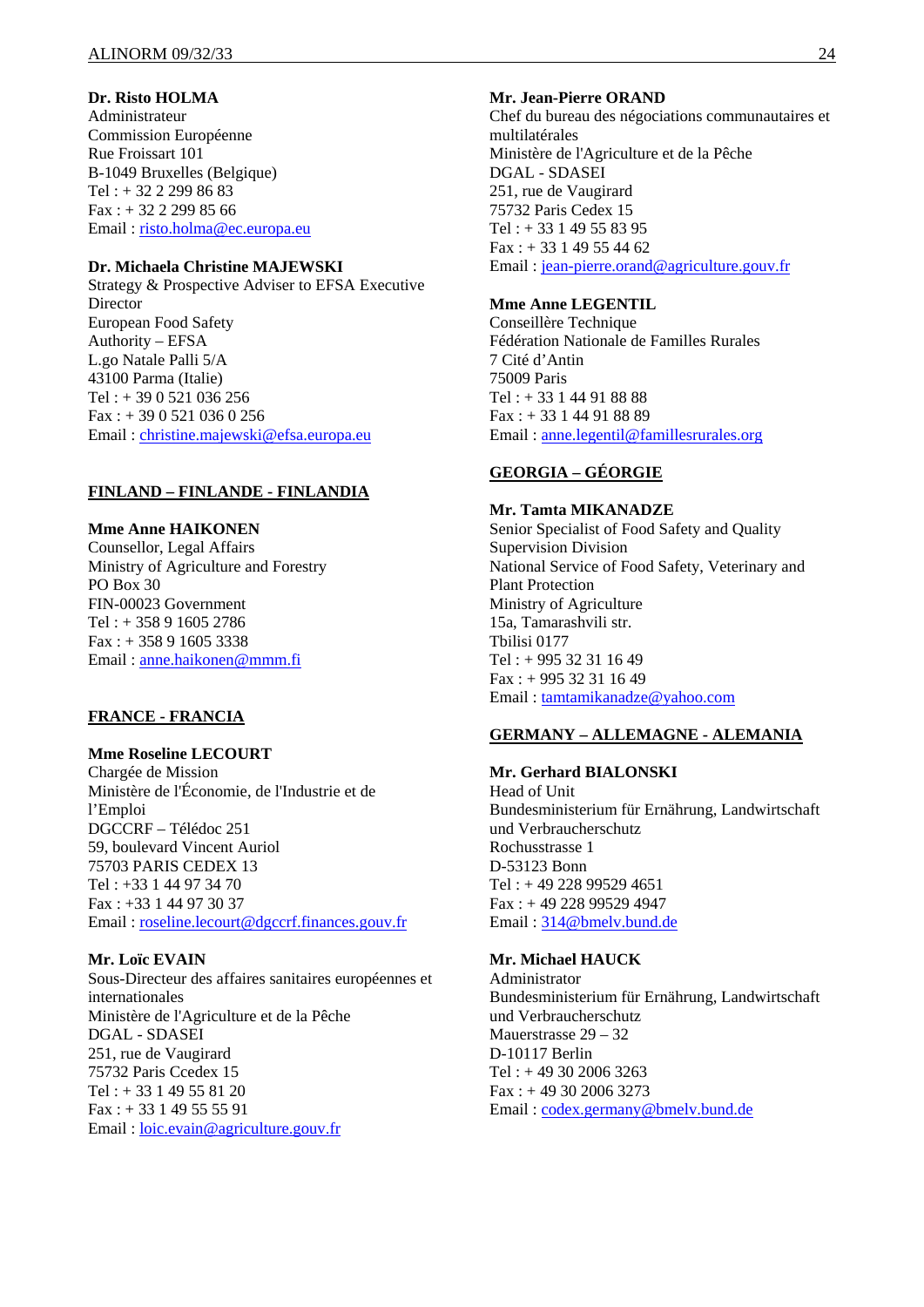## **Prof. Dr. Rolf GROSSKLAUS**

Direktor und Professor Federal Institute for Risk Assessment Thielallee 88-92 D-14195 Berlin Tel : + 49 30 8412 3230 Fax : + 49 30 8412 3715 Email : rolf.grossklaus@bfr.bund.de

## **GHANA**

**Mme Geneviève BAAH**  Codex Contact Point Officer Ghana Standards Board PO Box MB-245 Accra Te l : + 233 21 519 758, 501937 Fax : + 233 21 500 092, 500231 Email: gsbnep@ghanstandards.org or codex@ghanastandards.org

## **GREECE – GRÈCE – GRECIA**

## **Mme Stamatina LOUKA**

Agriculturalist Directorate for Nutrition Policy & Research Hellenic Food Authority (EFET) 124, Kifisias Av. & 2, Iatridou Str. 11526 Athens Tel : + 30 210 6971644 Fax : + 30 210 6971552 Email : slouka@efet.gr

#### **Mr. Vasileios KONTOLAIMOS**

Legal Advisor Ministry of Rural Development and Food Acharnon 29 10439 Athens Tel : + 30 210 8250307 Fax : + 30 210 8254621 Email: cohalka@otenet.gr

## **GUINEA-BISSAU – GUINÉE-BISSAU**

#### **Mr. Julio Malam INJAI**

Point focal du Comité National du Codex Alimentarius Direction du Service de la Protection des Végétaux Ministère de l'Agriculture et du Développement Rural BP 844 Bissau Tel : + 245 662 11 82 Fax : + 245 322 10 19 Email : julioinjai@hotmail.com

## **HUNGARY – HONGRIE – HUNGRÍA**

#### **Mme Viktoria PALLAGA**

Attachée Agricole Ambassade de Hongrie à Paris 5, square de l'Avenue Foch 75116 Paris (France) Tel : + 33 1 45 00 37 01  $Fax: + 33156360268$ Email : vpallaga@kum.hu

#### **INDIA - INDE**

#### **Mr. Debasish PANDA**

Joint Secretary (Head of Delegation) Ministry of Health and Family Welfare Room  $N^{\circ}$  146 'A' Wing Nirman Bhavan New Delhi – 110108 Tel : + 91 11 23061447 Fax : + 91 11 23061447 Email : debasish.panda@nic.in

#### **Dr. Debasish CHATTOPADHYA**

Assistant Director General (International Food) Liaison Officer, National Codex Contact Point Ministry of Health and Family Welfare Directorate General of Health Service Room  $N^{\circ}$  526 'A' Wing Nirman Bhavan New Delhi – 110108 Tel : + 91 11 23061968  $Fax : + 9111$ Email : adgif-mohfw@nic.in Codex-india@nic.in

#### **Mr. Sameer BARDE**

Senior Director Federation of Indian Chambers of Commerce and Industry (FICCI) Federation House Tansen Marg New Delhi – 110001  $Tel: +911123311920/+911123738162$  $Fax: + 9111$ Email : sameer@ficci.com

## **Mr. Sudhir GARG**

**Director** Ministry of Commerce, Government of India Room n° 223 "B' Ministry of Commerce Udyog Bhavan New Delhi – 110107 Tel : + 91 11 23062926 Fax : + 91 11 23062926 Email : sudhir.garg@nic.in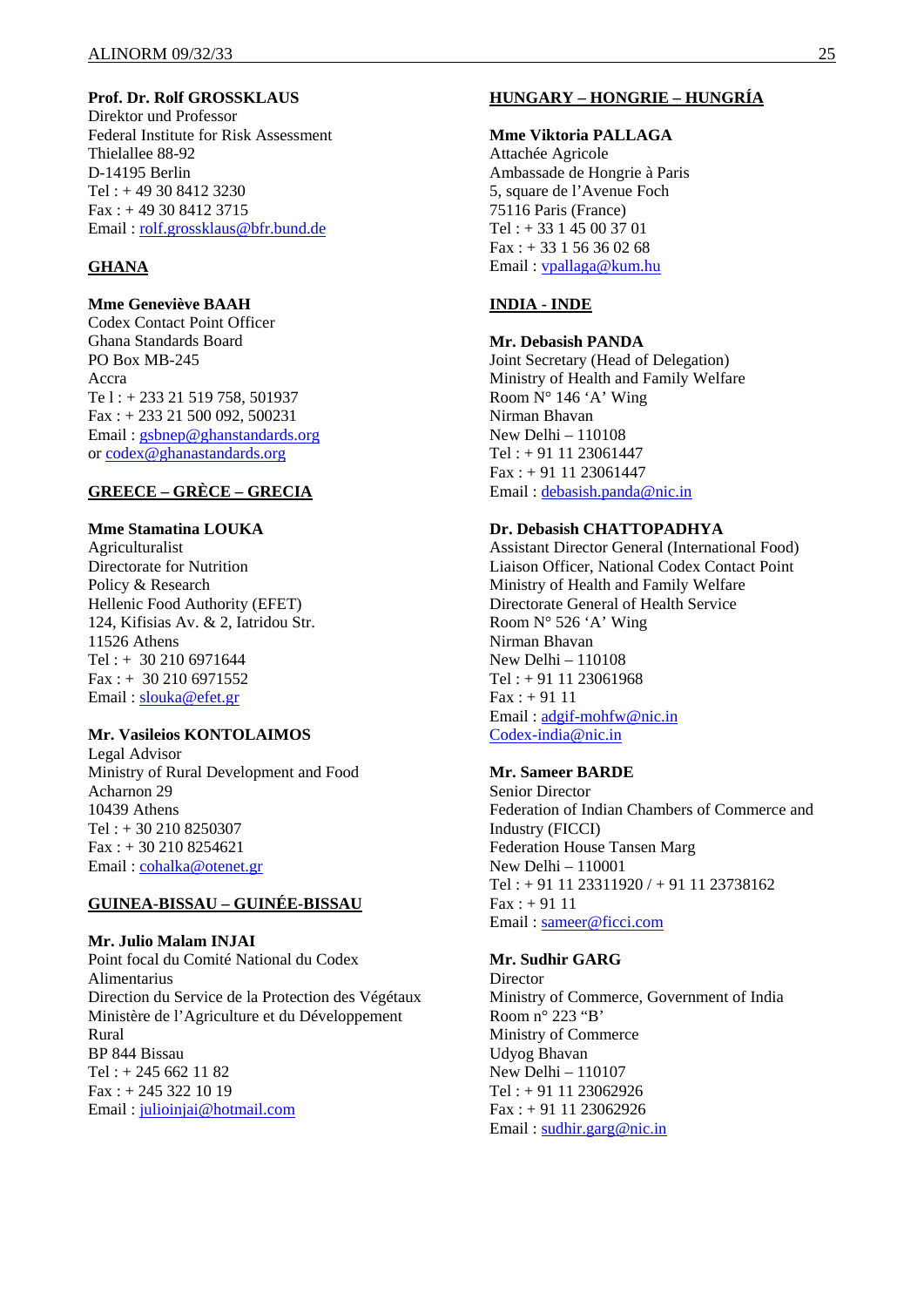## **INDONESIA - INDONÉSIE**

#### **Mme Erniningsih HARYADI**

Head of Standards Application System National Standardization Agency, Secretariat of CCP Manggala Wanabakti Block IV, 4<sup>th</sup> floor Jenderal Gatot Subroto, Senayan Jakarta 10270  $Tel: + 62 21 5747043$ Fax : +62 21 5747045 Email : ning@bsn.or.id - ning@bsn.go.id

#### **Mr. Singgih HARJANTO**

Secretariat of the Codex Contact Point National Standardization Agency Manggala Wanabakti Block IV, 4<sup>th</sup> floor Jenderal Gatot Subroto, Senayan Jakarta 10270  $Tel: + 62 21 5747043$ Fax : +62 21 5747045 Email : singgih@bsn.or.id

#### **Mr. Yohpy Ichsan WARDANA**

Section Head of Free Trade Area Ministry of Foreign Affairs Jalan Taman Pejambon N° 6 Jakarta Pusat Tel : + 62 21 381 2133  $Fax : + 62 21 3519593$ Email : yohpyiw@yahoo.com

#### **Mr. Aditya HARYADI**

University of Indonesia Faculty of Science Human Kampus UI Depok West Java Tel : + 62 21 7863528 Fax : + 62 21 7270038

#### **Mme Hapsari KUSUMANINGRUM-MAHENDRA**

Troisième Secrétaire Economie Ambassade d'Indonésie à Paris 47-49, rue Cortambert 75116 Paris (France)  $Tel : + 33145030760$ Fax : + 33 1 45 04 50 32 Email : sari\_mahendra@yahoo.fr

## **ICELAND - ISLANDE**

#### **Mr. Thordur ASGEIRSSON**

Director of Fisheries Directorate of Fisheries Dalshraun 1 210 Hafnar Fjordur Tel : + 354 825 7930 Fax : + 354 569 7991 Email : thordur@fiskistofa.is

#### **IRELAND – IRLANDE – IRLANDA**

**Dr. Pamela BYRNE**  Agricultural Inspector Department of Agriculture, Fisheries & Food 7C, Agriculture House Kildare Street Dublin 2 Tel : + 353 1 607 2954  $Fax: + 35316616263$ Email : Pamela.byrne@agriculture.gov.ie

## **ITALY - ITALIE - ITALIA**

#### **Mme Brunella LO TURCO**

Ministero delle Politiche Agricole Alimentari e Forestali Via XX Settembre 20 I - 00187 Roma Tel : + 39 06 4665 6041 Fax : + 39 06 4880 273 Email : b.loturco@politicheagricole.gov.it

#### **Mr. Ciro IMPAGNATIELLO**

Ministero delle Politiche Agricole Alimentari e Forestali Via XX Settembre 20 I - 00187 Roma Tel : +39 06 4665 6046 Fax : +39 06 4880 273 Email : c.impagnatiello@politicheagricole.gov.it

## **JAPAN - JAPON - JAPÓN**

**Dr. Taro TSUKAHARA**  Counsellor Minister's Secretariat Ministry of Health, Labour and Welfare 1-2-2, Kasumigaseki, Chiyoda-ku Tokyo 100-8916 Tel :  $+ 81 3 3595 2326$ Fax : + 81 3 3503 7965 Email: codexj@mhlw.go.jp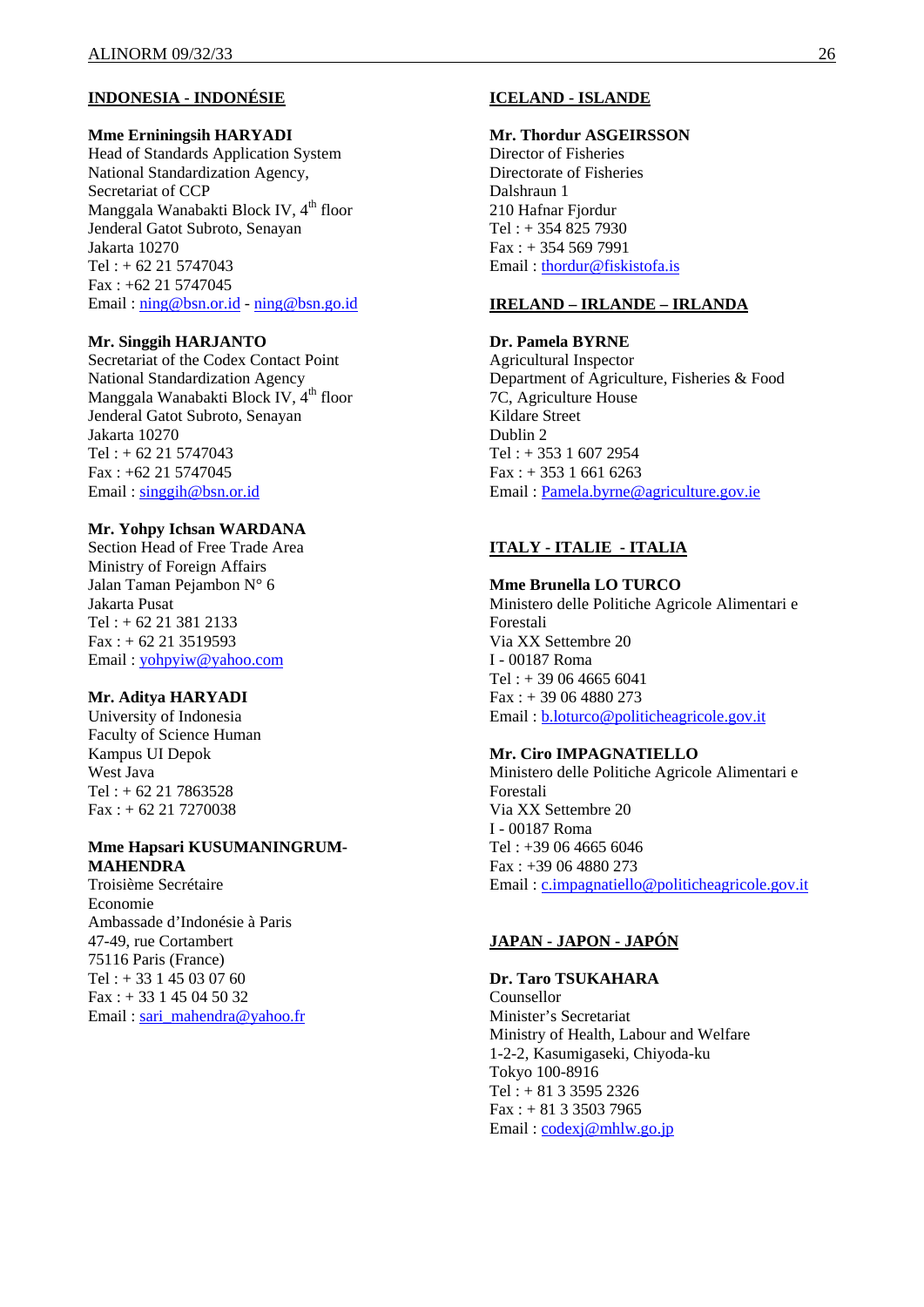**Mr. Ryosuke OGAWA** 

**Director** International Affairs Division, Food Safety and Consumer Affairs Bureau Ministry of Agriculture, Forestry and Fisheries 1-2-1 Kasumigaseki, Chiyoda-ku, Tokyo 100-8950  $Tel: + 81335028732$ Fax : + 81 3 3507 4232 Email : ryousuke\_ogawa@nm.maff.go.jp

## **Dr. Chieko IKEDA**

Director Office of International Food Safety Policy Planning and Communication Division Department of Food Safety Ministry of Health, Labour and Welfare 1-2-2, Kasumigaseki, Chiyoda-ku Tokyo 100-8916 Tel : + 81 3 3595 2326 Fax : + 81 3 3503 7965 Email: codexj@mhlw.go.jp

#### **Dr. Hiroshi YOSHIKURA**

Adviser Department of Food Safety, Pharmaceutical and Food Safety Bureau Ministry of Health, Labour and Welfare 1-2-2 Kasumigaseki, Chiyoda-ku, Tokyo 100-8916 Tel : + 81 3 3595 2326 Fax : + 81 3 3503 7965 Email: codexj@mhlw.go.jp

## **KENYA**

#### **Mme Eva ODUOR**

Director Standards Development Division Ministry of Industrialization Kenya Bureau of Standards 54974-00200 Nairobi Tel : + 254 733897000  $Fax: + 254 609665$ Email : oduore@kebs.org

#### **Mr. Charles Nkonge MATHIU**

Programme Officer Kenya Research Institute P.O. Box 57811 Nairobi Tel : + 254 722 327936 Fax : + 254 020 4183244 Email : cnkonge@kari.org

## **KOREA (REPUBLIC OF) CORÉE (RÉPUBLIQUE DE) COREA (REPÚBLICA DE)**

#### **Dr. Jae-Hong CHANG**

Deputy Director Bilateral Cooperation Division Ministry for Food, Agriculture, Forestry & Fisheries 88, Gwanmunro, Gwacheon-si Gyonggi-do 427-719 Tél : + 82 2 500 1873  $Fax: + 82 2 504 6659$ Email: changjh@mifaff.go.kr

## **KYRGYZSTAN – KIRGHIZISTAN – KIRGUISTÁN**

## **Mr. Talaibek DIUSHEEV**

Vice-Director National Institut for Sandard and Metrology Bichkek, St. Panfilova 197 Tel :  $+996$  312 62 68 70  $Fax: + 996 312 66 13 67$ Email : nism@nism.gov.kg

## **LITHUANIA – LITUANIE – LITUANIA**

## **Mr. Albertas BARZDA**

Deputy Director State Environment Health Centre Ministry of Health Kalvariju Str. 153 LT 08221 - Vilnius Tel : + 370 5 277 8919 Fax : + 370 5 277 8713 Email : rmc@vilnius.omnitel.net

#### **MALAYSIA – MALAISIE - MALASIA**

**Mme Nor Aini SUDIN**  Food Technology Consultant Food Safety and Quality Division Ministry of Health Malaysia Level 3, Block E7, Parcel E Federal Government Administration Centre 62590 Putrajaya Tel : + 603 2092 5355 Fax : +603 8889 3815 Email : nena.norainei@yahoo.com

## **Mme Noraini MOHD OTHMAN**

**Director** Food Safety and Quality Division Ministry of Health Malaysia Level 3, Block E7, Parcel E Federal Government Administration Centre 62590 Putrajaya Tel : + 603 8883 3500 Fax : +603 8889 3815 Email : noraini\_othman@moh.gov.my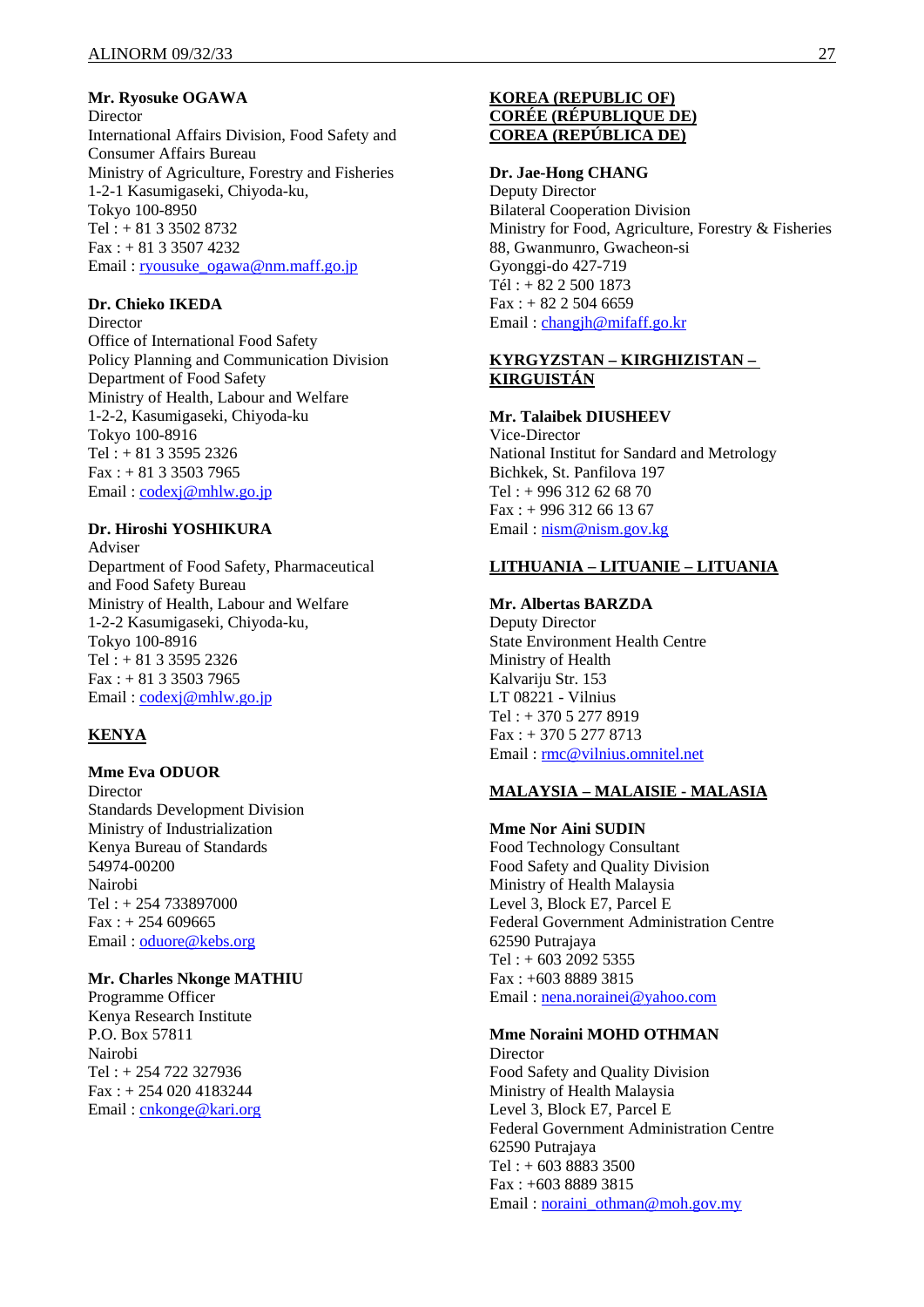## **Mme Ezlin ABDUL KHALID**

Assistant Director (Codex) Food Safety and Quality Division Ministry of Health Malaysia Level 3, Block E7, Parcel E Federal Government Administration Centre 62590 Putrajaya Tel : + 603 8883 3568 Fax : +603 8889 3815 Email : ezlin@moh.gov.my

#### **Dr. Nagendran BALA SUNDRAM**

Minister Counsellor Embassy of Malaysia Avenue de Tervueren 414A 1150 Brussels (Belgium) Tel : + 32 2 776 0340 Fax : + 32 2 762 5049 Email : nagen@mpob.gov.my

## **MALI – MALÍ**

## **Mr. Mahamadou SAKO**

Directeur Général Adjoint Agence Nationale de la Sécurité Sanitaire des Aliments (ANSSA) Ministère de la Santé Quartier du Fleuve, Centre Commercial Rue : 305 - BPE 2362 Bamako Tel :  $+ 223 20 22 07 54 - + 223 66 79 99 79$ Fax : + 223 20 22 07 47 Email : mahamadousako@yahoo.fr

#### **MEXICO – MEXIQUE – MÉXICO**

#### **Melle Ingrid MACIEL PEDROTE**

Directora de Normalizacion Internacional Direccion General de Normas (DGN) Secretaria de Economia (SE) Puente de Tecamachalco N° 6 Colonia Lomas de Tecamachalco C.P. 53950, Estado de México Tel : +52 (55) 57 29 94 80 + 52 (55) 57 29 93 00 Ext. 43216  $Fax: + 52(55) 55 20 97 15$ Email : imaciel@economia.gob.mx

#### **Mr. Jorge Antonio LOPEZ ZARATE**

Subdirector para la Atencion del Codex Alimentarius y otros Organismos Direccion General de Normas (DGN) Secretaria de Economia (SE) Puente de Tecamachalco N° 6 Colonia Lomas de Tecamachalco C.P. 53950, Estado de México Tel: + 52 (55) 57 29 94 80 + 52 (55) 57 29 93 00 Ext : 43218 Fax: + 52 (55) 55 20 97 15 E-mail: jalopezz@economia.gob.mx

#### **Lic. Francisco ACOSTA MINQUINI**

Coordinador General del Sistema Federal Sanitario Comision Federal para la Proteccion Contra Riesgos Sanitarios Secretaria de Salud Monterrey 33 piso 1. Col. Roma, Del. Cuauhtémoc Mexico DF 06700 Tel :  $+ 52 (55) 55 14 66 18$ + 52 (55) 55 14 85 88  $Fax: + 52(55) 52 08 29 74$ Email : facostam@salud.gob.mx

#### **Mme Rocio ALATORRE EDEN-WYNTER**

Comisionada de Evidencia y Manejo de Riesgos Comision Federal para la Proteccion contra Riesgos Sanitarios Secretaria de Salud Monterrey 33 Piso 9 Col. Roma, Del. Cuauhtémoc Mexico DF 06700 Tel : + 52 (55) 55 14 85 72 + 52 (55) 55 14 85 57  $Fax: + 52(55) 55 14 85 57$ Email : rocioal@salud.gob.mx

## **Mr. Guillermo ARROYO GOMEZ**

Gerente de Seguimiento de Programas Direccion Ejecutiva de Programas Especiales Comision de Operacion Sanitaria Comision Federal para la Proteccion contra Riesgos Sanitarios Secretaria de Salud Monterrey 33 Piso 3 Col. Roma, Del. Cuauhtémoc Mexico DF 06700  $Tel: + 52 (55) 50 80 52 62$  $Fax: + 52(55) 55 14 14 07$ Email : garroyo@salud.gob.mx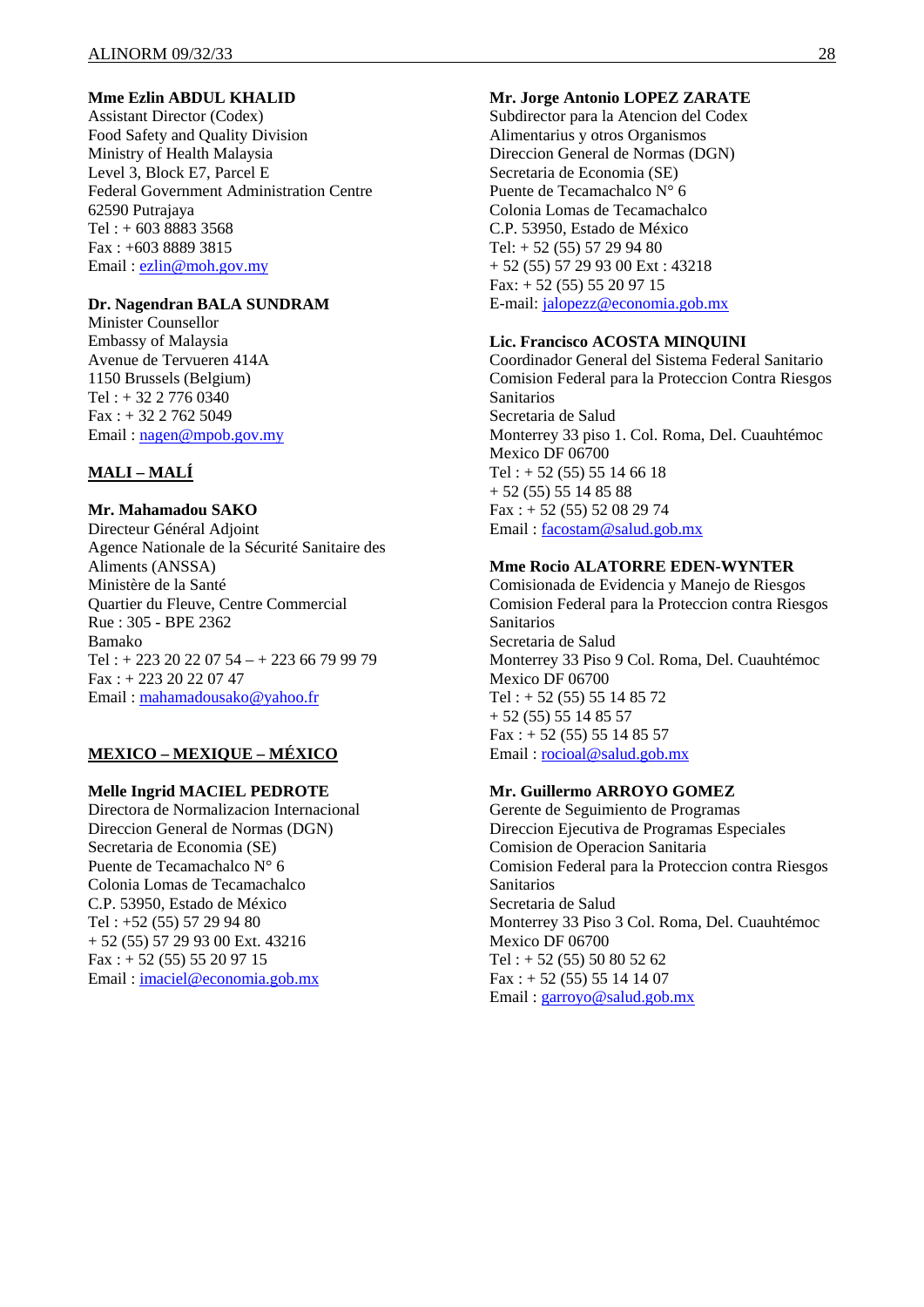#### **MOROCCO – MAROC - MARRUECOS**

#### **Mr. HILALI Abderrahmane**

Directeur de la Protection des Végétaux, des Contrôles Techniques et de la Répression des Fraudes (DPVCTRF) Ministère de l'Agriculture, du Développement Rural et des Pêches Maritimes BP 1308 10400 Rabat Tel : + 212 37 29 75 43 Fax : + 212 37 29 75 44 Email : ahilali@menara.ma

## **Mr. BACHAOUCH Mohammed**

Secrétaire Général Adjoint Association Professionnelle des Boissons BP : 8062 – OASIS Casablanca Tel : + 212 522 435 107 Fax : + 212 522 335 715 Email : mbachaouch@mena.ko.com

#### **Dr. Youssef TAHIRI**

Etablissement Autonome de Contrôle et de Coordination des Exportations Ministère de l'Agriculture, du Développement Rural et des Pêches Maritimes BP 1312 Sidi Mohamed Agadir Tel : + 212 528 823 315 Fax : + 212 528 820 324 Email: tahiri@eace.org.ma

#### **Dr. Fadoua EL IDRISSI**

Vétérinaire Société SAPAK Rue Ibn Khaldoun Mohammedia 20800 Tel : + 212 523 319090 Fax : + 212 523 314966 Email : felidris@koutoubia.net

#### **Melle Bouchra ELAYCHI**

Responsable de la Direction Qualité Société SAPAK Rue Ibn Khaldoun Mohammedia20800 Tel :  $+212523319090 + 212661041095$ Fax : + 212 523 314966 Email : belaychi@koutoubia.net or belaychi@yahoo.fr

## **MOZAMBIQUE**

#### **Dr. Ana CHARLES**

Head of Department Codex Contact Point Ministry of Health Av. Eduardo Mondlane/Salvador Allend 1008 PO Box 269 Tel : + 258 82 3944478 Fax : + 258 21 326164 Email : acharles@misau.gov.mz

#### **NETHERLANDS - PAYS-BAS - PAISES BAJOS**

#### **Mr. Frank jan VAN DER VALK**

Policy Manager Food Safety Ministry of Agriculture, Nature and Food Quality P.O. Box 20401 2500 EK The Hague  $Tel: + 31703785036$  $Fax: + 31703786141$ Email : f.j.van.der.valk@minlnv.nl

## **NEW ZEALAND – NOUVELLE-ZÉLANDE - NUEVA ZELANDIA**

#### **Dr. Steve HATHAWAY**

Director Science New Zealand Food Safety Authority 86 Jervois Quay PO. Box 2835 Wellington Tel.:  $+ 64 29 8942519$  $Fax: + 64 6 8942501$ Email : steve.hathaway@nzfsa.govt.nz

#### **Mme Carole INKSTER**

Director, Policy New Zealand Food Safety Authority 86 Jervois Quay PO. Box 2835 Wellington Tel. :  $+ 64 6 894 2505$ Fax : + 64 6 894 2501 Email : carole.inkster@nzfsa.govt.nz

## **NIGERIA**

## **Mme Arizunma MADUKWE**

**Director** National Agency for Food and Drug Administration and Control (NAFDAC) 3/4 Oshodi-Apapa Express Way, Lagos Tel : + 234 80 33 07 92 85 Email : arizmadukwe@yahoo.com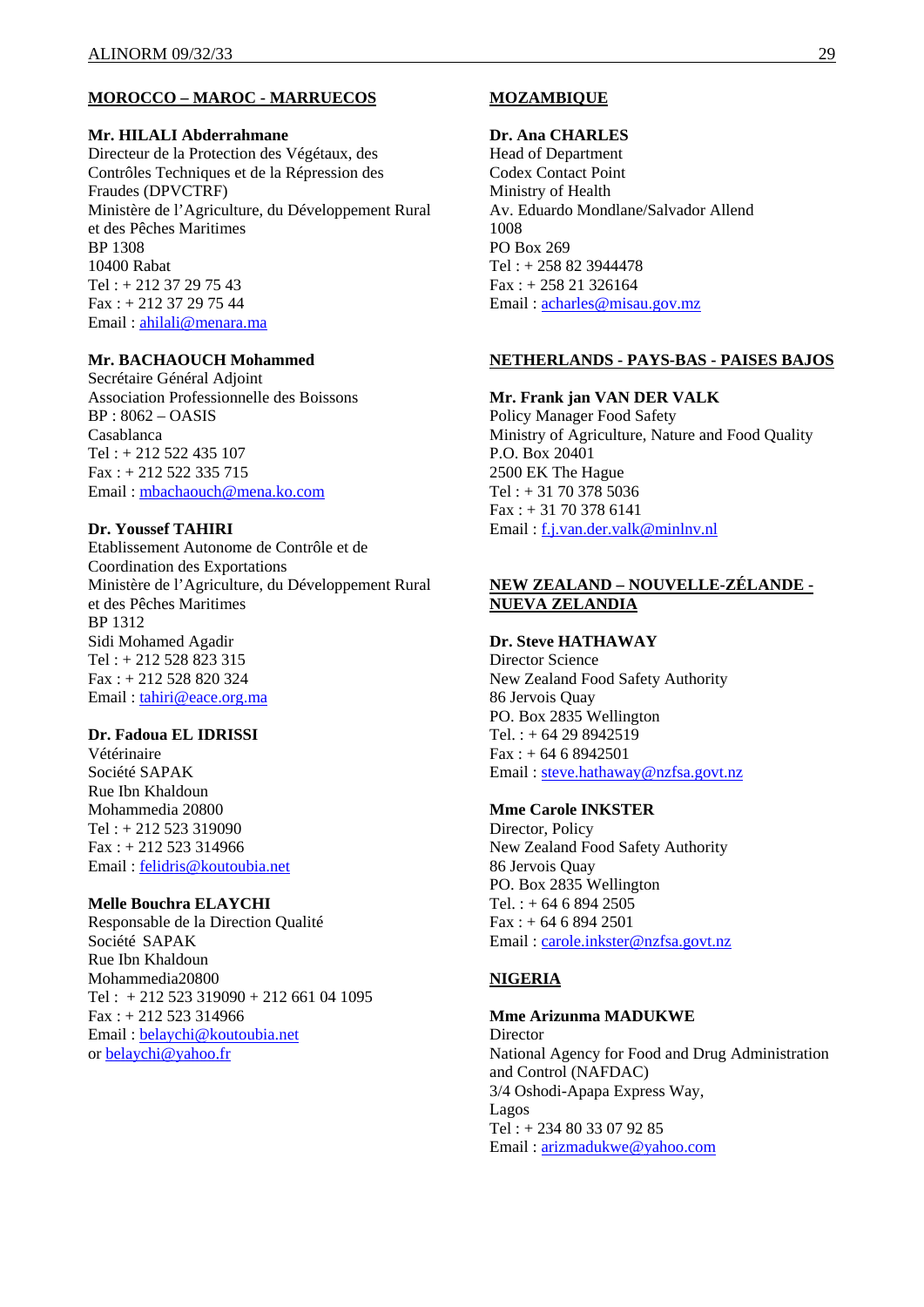#### **Mme Jane OMOJOKUN**

Deputy Director National Agency for Food and Drug Administration and Control (NAFDAC) 3/4 Oshodi – Apapa Express Way Lagos Tel : + 234 80 33 33 81 84 Email : janeomojokun@yahoo.com

## **Dr. Yaya OLANIRAN**

Permanent Representative of Nigeria to un Agencies for Food and Agriculture Via Cassiodoro 2C 0193 Rome (Italie) Tel : + 39 06 6896093 Fax : + 39 06 6877040 Email : nigeriapermrep@email.com

## **NORWAY – NORVÈGE - NORUEGA**

#### **Mme Sissel Lyberg BECKMANN**

Deputy Director General Ministry of Health and Care Services P.O. Box 8011 Dep N-0030 Oslo Tel : + 47 22 24 87 12  $Fax : + 47 22 24 86 56$ Email : slb@hod.dep.no

## **Mme Gisken THOEN**

Head of Section Norwegian Food Safety Authority P.O. Box 383 N-2381 Brummundal Tel : + 47 23 21 66 29 Fax : + 47 23 21 68 01 Email : gibth@mattilsynet.no

#### **Mme Vigdis VEUM MOELLERSEN**

Senior Advisor Norwegian Food Safety Authority PO Box 383 N-2381 Brumundal  $Tel: +4723216669$ Fax : + 47 23 21 68 01 E-mail : visvm@mattilsynet.no

#### **Mme Tone MATHESON**

Senior Advisor Ministry of Agriculture and Food PO Box 383 N-2381 Brumundal Tel : + 47 22 24 94 13  $Fax: + 4722$ E-mail : tone-elisabeth.matheson@lmd.dep.no

#### **Mr. Ivar Andreas HELBAK**

Senior Adviser Ministry of Fisheries and Coastal Affairs PO Box 8118 Dep NO-0032 Oslo Tel :  $+47$  22 24 64 20 /  $+47$  47 23 82 99 Fax : + 47 22 24 56 78 Email : ivar.helbak@fkd.dep.no

## **PARAGUAY**

#### **Mme Elina LOPEZ CABALLERO**

Ambassade du Paraguay à Paris Premier Secrétaire 1, rue Saint-Dominique 75007 Paris (France) Tel : + 33 1 42 22 85 05 Fax : + 33 42 22 83 57 Email : paraguay.ambassade@wanadoo.fr

#### **PHILIPPINES – FILIPINAS**

#### **Mr. Giberto LAYESE**

Director Bureau of Agriculture and Fisheries Product **Standards** Department of Agriculture BPI Cmpd, Visayas Avenue, Diliman, Q.C. Tel : + 455 2858 (063) Fax : 920 6181 (063) Email : bafps.da@yahoo.com

## **Mme Maribel MARGES**

WTO – SPS Desk Officer Department of Agriculture Policy Research Service 3/F Dept. of Agriculture Bldg Elliptical Road, Diliman, Quezon City Tel : + 632 9288741 local 2318  $Fax : + 6329280590$ Email : mgmarges@yahoo.com

#### **POLAND – POLOGNE - POLONIA**

**Mme Magdalena KOWALSKA**  Senior Specialist International Cooperation Department Agricultural and Food Quality Inspection 30 Wspolna St. 00-930 Warsaw Tel : + 48 22 623 29 04 Fax : + 48 22 623 29 97 Email : mkowalska@ijhars.gov.pl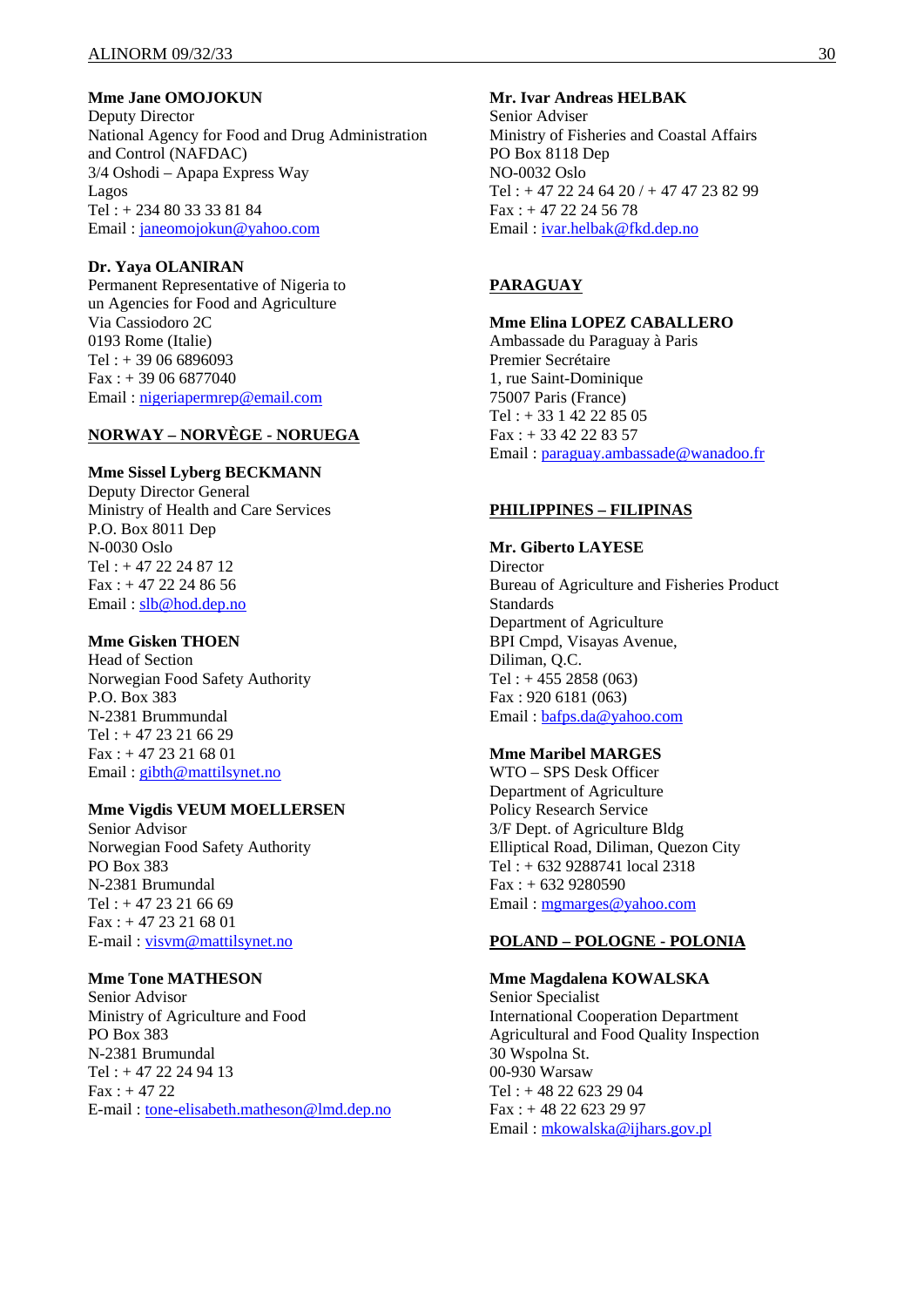## **Mr. Marcin KOZLOWSKI**

Acting Director of Food Safety Office General Veterinary Inspectorate 30 Wspolna St. 00-930 Warsaw Tel :  $+48$  22 623 25 53  $Fax: + 48226231408$ Email : marcin.kozlowski@wetgiw.gov.pl

## **PORTUGAL**

## **Mr. Luis SALINO**

Codex Contact Point Ministry of Agricultre Gabinete de Planeamento e Politicas Rua Padre Antonio Vieira n° 1 1099-073 Lisboa Tel : + 351 213819305  $Fax: + 351 213866650$ Email: **lsalino@gpp.pt** 

#### **SAMOA**

#### **Mme Gladys FUIMAONO**

Principal Officer Fair Trading & Codex Development Division Ministry of Commerce Industry and Labour P.O. Box 862 Apia  $Tel : + 68520441$ Fax : + 685 20 443 Email : gladys.fuimaono@mcil.gov.ws Or codex.samoa@mcil.gov.ws

#### **SLOVAKIA – SLOVAQUIE - ESLOVAQUIA**

#### **Dr. Zuzana BIROSOVA**

**Director** Food Safety and Nutrition Department Ministry of Agriculture Dobrovicova 12 812 66 Bratislava Tel : + 4212 59266 572 Fax : + 4212 59266 704 Email : zuzana.birosova@land.gov.sk

## **SLOVENIA - SLOVÉNIE**

#### **Dr. Blaza NAHTIGAL**

Codex Contact Point Ministry of Agriculture, Forestry and Food Food Safety Directorate Dunajska 58 1000 Ljubljana Tel : + 386 1 478 9398 Fax : + 386 1 478 9055 Email : blaza.nahtigal@gov.si

## **SUDAN – SOUDAN – SUDÁN**

#### **Mr. Zakaria Mohamed Suliman Salih**

Port Sudan Branch Manager Sudanese Standards & Metrology Organization SSMO Port Sudan Tel : + 249 311 839455 Fax : + 249 311 828889

## **Mr. Elhussein Abdelgadir Ahmed Abdelgadir**

Standardization Institute Manager Sudanese Standards & Metrology Organization SSMO Khartoum Tel : + 249 923 473894 Fax : + 249 183 774852 Email : hasien3@hotmail.com

## **SWEDEN – SUÈDE - SUECIA**

**Mme Kerstin JANSSON**  Deputy Director Ministry of Agriculture SE-103 33 Stockholm Tel : +46 8 405 11 68 Fax : + 46 8 20 64 96 Email : kerstin.jansson@agriculture.ministry.se

## **Mme Eva LÖNBERG**

Codex Coordinator National Food Administration Box 622 SE-751 26 Uppsala Tel : + 46 18 17 55 00  $Fax : + 46 18 10 58 48$ Email : codex@slv.se

#### **Mme Carmina IONESCU**

Senior Administrative Officer National Food Administration Box 622 SE-751 26 Uppsala Tel : + 46 18 17 55 00 Fax : + 46 18 10 58 58 Email : caio@slv.se

#### **Mme Camilla LÖÖW LUNDIN**

Deputy Head National Food Administration Box 622 SE-751 26 Uppsala Tel : + 46 18 17 55 00 Fax : + 46 18 10 58 48 Email: call@slv.se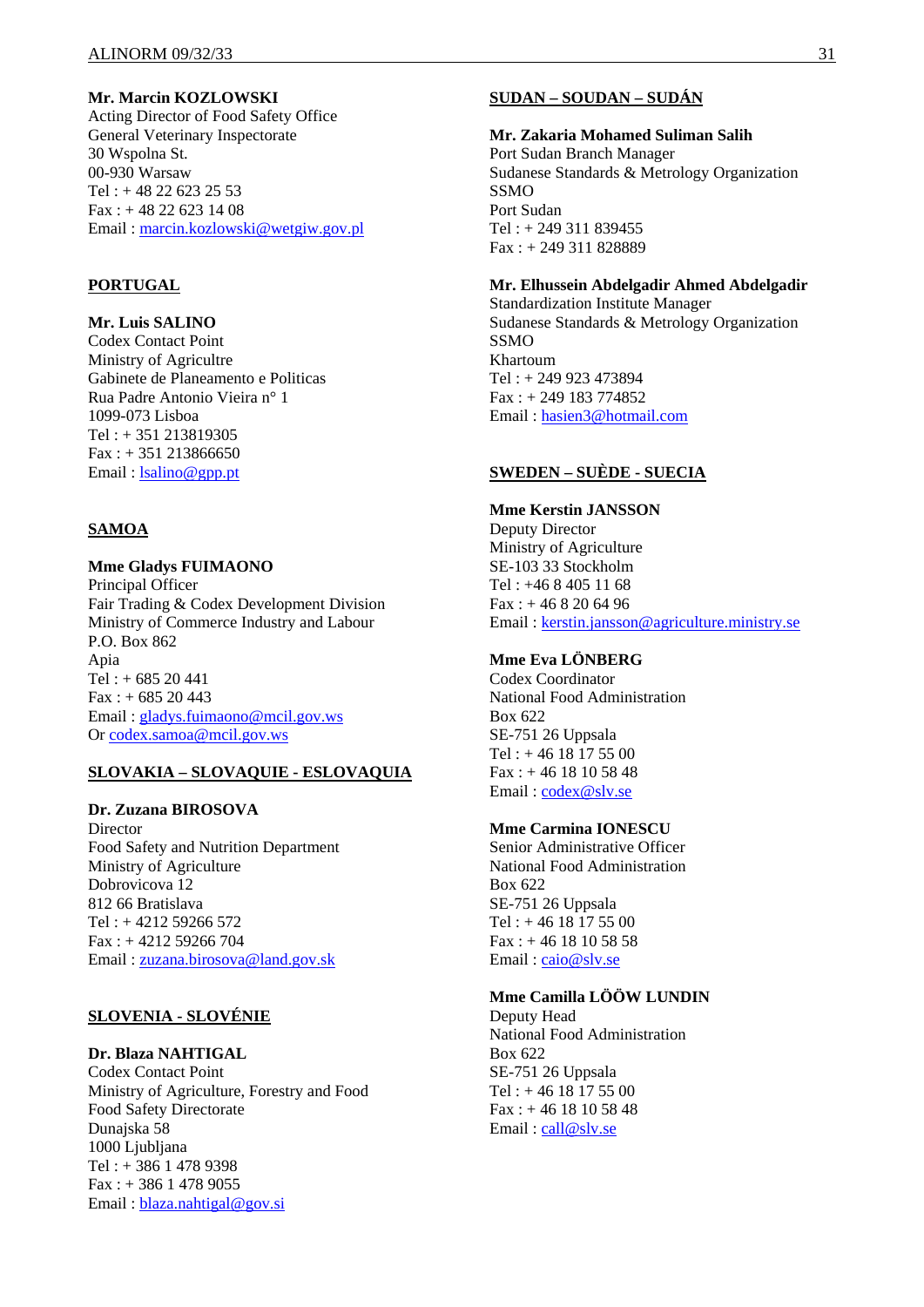## **Mme Catharina ROSQVIST**

Senior Administrative Officer Ministry of Agriculture Fredsgatan 8 103 33 Stockholm Tel : + 46 70 519 0258  $Fax: + 46 8 20 64 96$ Email : catharina.rosqvist@agriculture.ministry.se

## **SWITZERLAND – SUISSE – SUIZA**

#### **Mme Awilo OCHIENG PERNET**

1ic. In law, cert.human Nutr. Federal Office of Public Health Federal Department of Home Affairs Schwarzenburgstrasse 165 CH-3097 Liebefeld Tél : + 41 31 322 00 41 Fax : + 41 31 322 9574 Email : awilo.ochieng@bag.admin.ch

#### **Mme Irina DU BOIS**

Regulatory Affairs Nestec Ltd. Avenue Nestlé 55 CH-1800 Vevey  $Tel: +41 21 924 22 61$ Fax : + 41 21 924 45 17 Email : irina.dubois@nestle.com

#### **Dr. Hervé NORDMANN**

Director Scientific & Regulatory Affairs Ajinomoto Switzerland AG En Crochet 1 CH-1143 Apples Tel : + 41 21 800 37 63 Fax : + 41 21 800 40 87 Email : herve.nordmann@asg.ajinomoto.com

#### **THAILAND - THAÏLANDE - TAILANDIA**

#### **Melle Oratai SILAPANAPAPORN**

Director Office of Commodity and System Standards National Bureau of Agricultural Commodity and Food Standards Ministry of Agriculture and Cooperatives 50 Phaholyothin Rd, Ladyao, Chatuchak Bangkok 10900 Tel : + 662 561 3390 Fax :  $+ 6625613373$  or  $+ 6625613357$ Email: codex@acfs.go.th

## **Melle Chutiwan JATUPORNPONG**

Standards Officer Office of Commodity and System Standards National Bureau of Agricultural Commodity and Food Standards Ministry of Agriculture and Cooperatives 50 Phaholyothin Rd, Ladyao, Chatuchak Bangkok 10900 Tel : + 662 561 2277 Ext 1414  $Fax: + 6625613373$  or  $+ 6625613357$ Email : chutiwan9@hotmail.com

#### **Mr. Boonpeng SANTIWATTANATAM**

Vice-President of Food Processing Industry Club The Federation of Thai Industries Queen Sirikit National Convention Center, Zone C, 4th floor 60 New Ratchadapisek Road, Klongtoey Bangkok 10110  $Tel: + 662, 345, 1167$  $Fax : + 6623451281-3$ Email : boonpeng@cpf.co.th

## **Mme Wacharawan CHOMDONG**

Assistant Executive Director Thai Frozen Foods Association Board of Trade of Thailand 92/6 6<sup>th</sup> Floor Sathorn Thani II North Sathorn Road, Bangrak Bangkok 10500 Tel : + 662 235 5622-4  $Fax: + 662 235 5625$ Email : wacharawan@thai-frozen.or.th

#### **Mr. Chaiwat INTRACHATORN**

Trade Manager Thai Food Processors' Association Board of Trade of Thailand 170/21-22 9<sup>th</sup> Floor, Ocean Tower I BLDG New Ratchadapisek Road, Klongtoey Bangkok 10110 Tel : + 662 261 2684-6  $Fax : + 6622612996-7$ Email : thaifood@thaifood.org

#### **TUNISIA – TUNISIE – TÚNEZ**

**Mme Melika HERMASSI BELGACEM**  Sous-Directeur, Chargée du Secrétariat permanent du Comité Tunisien du Codex Centre Technique de l'Agro-Alimentaire Ministère de l'Industrie, de l'Energie et des PME 12, rue de l'Usine 2035 Charguia 2 Tunis Tel : + 216 71 940 198 Fax : + 216 71 941 040 Email : codextunisie@topnet.tn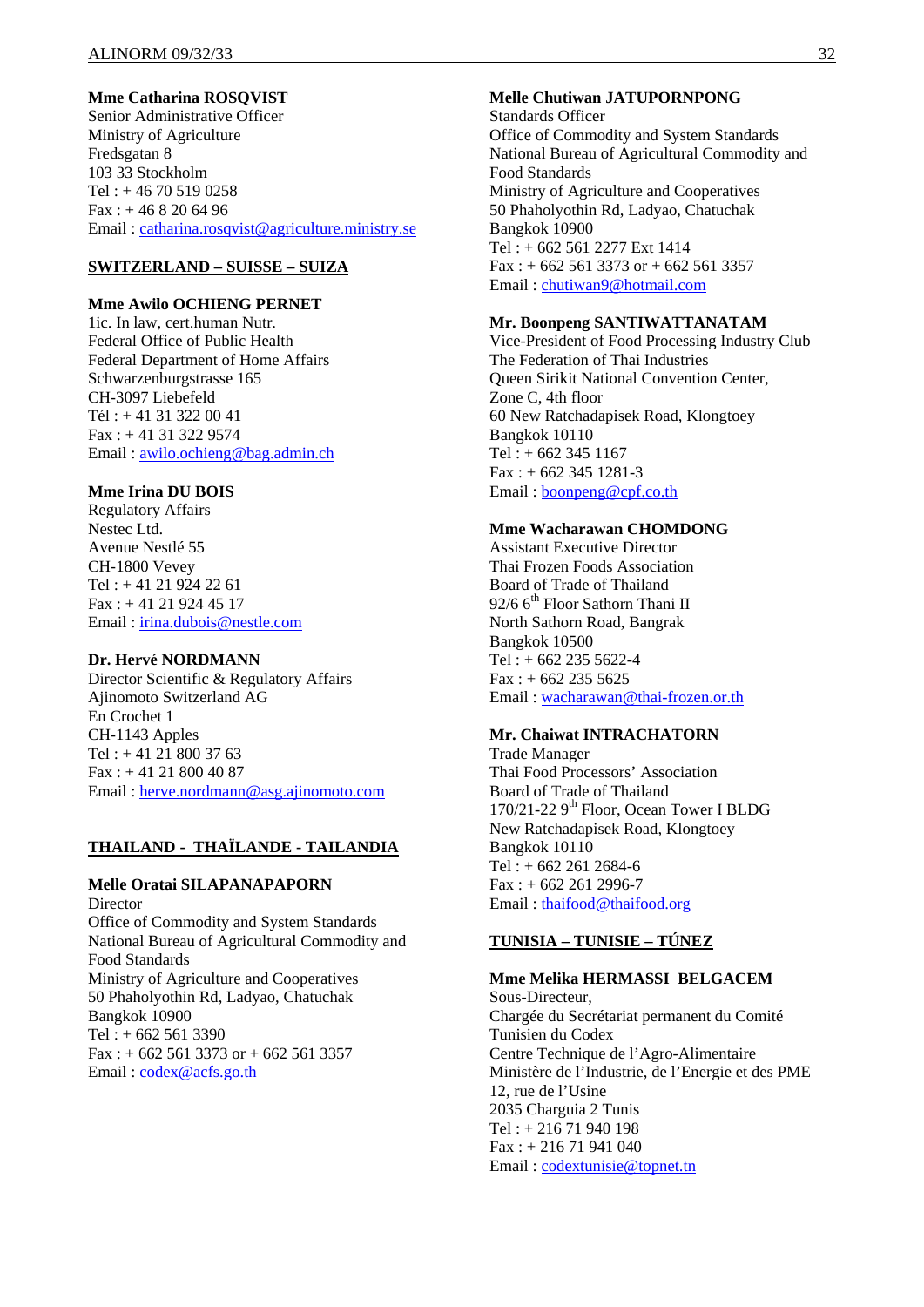#### **Docteur Thouraya ANNABI ATTIA**

Médecin responsable du contrôle sanitaire de l'Agence Nationale de Contrôle Sanitaire et Environnemental des produits Ministère de la Santé Publique 2, rue Ibn Nadim Monplaisir Tunis Tel : + 216 71 901 835 Fax : + 216 71 909 233 Email : thouraya.attia@rns.tn

#### **Mme Amine MESTIRI**

Juriste chargé de la Réglementation relative à la sécurité sanitaire des produits alimentaires Agence Nationale de Contrôle Sanitaire et Environnemental des produits Ministère de la Santé Publique 32, rue Ibn Nadim Monplaisir Tunis Tel : + 216 71 901 496 Fax : + 216 71 909 233 Email : aminecheba@yahoo.fr

### **TURKEY – TURQUIE – TURQUÍA**

#### **Melle Nesrin BULUT**

Food Engineer Ministry of Agriculture and Rural Affairs-General Directorate of Protection and Control Tarim ve Köyisleri Bakanligi, Koruma ve Kontrol Genel Müdürlügü Akay Street N03 Bakanliklar Ankara, Turkey 06100 Tel : + 90 312 417 41 76 Ext 6202 Fax : + 90 312 425 44 16 Email : nesrinb@kkgm.gov.tr

#### **UGANDA – OUGANDA**

#### **Dr. Ben MANYINDO**

Deputy Executive Director (Technical) Uganda National Bureau of Standards (UNBS) P.O. Box 6329 Kampala Tel : + 256 41 4505995 / 222367 Fax : + 256 414 286 123 Email : ben.manyindo@unbs.go.ug

#### **UNITED KINGDOM - ROYAUME-UNI - REINO UNIDO**

#### **Mr. Bill KNOCK**

Head EU & International Strategy Food Standards Agency Aviation House 125 Kingsway London – WC2B/6NH Tel : + 44 20 7276 8183 Fax : + 44 20 72768104

Email : bill.knock@foodstandards.gsi.gov.uk **Mr. Mike O'NEILL**  EU & International Strategy Food Standards Agency Aviation House 125 Kingsway London – WC2B/6NH Tel : + 44 20 7276 8664 Fax : + 44 20 7276 8104 Email : mike.oneill@foodstandards.gsi.gov.uk

#### **UNITED STATES OF AMERICA ÉTATS-UNIS D'AMÉRIQUE ESTADOS UNIDOS DE AMÉRICA**

#### **Dr. H. Michael WEHR**

Codex Program Coordinator US Food and Drug Administration Center for Food Safety and Applied Nutrition 5100 Paint Branch Parkway College Park, Maryland 20740 Tel : + 301 436 1724  $Fax: + 3014362618$ Email : michael.wehr@fda.hhs.gov

#### **Mr. Terry BANE**

Branch Chief Chair CCPFV Agricultural Marketing Service United States Department of Agriculture 1400 Independence Ave, SW, Stop 0247 Washington DC 20250 Tel : + 202 720 4693 Fax : + 202 690 1087 Email : terry.bane@ams.usda.gov

#### **Mme Camille BREWER**

Director, International Activities Staff Center for Food Safety and Applied Nutrition U.S. Food and Drug Administration 5100 Paint Branch Pkwy HFS-550 College Park, MD 20740 Tel : + 301 436 1723 Fax : + 301 436 2618 Email : Camille.Brewer@fda.hhs.gov

#### **Mme Melissa R. CLARKSON**

Director, Agricultural Affairs Office of the United States Trade Representative  $600$   $17<sup>th</sup>$  St NW Washington, DC 20509 Tel : + 202 395 9629 Fax : + 202 395 4579 Email : Melissa\_Clarkson@ustr.eop.gov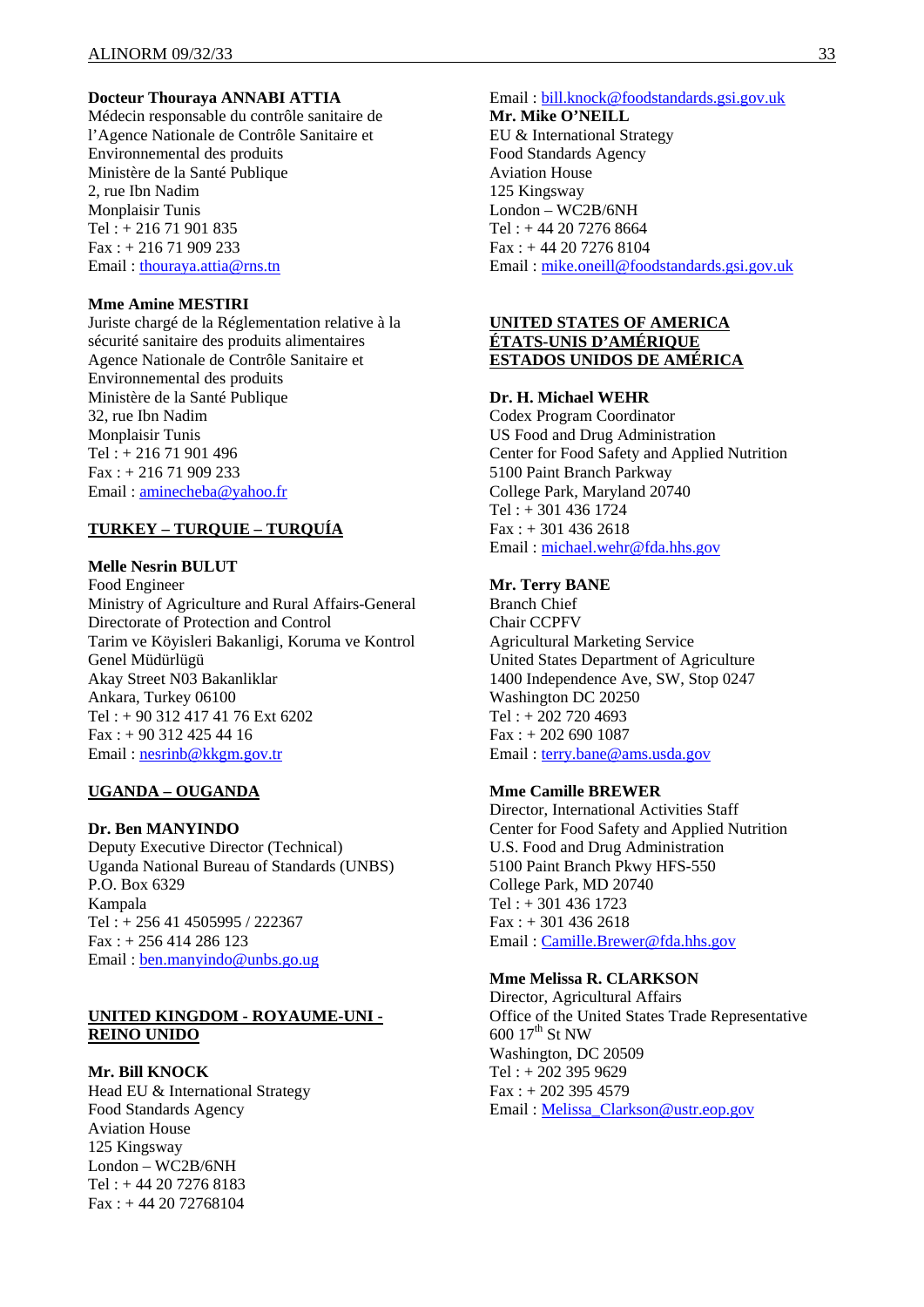#### **Dr. Bernadette DUNHAM**

**Director** Center for Veterinary Medicine US Food and Drug Administration 7529 Standish Place, MPN-IV Room 181, HFV-1 Rockville, Maryland 20855 Tel : + 240 276 9000 Fax : + 240 276 9001 Email : Bernadette.dunham@fda.hhs.gov

#### **Dr. Jose Emilio ESTEBAN**

Scientific Advisor Laboratory System Chair CCFH Food Safety and Inspection Service US Department of Agriculture 950 College Station Road Athens, Georgia 30604 Tel : + 706 546 3429 Fax : + 706 546 3428 Email : Emilio.esteban@fsis.usda.gov

#### **Mme Renee HANCHER**

Standards Coordinator, Market Access and Compliance U.S. Department of Commerce, International Trade Administration 1401 Constitution Avenue, N.W. Washington, D.C. 20230 Tel : + 202 482 3493 Fax : + 202 482 5939 Email : renee.hancher@mail.doc.gov

#### **Mme Mary Frances LOWE**

Senior Program Advisor U.S. Environmental Protection Agency (7506P) Ariel Rios Building 1200 Pennsylvanie Ave Washington, DC 20460 Tel : + 703 305 5689 Fax : + 703 308 1850 Email : lowe.maryfrances@epa.gov

#### **Mme Tshanda KALOMBO**

Senior International Trade Specialist International Trade Administration US Department of Commerce Room 3513 1401 Constitution Avenue, NW Washington, DC 20230 Tel : + 202 482 2561 Fax : + 202 482 2897 Email : tshanda\_kalombo@ita.doc.gov

#### **Mme Barbara McNIFF**

Staff Officer, US Codex Office U.S. Department of Agriculture Room 4870 South Building 1400 Independence Avenue Washington, DC 20250 Tel : + 202 690 4719 Fax : + 202 720 3157 Email : barbara.mcniff@fsis.usda.gov

#### **Mr. Richard CAPWELL**

Deputy Director International Regulations and Standards Division Foreign Agricultural Service U.S. Department of Agriculture 1400 Independence Ave. SW, Ag. Stop 1014 Washington, DC 20250-1014 Tel : + 202 720 7054 Fax : + 202 720 0433 Email : rick.capwell@fas.usda.gov

#### **Mme Marsha ECHOLS**

Washington Counsel National Association for the Specialty Food Trade, Inc. 3286 M Street NW Washington, DC 20007 Tel : + 202 625 1451 Fax : + 202 625 9126 Fax : mechols@earthlink.net

#### **Mr. Raul GUERRERO**

Consultant International Regulatory Strategies 793 North Ontare Road Santa Barbara, California 93105 Tel : + 805 898 1830 Fax : + 805 898 1830 Email : guerrero\_raul\_j@yahoo.com

#### **Mr. David P. LAMBERT**

**Principal** Lambert Associates 5105 Yuma Street, NW Washington, DC 20016 Tel : + 202 966 5056  $Fax : + 2029665094$ Email : lambertdp@yahoo.com

## **Mr. Daniel STONE**

Senior Fellew N/A Globel Initiative for Food System Leadership of Minnesota 2257 Cedar Cove Court Reston VA 20191 Tel : + 301 928 9769 Email : whole.system@verizon.net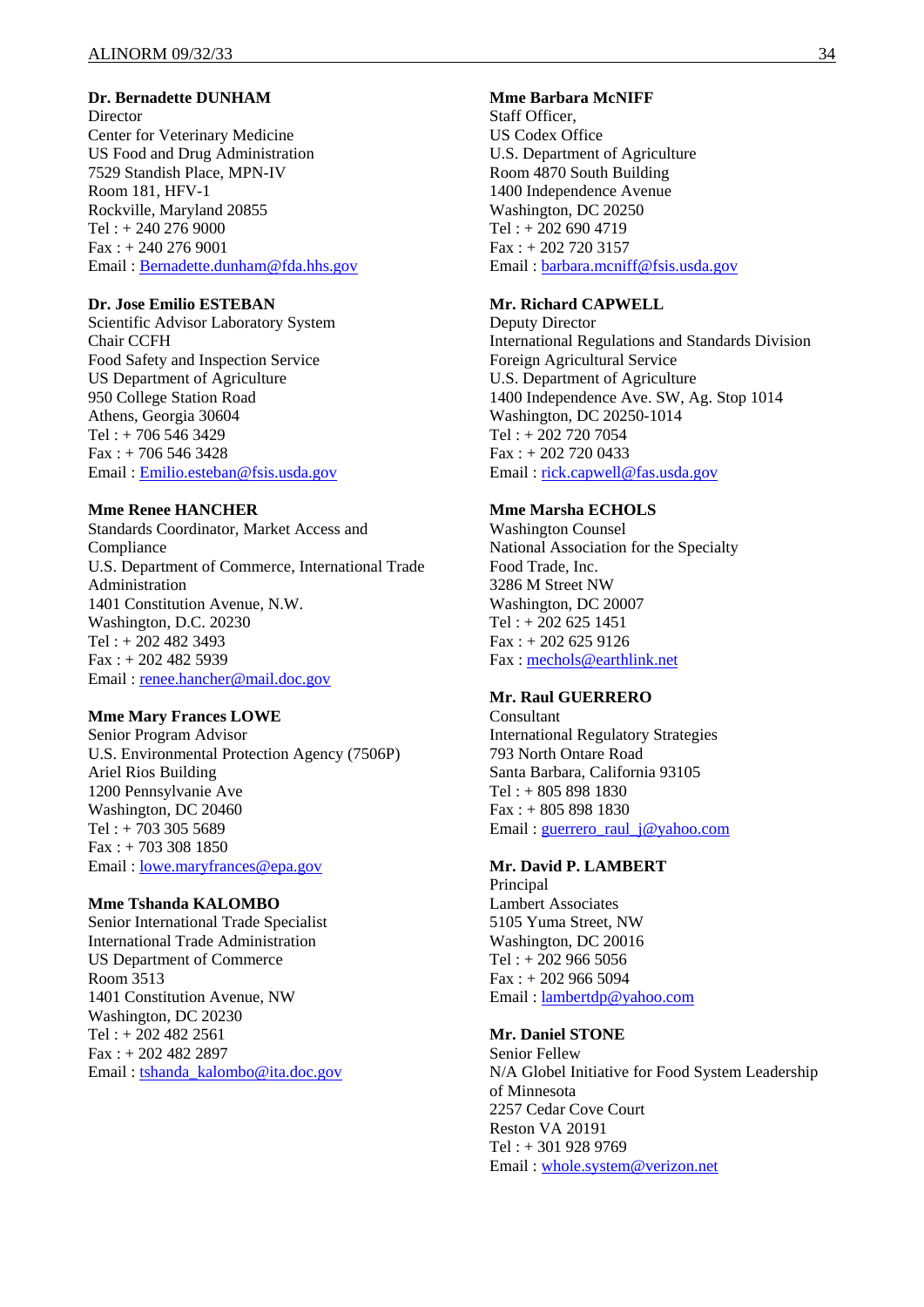## **URUGUAY**

## **Mr. Martin ALVEZ**

Tercer Secretario Ministerio de Relaciones Exteriores Colonia 1206, 4th floor Montevideo Tel : + 598 2 902 10 10 ext. 2034-2220 Email : martin.alvez@mrree.gub.uy

## **UZBEKISTAN – OUZBÉKISTAN – UZBEKISTÁN**

#### **Dr. Natalya SHARIPOVA**

Contact Point Head of Department State Sanitary Epidemiological Surveillance Ministry of Health 12, Navoi Str. Tashkent, 700011 Tel : + 998 71 239 41 98 Fax : + 998 71 239 41 98 Email: codex\_al@med.uz

## **PRÉSIDENTE DE LA COMMISSION**

## **Dr. Karen HULEBAK**

Chairperson, Codex Alimentarius Commission USDA/FSIS 1400 Independence Ave., SW, Room 4861-S Washington, DC 20250 USA Tél : + 202 205 7760 Fax : + 202 720 3157 Email : karen.hulebak@fsis.usda.gov

*INTERNATIONAL GOVERNMENTAL ORGANIZATIONS ORGANISATIONS GOUVERNEMENTALES INTERNATIONALES ORGANIZACIONES GUBERNAMENTALES INTERNACIONALES* 

#### **IIF – IIR (Institut International du Froid – International Institute of Refrigeration – Instituto Internacional del Frío)**

#### **Mr. Daniel VIARD**

Directeur Délégué Institut International du Froid 177, Boulevard Malesherbes 75017 Paris (France) Tel : + 33 1 42 27 32 35 Fax : + 33 1 47 63 17 98 Email : iif-iir@iifiir.org

## **O.I.E. (Organisation Mondiale de la Santé Animale – World Organisation for Animal Health – Organización Mundial de Sanidad Animal)**

#### **Dr. Sarah KAHN**

Chef Service du Commerce International 12, rue de Prony 75017 Paris (France) Tel : + 33 1 44 15 18 88  $Fax: + 33142670987$ Email: s.kahn@oie.int

## **OIML (International Organization of Legal Metrology – Organisation internationale de métrologie légale – Organización Internacional de Metrología Legal)**

## **Mr. Willem KOOL**

BIML Assistant Director International Organization of Legal Metrology 11, rue Turgot 75009 Paris (France) Tel : + 33 1 48 78 57 83 Fax : + 33 1 42 82 17 27 Email : willem.kool@oiml.org

## **OIV (Organisation internationale de la Vigne et du Vin – International Organisation of Vine and Wine – Organizacíon Internacional de la Viña y el Vino)**

## **Mr. Yann JUBAN**

Adjoint au Directeur Général 18, rue d'Aguesseau 75008 Paris (France) Tel : + 33 1 44 94 80 95  $Fax: + 33142669063$ Email : yjuban@oiv.int

#### **Mr. Jean-Claude RUF**

Coordinateur Scientifique Chef d'unité Œnologie – Sécurité & Santé – Méthodes d'analyse 18, rue d'Aguesseau 75008 Paris (France) Tel : + 33 1 44 94 80 94  $Fax: + 33142669063$ Email : jruf@oiv.int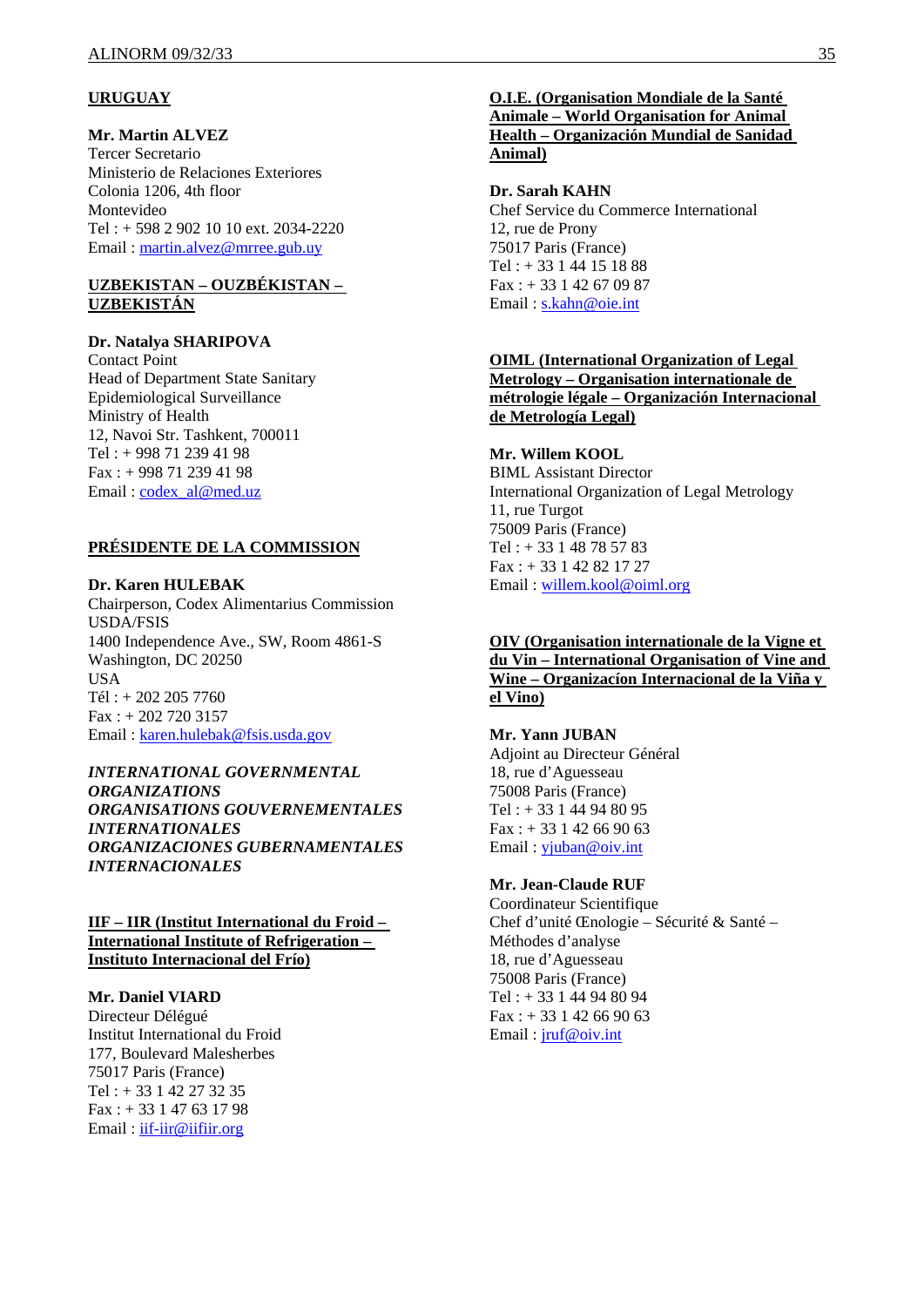#### **WTO/OMC (Word Trade Organisation – Organisation Mondiale du Commerce – Organización Mundial del Comercio)**

#### **Mme Serra AYRAL**

Economic Affairs Officer Agriculture and Commodities Division WTO/OMC Centre William Rappard Rue de Lausanne 154 CH-1211 Genève 21 (Suisse) Tel :  $+41$  22 739 54 65 Fax : + 41 22 739 57 60 Email : serra.ayral@wto.org

## *INTERNATIONAL NON-GOVERNMENTAL ORGANIZATIONS ORGANISATIONS NON-GOUVERNEMENTALES INTERNATIONALES ORGANIZATIONS INTERNACIONALES NO GUBERNAMENTALES*

#### **AVEA / AVA (Association Veterinary Euro-Arabe / Association Vétérinaire Africaine**

## **Dr. Faouzi KECHRID**

Président Association Vétérinaire Euro-Arabe Boîte Postale n° 267 Tunis – Mahrajène 1082 Tel : + 216 22 317 601 / 216 98 317 601 Fax : + 216 71 380 210 Email : vetatvac@yahoo.com

#### **CRN (Council for Responsible Nutrition)**

#### **Dr. John HATHCOCK**

Senior Vice President, Scientific and International Affairs Council for Responsible Nutrition 1828 L Street, NW, Suite 510 Washington, DC 20036 (USA) Tel : + 1 202 204 7662 Fax : + 1 202 204 7701 Email : jhathcock@crnusa.org

## **Mr. Mark LE DOUX**

Chairman Natural Alternatives International 1185 Linda Vista Drive San Marcos, California 92078 (USA) Tel : + 1 760 736 7742 Fax : + 1 760 597 9637 Email : mledoux@nai-online.com

#### **Mr. Mark MANSOUR**

Partner Bryan Cave LLP 700 Rhirteenth Street, NW Washington, District of Colombia 20005-3960 (USA) Tel : + 1 202 508 6019 Fax : + 1 202 220 7319 Email : mark.mansour@bryancave.com

#### **Mr. John VENARDOS**

Chair International Trade and Market Development Committee Council for Responsible Nutrition 1828 L Street, NW, Suite 510 Washington, DC 20036 (USA) Tel : + 1 310 851 2346 Fax : + 1 310 767 3316 Email : johnv@herbalife.com

#### **CROPLIFE INTERNATIONAL**

#### **Dr. Douglas NELSON**

Executive Vice President / General Counsel Croplife America / Croplife International  $1156$  15<sup>th</sup> St NW Suite 400 Washington DC 20005 Tel : + 202 872 3880  $Fax : + 2024430474$ Email : dnelson@croplifeamerica.org

## **EFLA- AEDA (Association Européenne pour le Droit de l'Alimentation)**

**Mr. Xavier LAVIGNE**  Member EFLA-AEDA Rue de l'Association 50 1000 Brussels (Belgique) Tel : + 32 2 218 1470 Fax : + 32 2 219 7342 Email : secretariat@efla-aeda.org

## **ENCA (European Network of Childbirth Association)**

**Mr. Joseph VOSS**  Initiativ Liewensufank ENCA / Codex Taskforce 20 rue de Contern L-5955 Itzig (Luxembourg)  $Tel: + 352 360597-11$  $Fax: + 352366134$ Email : info@liewensufank.lu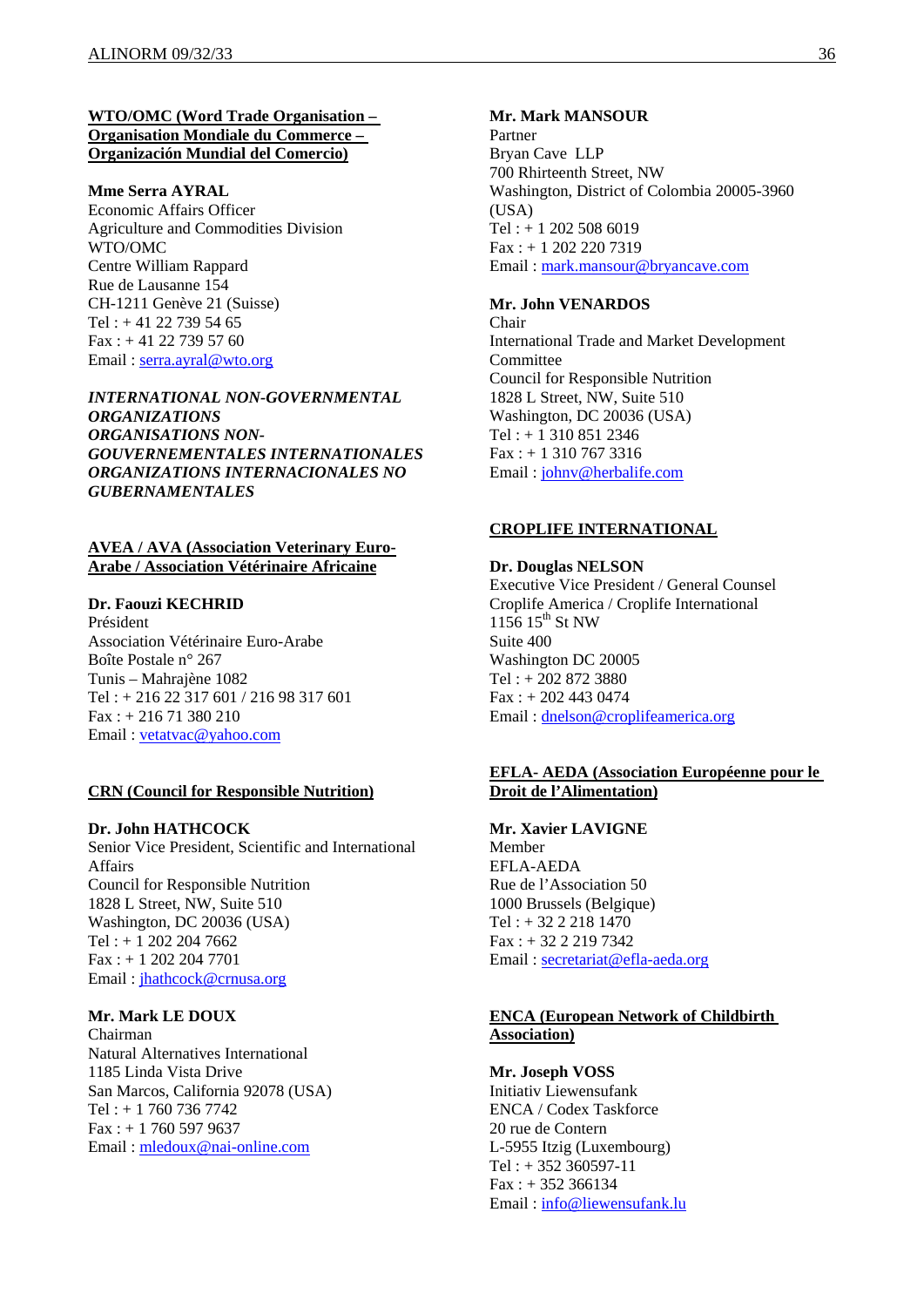## **IBFAN (International Baby Food Action Network)**

## **Mme Maryse ARENDT**

Chargée de Direction Initiativ Liewensufank 20 rue de Contern L-5955 Itzig (Luxembourg) Tel : + 352 360597-13  $Fax: + 352366134$ Email : info@liewensufank.lu

## **ICA (International Co-operative Alliance)**

**Mr. Kazuo ONITAKE**  Head of Unit, Safety Policy Service Japanese Consumers' Co-operative Union Co-op Plaza, 3-29-8, Shibuya, Shibuyaku Tokyo 150-8913 (Japon) Tel : + 81 3 5778 8109  $Fax: + 81357788125$ Email : kazuo.onitake@jccu.coop

## **ICGMA (International Council of Grocery Manufactuers Association)**

## **Mme Peggy ROCHETTE**

Sr. Director International Affairs Grocery Manufacturers Association 1350 I Street NW Washington, DC 20005 (USA) Tel : + 1 202 639 5921 Fax : + 1 202 639 5991 Email : prochette@gmaonline.org

## **Mme Lucyna KURTYKA**

Global Lead, International Organizations Monsanto Company 1300 I St., NW, Suite 450 East Washington, DC 20005 (USA) Tel : +202 383 2861 Fax : + 202 789 1748 Email : lucyna.kurtyka@monsanto.com

## **IDF-FIL (International Dairy Federation)**

## **Mr. Jörg SEIFERT**

Technical Director International Dairy Federation Diamant Building Boulevard Auguste Reyers,80 B-1030 Brussels (Belgique) Tel : + 32 2 706 8643 Fax : + 32 2 733 0413 Email : jseifert@fil-idf.org

#### **Mme Dominique BUREL**

Responsable Réglementation FIL-IDF France / ALF / CNIEL 42, rue de Châteaudun 75314 Paris Cedex 9 (France) Tel : + 33 1 49 70 71 15  $Fax: + 33142806345$ Email : dburel-alf@cniel.com

## **Melle Jennifer HUET**

Chargée d'étude service – Codex/Normallisation FIL-IDF France / ALF / CNIEL 42, rue de Châteaudun 75314 Paris Cedex 9 (France) Tel : + 33 1 49 70 71 08  $Fax: + 33142806345$ Email : jhuet@cniel.com

## **IFAH (International Federation for Animal Health)**

**Dr. Olivier ESPEISSE**  IFAH 1 rue Defacqz B-1000 Bruxelles (Belgique) Tel : 00 32 2 476 666 704 Email : espeisse\_olivier@lilly.com

## **IFU (International Federation of Fruit Juice Producers)**

**Mme Elisabetta ROMEO-VAREILLE**  Secretary General International Federation of Fruit Juice Producers 23, boulevard des Capucines 75002 Paris (France) Tel : + 33 1 47 42 82 80 Fax : + 33 1 47 42 82 81 Email : ifu@ifu-fruitjuice.com

## **ISDI (International Special Dietary Foods Industries)**

## **Dr. Andrée BRONNER**

**Directrice** 194 rue de Rivoli 75001 Paris (France) Tel : + 33 1 53 45 87 87 Fax : + 33 1 53 45 87 80 Email : andree.bronner@isdifederation.org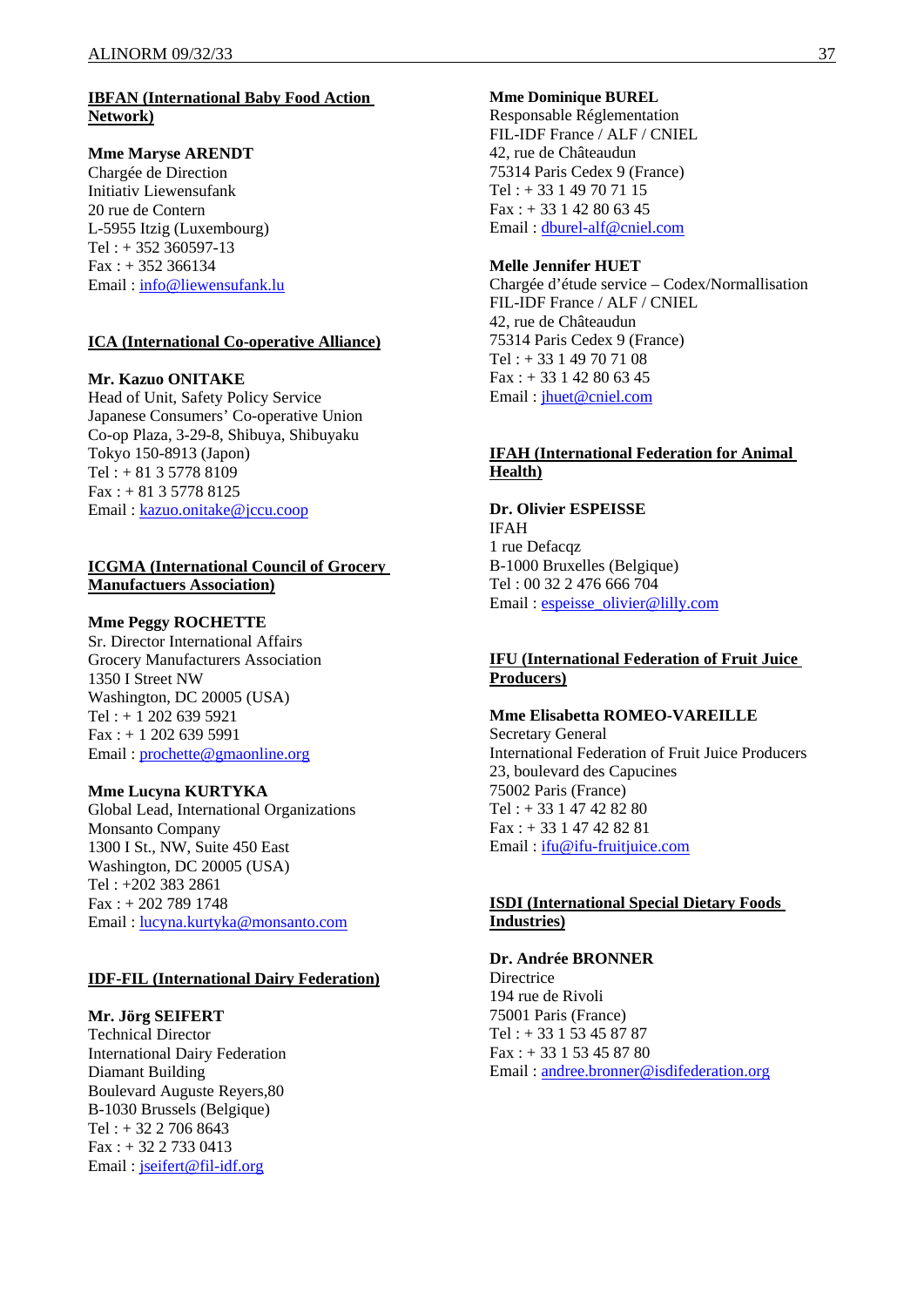## **Mr. Jean-Claude JAVET**

Executive Director 194 rue de Rivoli 75001 Paris (France) Tel : + 33 1 53 45 87 87 Fax : + 33 1 53 45 87 80 Email : andree.bronner@isdifederation.org

#### **WVA (World Veterinary Association)**

#### **Prof. Dr. Leon H. RUSSELL**

Professor of Epidemiology, Rural Public Health, Food Science & Technology, Toxicology and Medical Microbiology & Immunology College of Veterinary Medicine Texas A&M University 33 Linda Lane, College Station, Texas – 77845 (USA) Tel : + 1 979 845 2828 Fax : + 1 979 847 8987 Email : lhrussell@cvm.tamu.edu

## **Dr. Tjeerd JORNA**

President World Veterinary Association Sydwende 52, 9204 KG Drachten (Pays-Bas)  $Tel: + 31 512 520605$  $Fax : + 31 512 520605$ Email: t.jorna3@upcmail.nl

## **Dr. Duane LANDALS**

Vice-Président World Veterinary Association RRI Site 2 Box 2 Onaway, AB – T0E IV0 (Canada) Tel : + 1 780 489 5007 Email : duane.landals@abvma.ca

## **JOINT FAO/WHO SECRETARIAT**

#### **Dr. Kazuaki MIYAGISHIMA**

Secretary, Codex Alimentarius Commission Joint FAO/WHO Food Standards Programme FAO - Via delle Terme di Caracalla Rome 00153 (Italie)  $Tel: + 390657054390$  $Fax: + 390657054593$ Email : kazuaki.miyagishima@fao.org

#### **Mme Selma DOYRAN**

Senior Food Standards Officer Joint FAO/WHO Food Standards Programme FAO - Via delle Terme di Caracalla Rome 00153 (Italie)  $Tel: + 390657055826$  $Fax: + 390657054593$ Email : selma.doyran@fao.org

## **Mr. Tom HEILANDT**

Senior Food Standards Officer Joint FAO/WHO Food Standards Programme FAO - Via delle Terme di Caracalla Rome 00153 (Italie) Tel : + 39 06 5705 4384 Fax : + 39 06 5705 4593 Email : tom.heilandt@fao.org

## **Mr. Wim VAN ECK**

Consultant without compensation Chief Public Health Officer Food and Consumer Product Safety Authority Consultant FAO PO Box 19506 2500 CM The Hague (Pays-Bas) Tel : + 31 704484814 Fax : + 31 704484061 Email : wim.van.eck@vwa.nl

#### **Dr. Yongxiang FAN**

Consultant without compensation Joint FAO/WHO Food Standards Progamme FAO Via delle Terme di Caracalla 00153 Rome (Italie) Tel : + 39 06 570 52221  $Fax: + 390657054593$ 

## **FAO**

## **Mr. Ezzeddine BOUTRIF**

**Director** Nutrition and Consumer Protection Division Food and Agriculture Organization of the United Nations (FAO) Viale delle Terme di Caracalla 0153 Rome (Italie) Tel : + 39 06 5705 6156 Fax : + 39 06 5705 4593 Email : ezzeddine.boutrif@fao.org

## **WHO**

#### **Mr. Jorgen SCHLUNDT Director** Department of Food Safety, Zoonoses and Foodborne Diseases World Health Organization 20 avenue Appia CH-1211 Geneva 27 (Suisse) Tel : + 41 22 791 34 45 Fax : + 41 22 791 48 07 Email : schlundtj@who.int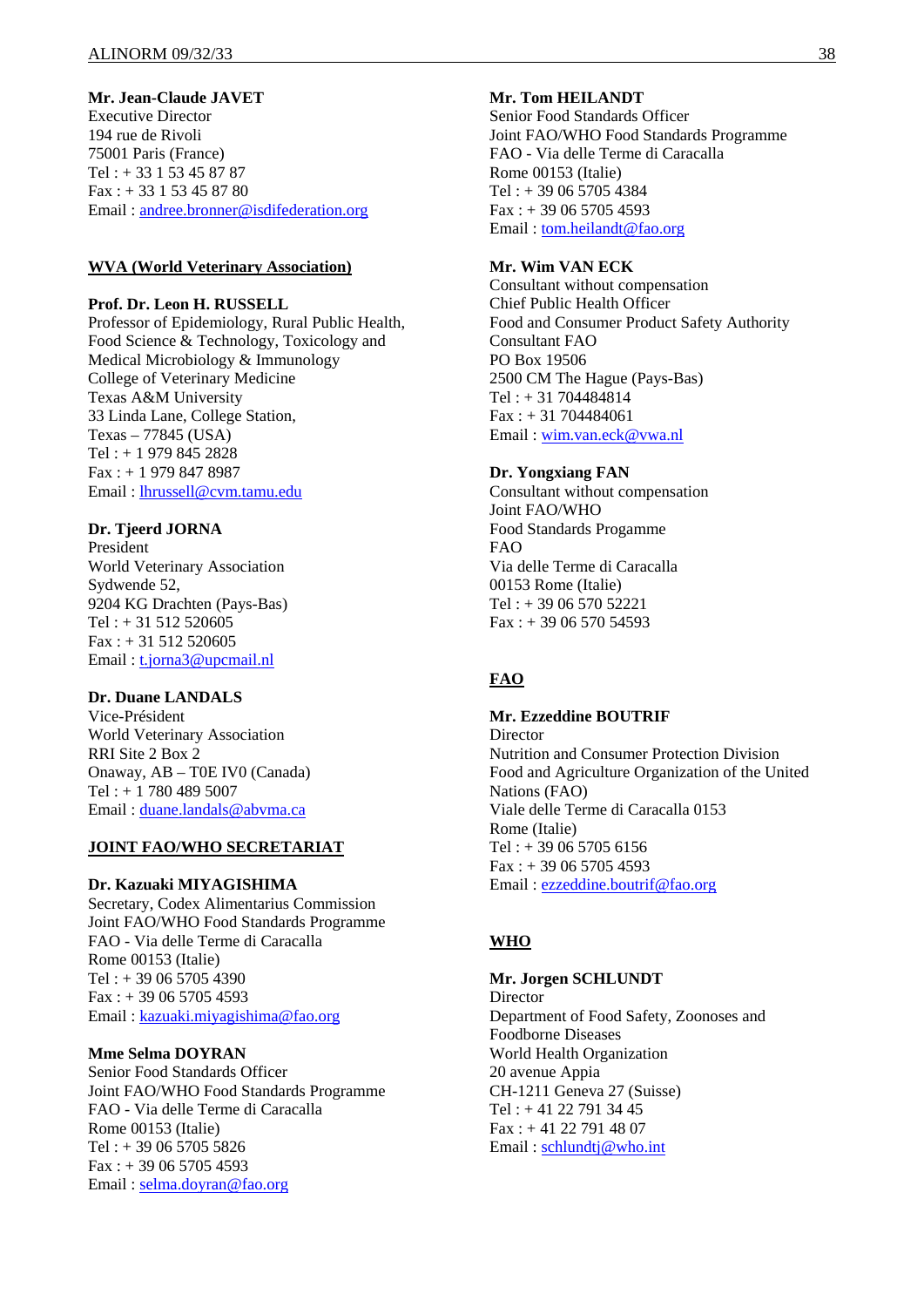## **Mme Catherine MULHOLLAND**

Administrator, FAO/WHO Project and Fund for Enhanced Participation in Codex World Health Organization 20 avenue Appia, 1211 Geneva 27 (Suisse)  $Tel: +41 22 791 30 80$ Fax : + 41 22 791 48 07 Email : mulhollandc@who.int

#### **LEGAL COUNSEL CONSEILLER JURIDIQUE ASESOR JURÍDICO**

#### **FAO**

## **Mr. Antonio TAVARES**

Chief, General Legal Affairs Services Legal Office FAO Via delle Terme di Caracalla 00153 Rome (Italie) Tel : +39 06 5705 5132 Fax : + 39 06 5705 4408 Email : antonio.tavares@fao.org

#### **Mr. Ilja BETLEM**

Legal Officer, General Legal Affairs Service Legal Office FAO Via delle Terme di Caracalla 00153 Rome (Italie) Tel : +39 06 5705 2778 Fax : + 39 06 5705 4408 Email : ilja.betlem@fao.org

#### **WHO**

## **Mme Egle GRANZIERA**

Legal Officer Office of the Legal Counsel World Health Organization 20 avenue Appia, 1211 Geneva 27 (Suisse) Tel : + 41 22 791 36 80 Fax : + 41 22 791 44 58 Email : granzierae@who.int

## **FRENCH SECRETARIAT SECRÉTARIAT FRANCAIS**

#### **Mr. Pascal AUDEBERT**

Point de Contact Codex Français Secrétariat Général des Affaires Européennes Carré Austerlitz 2, boulevard Diderot 75572 Paris Cedex 12 (France)  $Tel: + 33144871603$ Fax : + 33 1 44 87 16 04 Email : pascal.audebert@sgae.gouv.fr Email : sgae-codex-fr@sgae.gouv.fr

#### **Mme Dominique CHAMPIRE**

Ministère de l'Économie, de l'Industrie et de l'Emploi DGCCRF – Télédoc 251 59, boulevard Vincent Auriol 75703 Paris Cedex 13 (France) Tel : + 33 1 44 97 29 63 Fax : + 33 1 44 97 30 37

#### **Mme Céline GERMAIN**

Adjointe au Chef du bureau des négociations communautaires et multilatérales Ministère de l'Agriculture et de la Pêche DGAL - SDASEI 251, rue de Vaugirard 75732 Paris Cedex 15 Tel : + 33 1 49 55 47 78 Fax : + 33 1 49 55 44 62 Email : celine.germain@agriculture.gouv.fr

#### **Mme Geneviève RAOUX**

Ministère de l'Économie, de l'Industrie et de l'Emploi DGCCRF – Télédoc 251 59, boulevard Vincent Auriol 75703 Paris Cedex 13 (France) Tel : + 33 1 44 97 29 68 Fax : +33 1 44 97 30 37 Email : genevieve.raoux@dgccrf.finances.gouv.fr

#### **Mr. Vincent CRISTIA**

Point de Contact Codex Français Secrétariat Général des Affaires Européennes 2, boulevard Diderot 75572 Paris Cedex 12 (France) Tel : 00 33 (0)1 44 87 16 03 Fax : 00 33 (0)1 44 87 16 04 Email : sgae-codex-fr@sgae.gouv.fr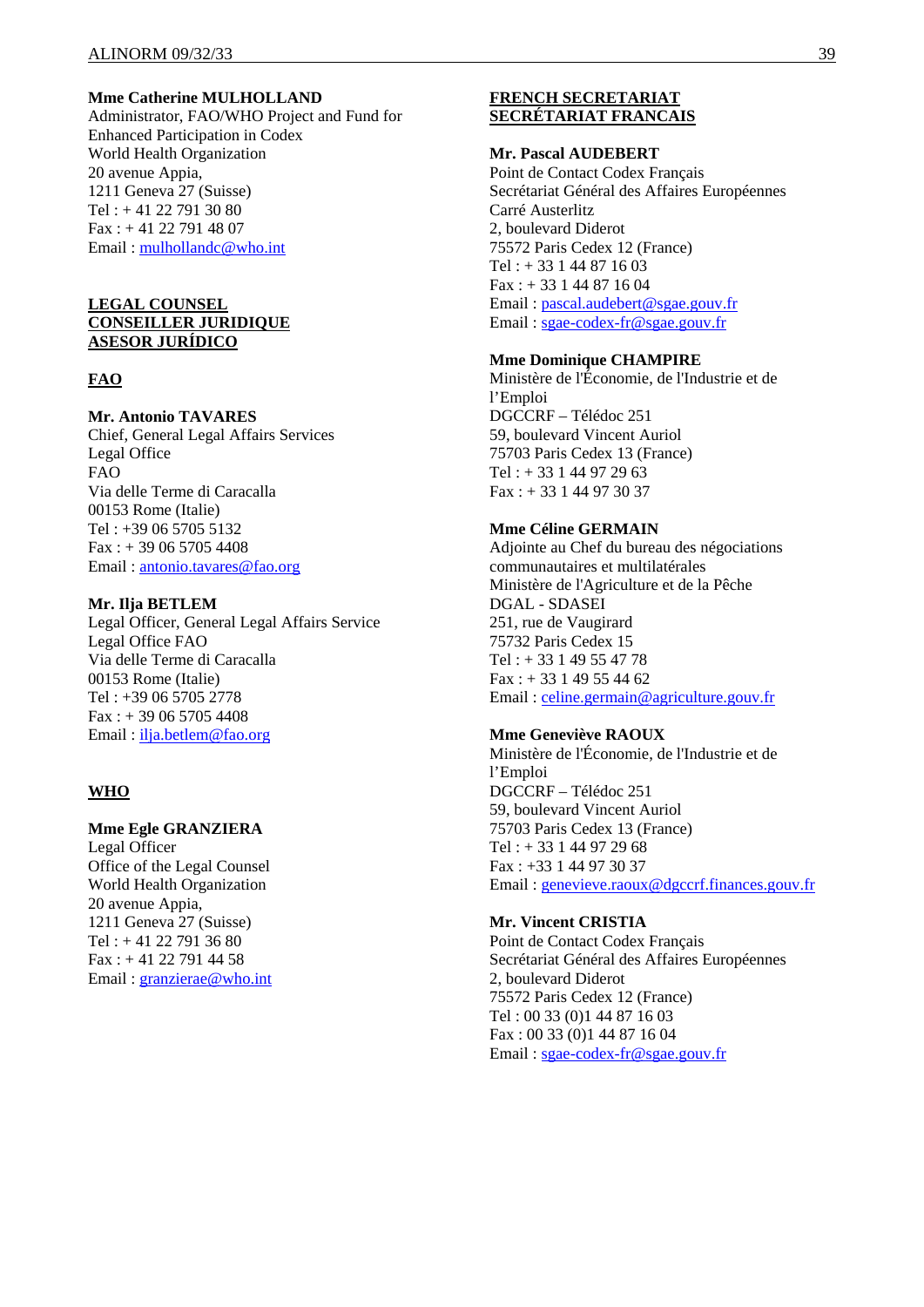## **APPENDIX II**

## **PROPOSED DRAFT CODE OF ETHICS FOR INTERNATIONAL TRADE IN FOOD INCLUDING CONCESSIONAL AND FOOD AID TRANSACTIONS**

## **(AT STEP 5/8)**

## **ARTICLE 1 - OBJECTIVE**

1.1 The objective of this Code is to establish principles for the ethical conduct of international trade in food, thereby protecting the health of the consumers and ensuring fair practices in the food trade.

## **ARTICLE 2 - SCOPE**

2.1 This Code applies to all food introduced into international trade including concessional and food aid transactions.

2.2 This Code establishes principles of ethical conduct to be applied by all parties involved in international trade in food. Governments should work with other parties to promote ethical conduct at the national level.

## **ARTICLE 3 - PRINCIPLES**

3.1 International trade in food should be conducted on the principle that all consumers are entitled to safe, sound and wholesome food and to protection from unfair trade practices.

3.2 No food (including re-exported food) should be in international trade which<sup>1</sup>:

- a) has in or upon it any hazard in an amount which renders it poisonous, harmful or otherwise injurious to health, taking into account the application of risk analysis principles; or
- b) consists in whole or in part of any filthy, putrid, rotten or decomposed substance or foreign matter, or is otherwise unfit for human consumption; or
- c) is adulterated; or

l

- d) is labelled or presented in a manner that is false, misleading or deceptive; or
- e) is prepared, packaged, stored, transported or marketed under unsanitary conditions ; or
- f) has a remaining shelf life, where applicable, which does not leave sufficient time for distribution in the importing country before the expiration date.

## **ARTICLE 4 – CONDITIONS NECESSARY FOR FOOD IN INTERNATIONAL TRADE**

4.1 Competent authorities involved in assuring the safety and suitability of food in international trade should apply principles of ethical conduct as mentioned in Article 3

4.2 Without prejudice to the rights and obligations conferred by bilateral or multilateral agreements, no food, including in the context of concessional and food aid transactions, should be allowed for export or re-export which does not comply with the minimum requirements imposed by the legislation of the exporting country, unless otherwise established by the legislation as may be in force in the importing country or explicitly accepted by the competent authorities of the importing country, taking into account the provisions of Codex standards and related texts wherever appropriate.<sup>2</sup>

4.3 Food should not be placed in international trade for the purpose of disposing of unsafe or unsuitable food as described in 3.2.

4.4 National authorities should be aware of their obligations under the International Health Regulations (2005) with regard to food safety events, including notification, reporting or verification of events to the World Health Organisation (WHO). They should also make sure that the international code of marketing of breast milk substitutes and relevant resolutions of the World Health Assembly (WHA) setting forth principles for the protection and promotion of breast-feeding be observed.

<sup>1</sup> The provisions of Article 3.2 do not prevent the export of raw or semi processed foods which are not edible as such in order to be further processed, re-processed or reconditioned in the importing country for the purpose of human consumption.

<sup>2</sup> Food standards and safety requirements of importing countries should be transparent and available to exporting countries.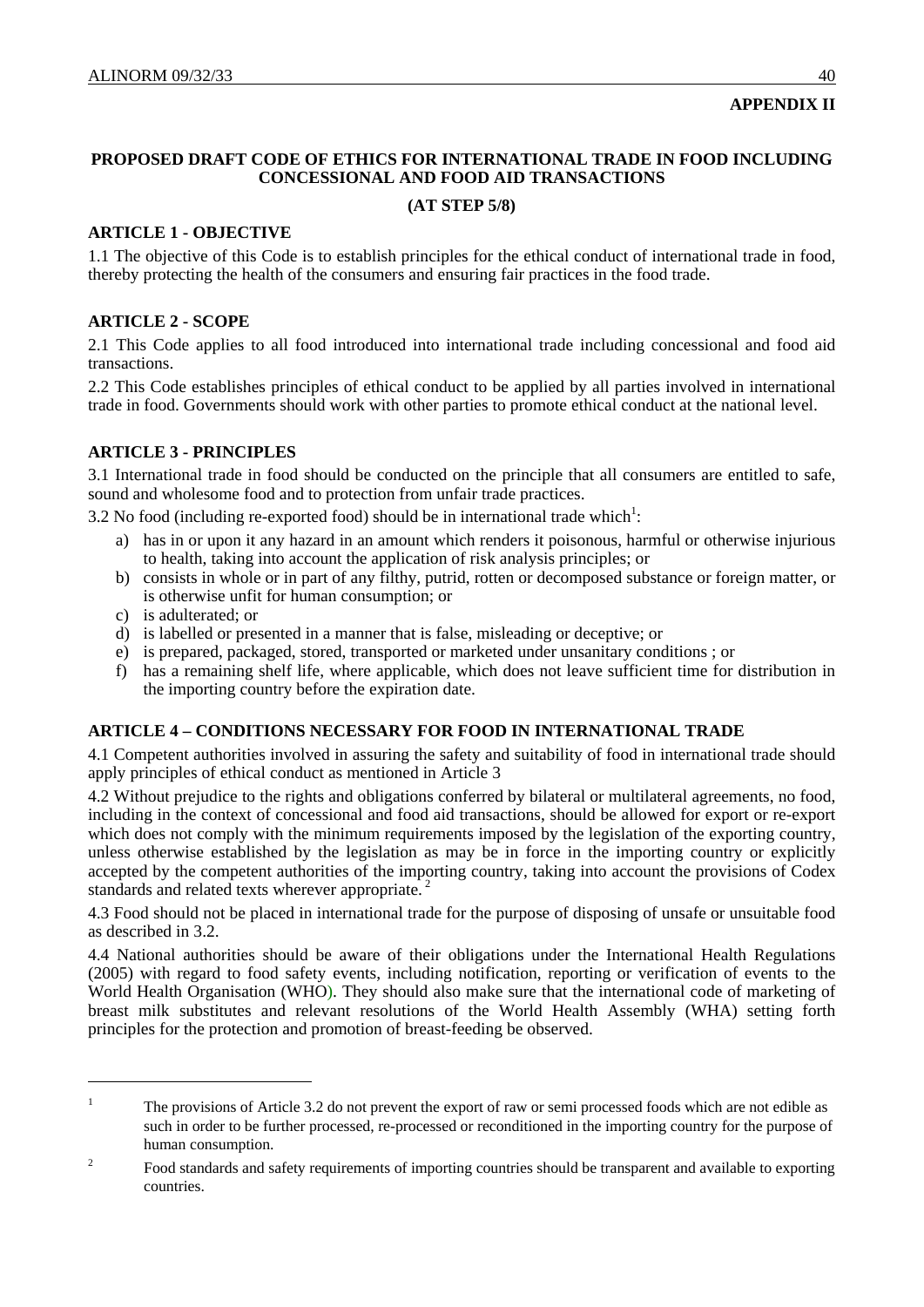## **PROPOSED AMENDMENT TO THE** *GUIDELINES TO CHAIRPERSONS OF CODEX COMMITTEES AND AD HOC INTERGOVERNMENTAL TASK FORCES*

Add at the end:

"Where there is a deadlock in the standards development, the Chairperson should consider acting as a facilitator, or appointing a facilitator in agreement with the relevant Codex Committee, working during a session or between sessions to work with members to reach consensus. The facilitator should orally report on the activity undertaken and the outcome of the facilitation to the plenary."